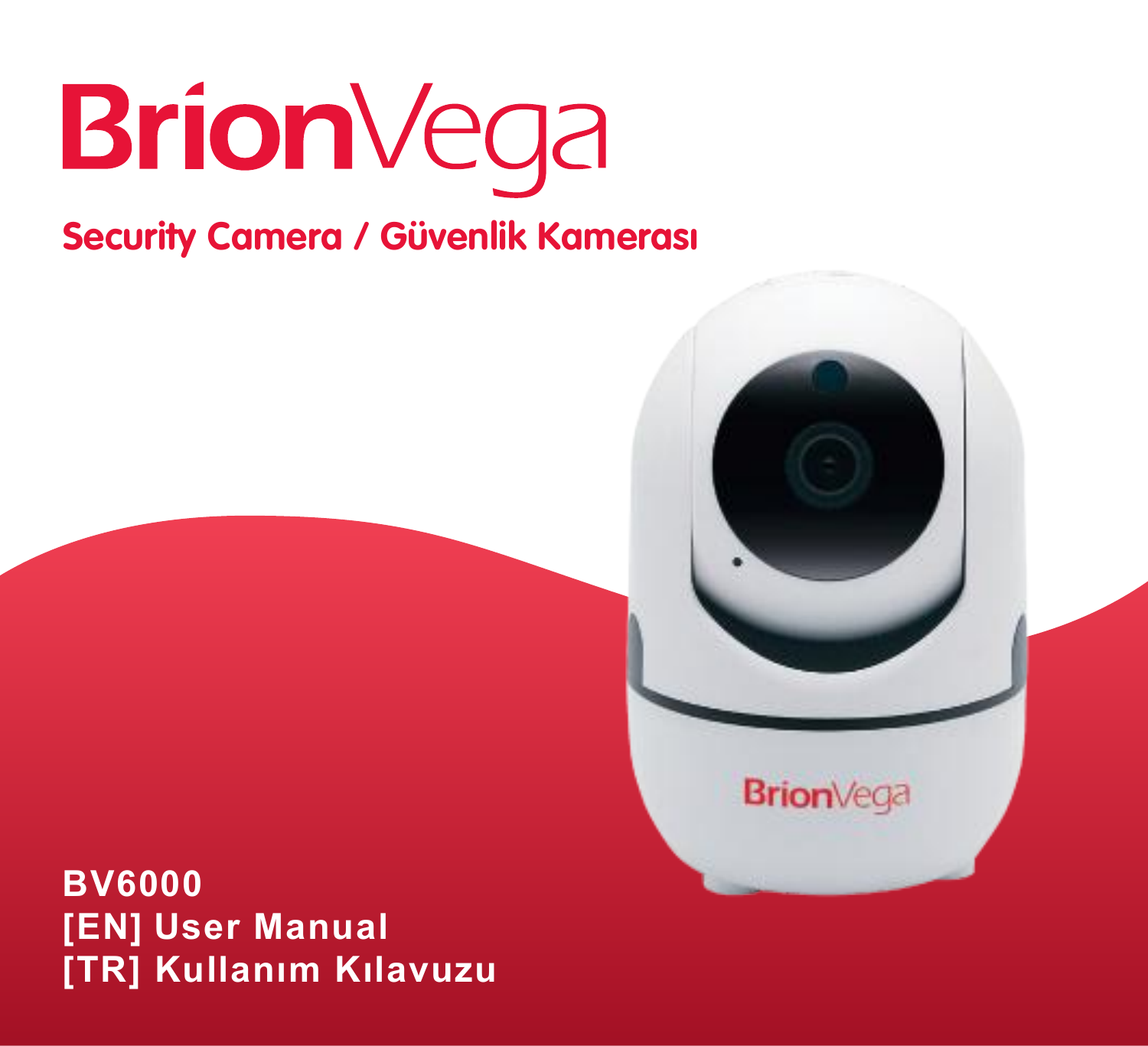## [EN] User Manuals

## **CONTENTS**

| SAFETY WARNINGS (Information about Usage Errors & Maintenance and Repair)3 |  |
|----------------------------------------------------------------------------|--|
|                                                                            |  |
|                                                                            |  |
|                                                                            |  |
|                                                                            |  |
|                                                                            |  |
|                                                                            |  |
|                                                                            |  |
|                                                                            |  |
|                                                                            |  |
|                                                                            |  |
|                                                                            |  |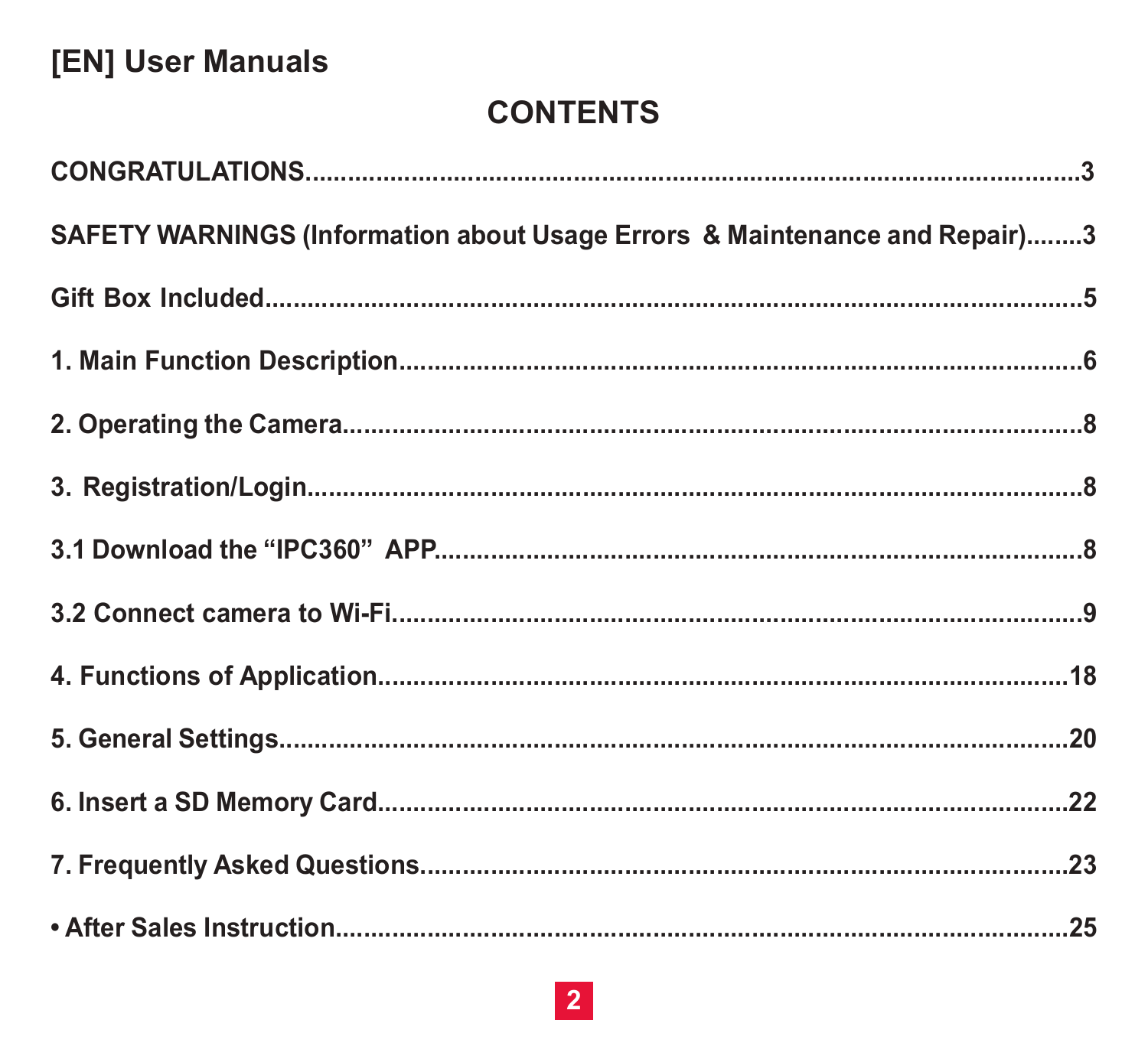## **CONGRATULATIONS**

Dear Stakeholder.

We congratulate you on having one of the Brion Vega products which are safely preferred all over the World and becoming a part of the Brion Vega family. We are pleased to serve you with our carefully designed products that appeal to babies such as video monitor, audio monitor and thermometer group products.

Please read the user manual carefully before using the product. This quide has been meticulously prepared to get the most out of your purchased product. You can call our call center to get all kinds of information about the device and to contribute to our family with your suggestions and opinions. If you face with any problems or malfunctions, you can contact Brion Vega authorized service. For safety of yourself and other persons, read the SAFETY PRECAUTIONS before using the device.

Best Regards. Brion Vega Turkey Team.

## SAFETY WARNINGS (Information about Usage Errors & Maintenance and Repair)

To reduce the risk of fire, electric shock and injury when using your device, basic safety precautions should always be followed, including the following:

- 1. Follow all warnings and instructions marked on the device.
- 2. Adult installation need require. Please follow the instruction book for installation.
- 3. This device is intended to provide assistance. It could not replace responsible adult supervision and should not be used for this purpose.
- 4. This device cannot be used as a medical monitoring tool.

5. Keep the camera dry. For example, do not use near a bathtub, sink, laundry tub. near swimming pool. in a wet floor or shower.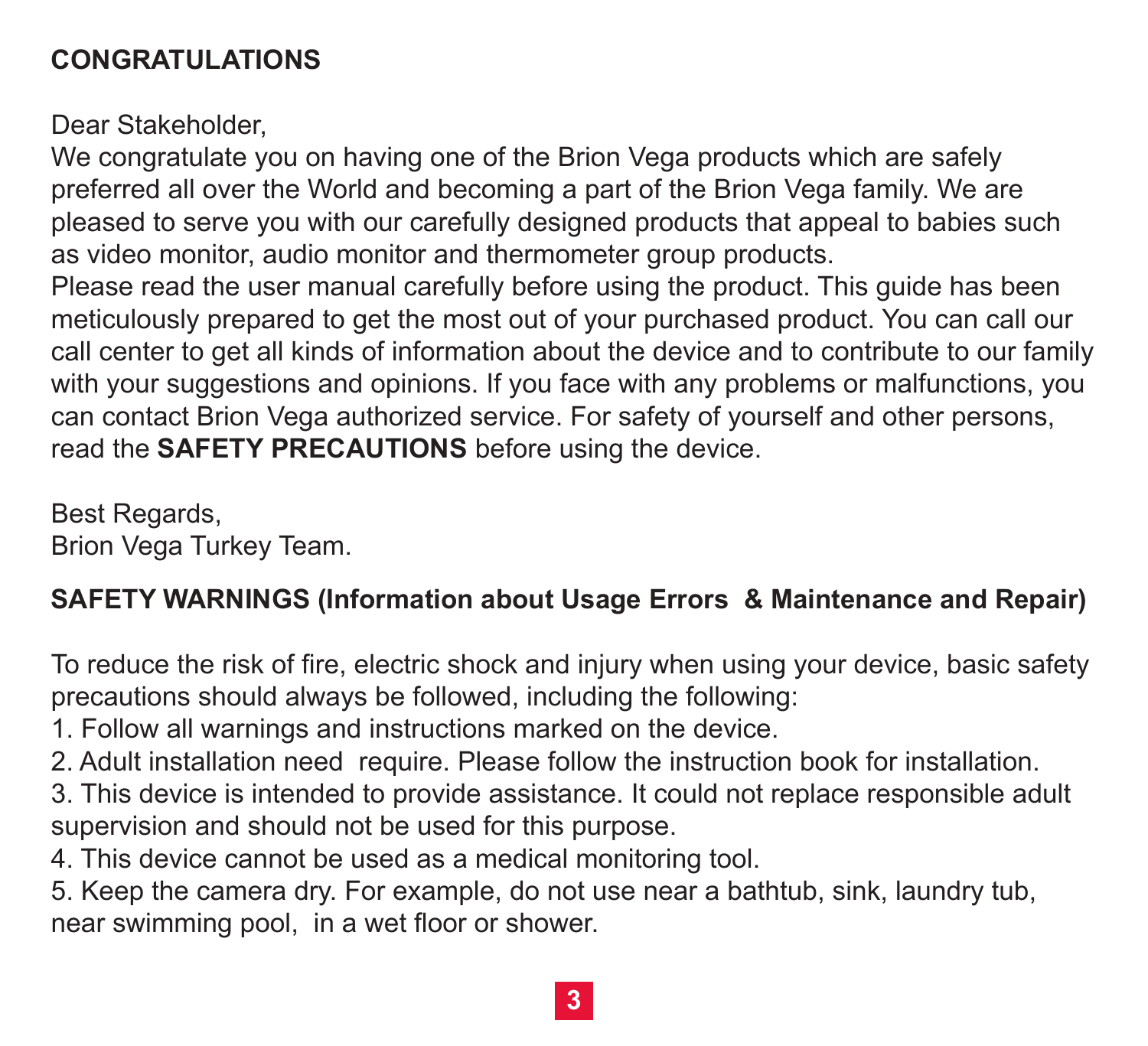6. Operate this product using only with the power supply included or provided as an accessory. Incorrect adapter poles or voltage may cause serious damage to the device.

7. The power adapter is used correctly in the upright position or on the floor. It is not designed to hold the device in a different position. It is recommended that you use the adapter of the device with a current-proof socket.

8. Remove the plug before cleaning the device. Do not use liquid or aerosol cleaners. If the lens become dirty, use a blower to blow off dirt and dust, or a soft, dry cloth to wipe off the lens.

9. Do not unplug the power adapter while it is working. This may cause a hazardous situation

10. Do not allow anything to rest on the power cable. Do not place this equipment where the cable could be crossed or clamped.

11 Do not overload the sockets or use an extension cable

12. Do not place the device on an unstable table, shelf, stand or other unstable surface.

13. This device must not be placed in any area where proper ventilation is not available. This device must not be placed near or over a radiator or heat source. It must not be covered or wrapped with fabric.

14. Do not demounted the device. In case of any failure, please contact our authorized service. Malfunctions caused by the user error will cause the product to be out of warranty.

15. Protect the device from any falling and impact.

16. Do not insert any object into the voltage tips of the device in order to avoid a short circuit. Do not spill any type of liquid into the device.

17. Check the mechanical parts (against damage) of your device periodically during **USe** 

18. Keep all parts and accessories out of children's reach.

19. Brion Vega reserves the right to make changes to the specifications of the device without prior notice.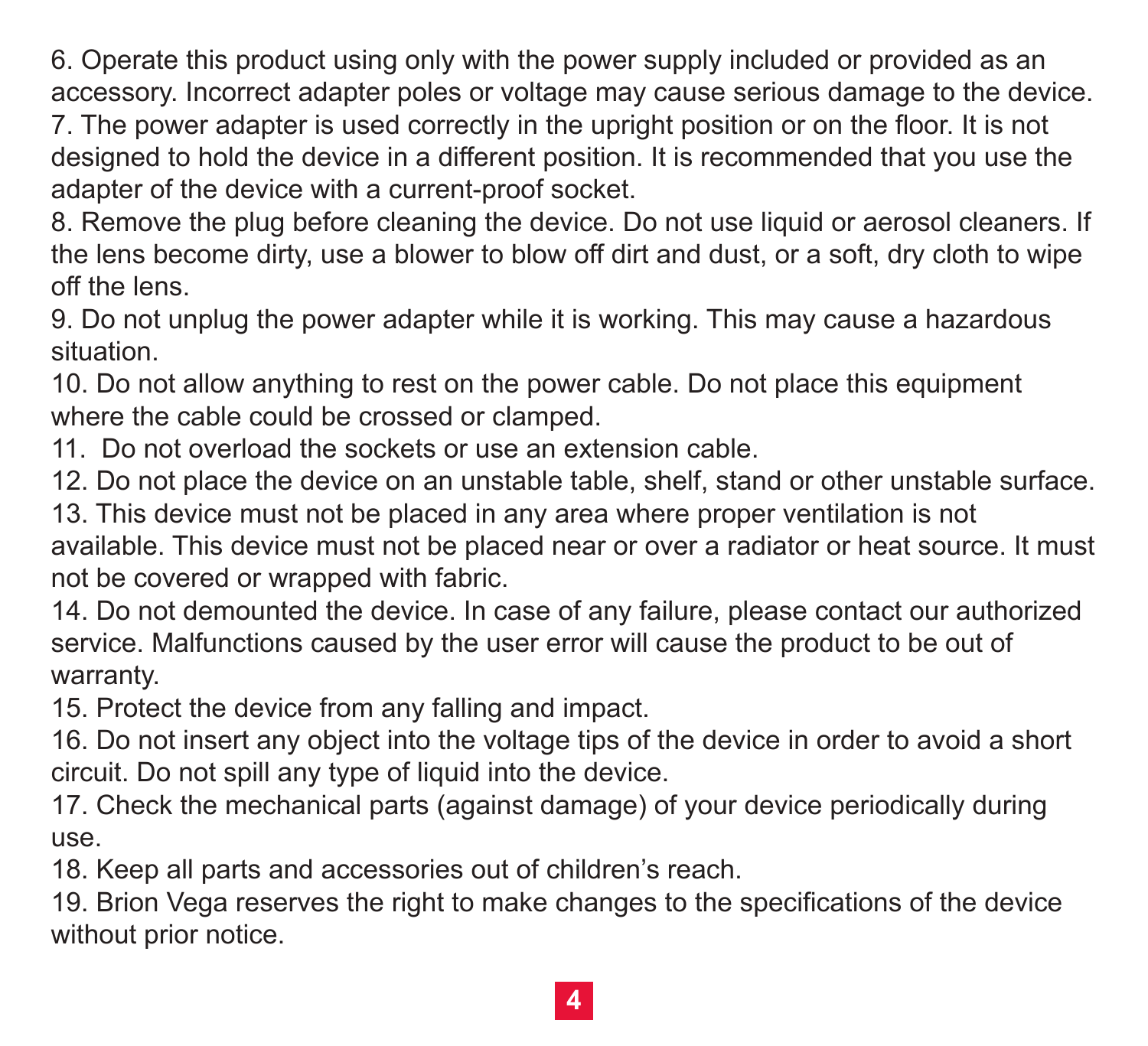20. Make sure the baby unit and AC adapter cables are always out of reach of the baby at least 1 meter away.

21. Use and store in an ambient temperature range of 10 °C to 39 °C.

22. Do not store in hot areas. High temperatures can shorten the life of electronic devices and warp or melt certain plastics.

Do not store in very cold areas. When the system warms up (to its normal temperature), moisture can form inside the case, which may damage electronic circuit boards.

23. This product is intended for indoor use only.

24. Unplug this appliance during lightning storms or when unused for long periods of time

25. Always keep the product away from impact, fall, moisture, liquid, dust, direct sunlight, any heat source and heat dissipating devices. Products that fall apart from falling, impact, heat, moisture, liquid or dust are not covered by the warranty.

## **Gift Box Included**

After you open the package, please make sure below list items is in good condition. BV6000 camera (x1) Cable (x1) User manual (x1) Power supply (5V DC / 1A) (x1) Screw set (x1) Reset needle (x1) Wall holder (x1)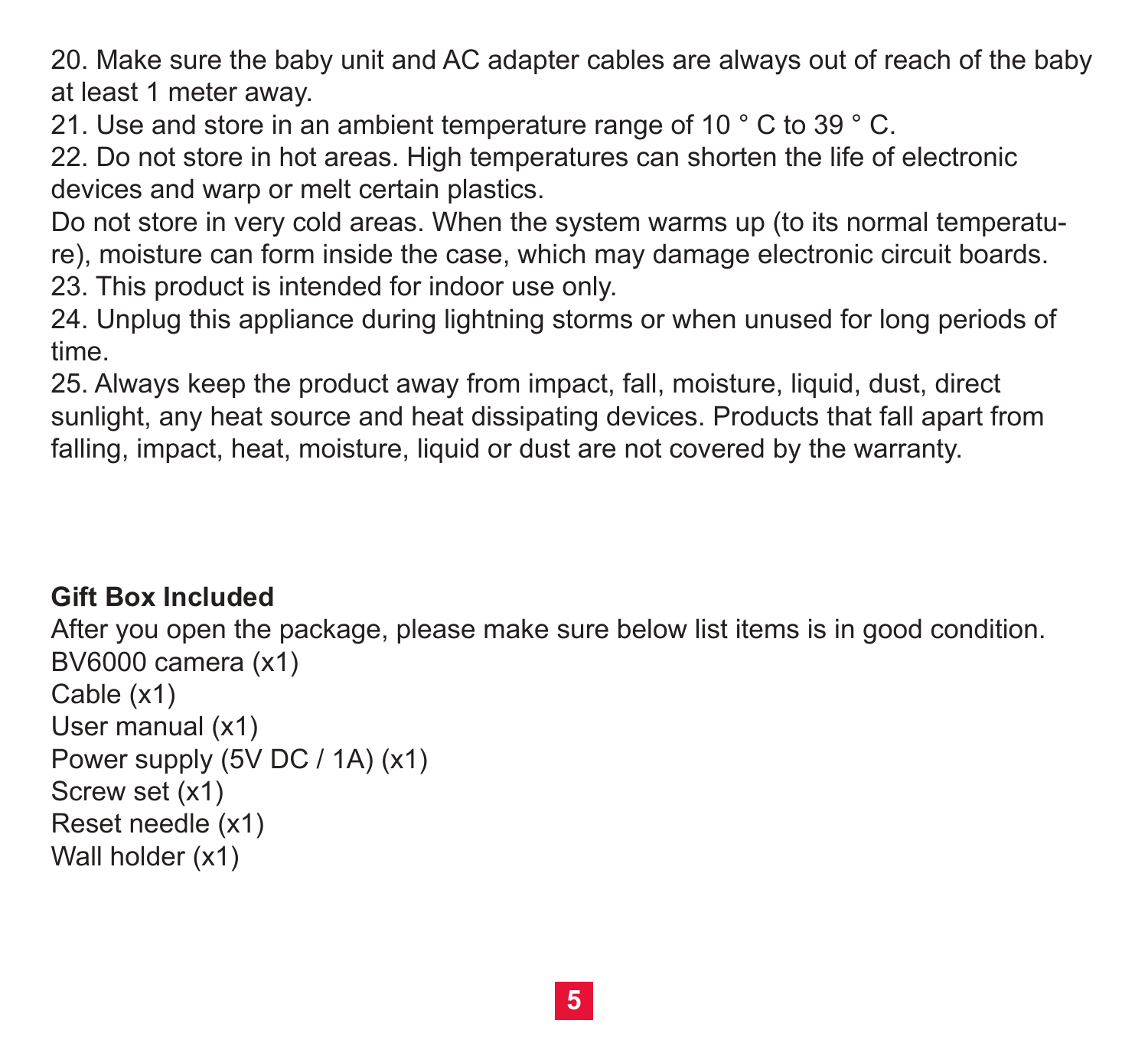## **1. Main Function Description**





HD Display Quality Remote Control Audible Alarm





Pan & Tilt Movement



WIFI





iOS Supported Android Supported





Talk Back **Remote Monitor** Micro SD Port





Navigation



Panoramic Automatic Night Vision Video Streaming Motion Detection Video Streaming





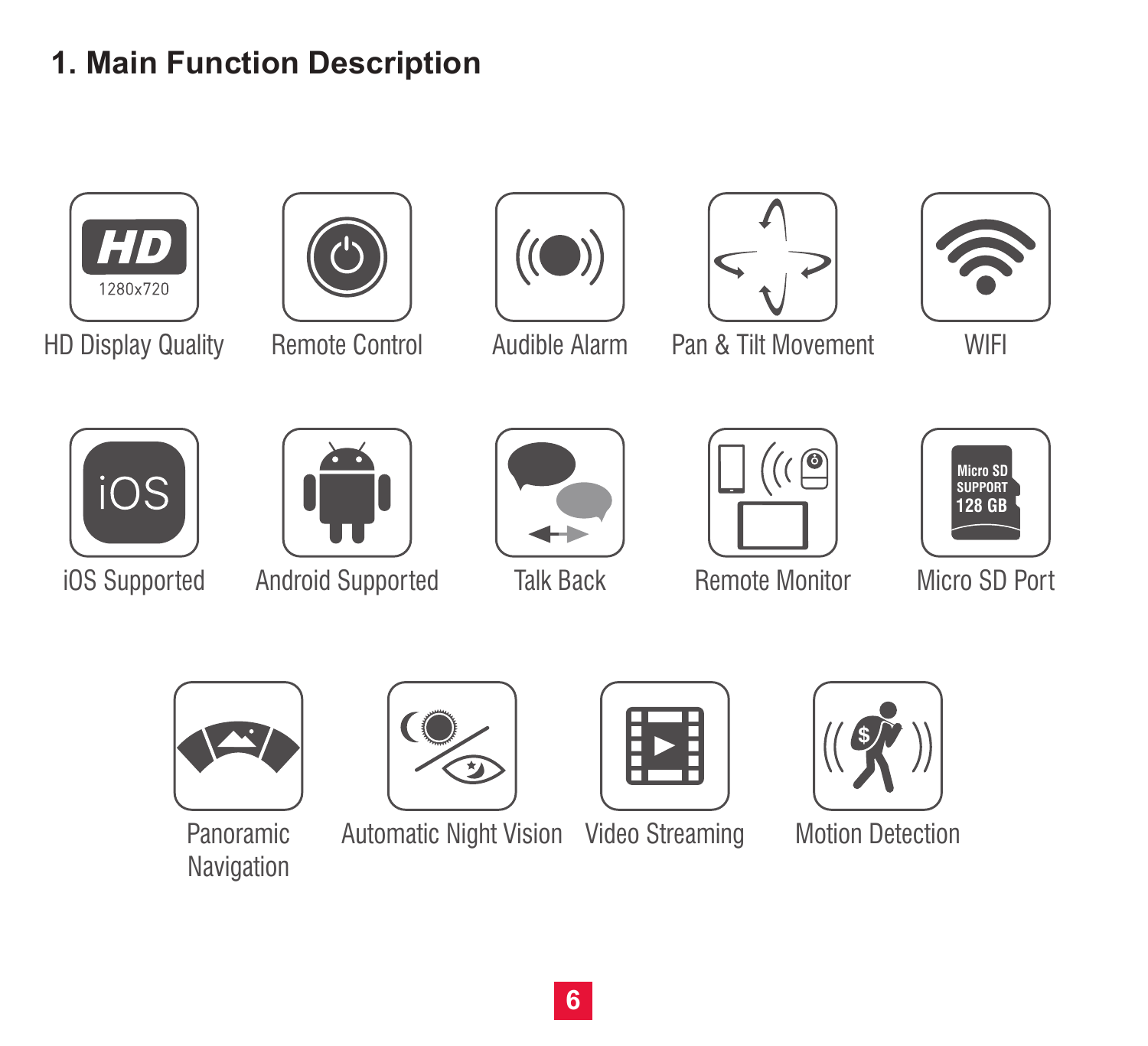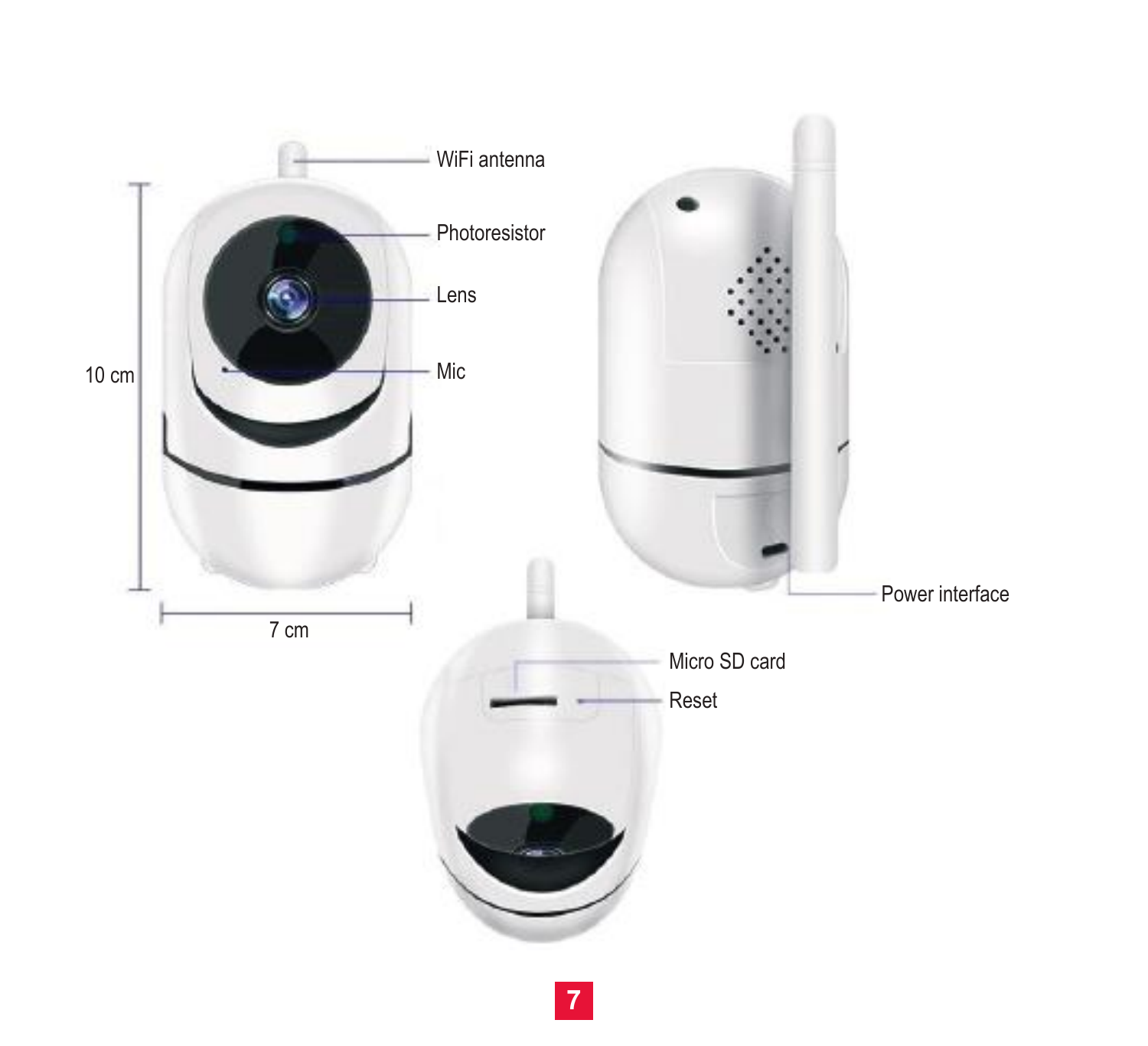## **2. Operating the Camera**





**2.1-Turn on the device:** Camera shall pan and tilt one circle around **30 seconds** after power on.

**2.2-Reset the camera:** Use needle or press the "**RESET**" button for **3 seconds.** The camera will be ready to installation after the sound "**Di-Di**"

## **3. Registration/Login 3.1 Download the "IPC360" APP**







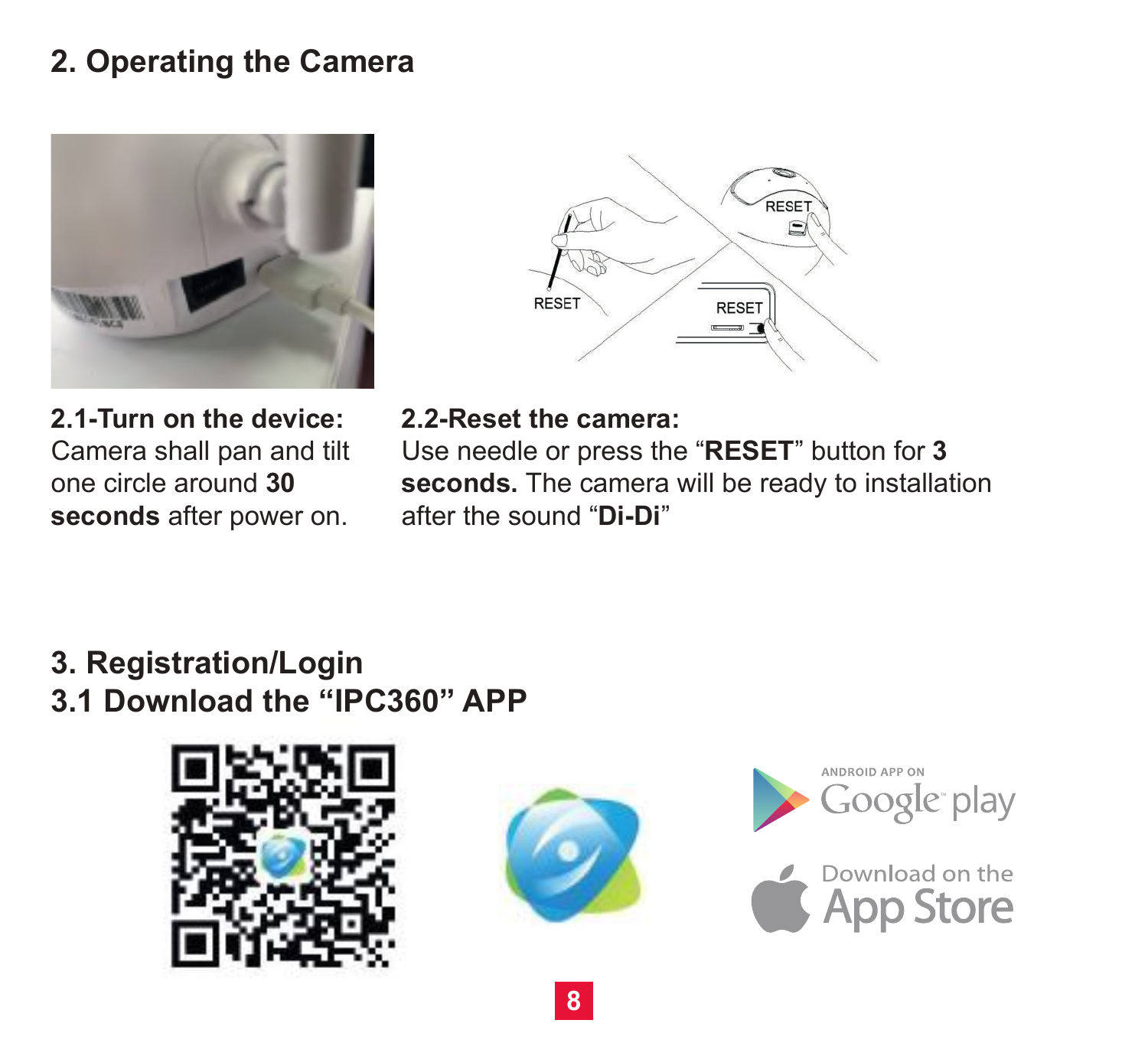## **3.2 Connect camera to Wi-Fi**

**Attention:** You phone should connect Wi-Fi first. **Note:** Only supports 2.4 GHz networks.



Open IPC 360 app and register by clicking "Sign Up".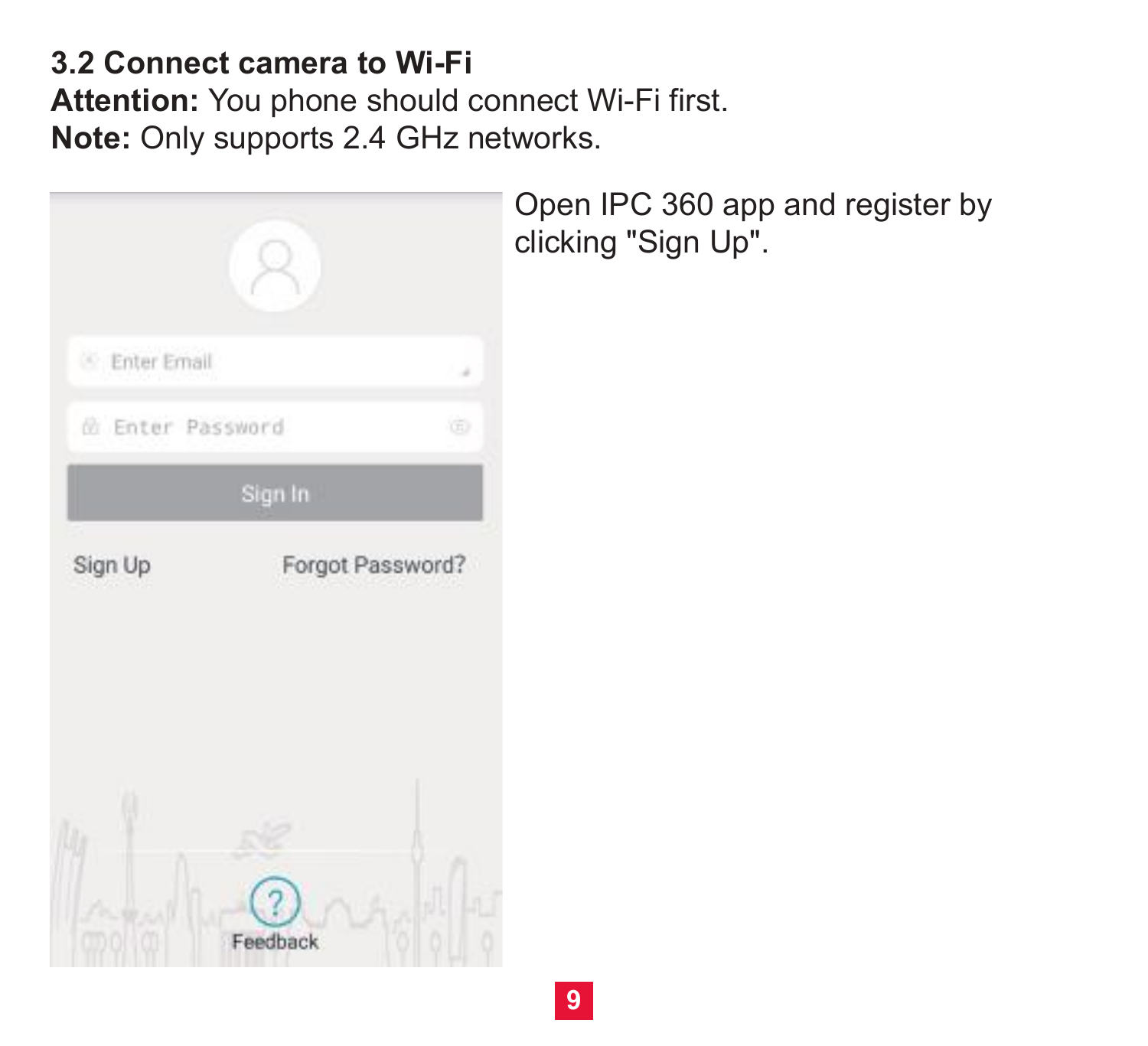

**3.3** 1. Choose Country

2. Enter your email and tap "Obtain". Enter the verification code which is sended your email and tap "Next".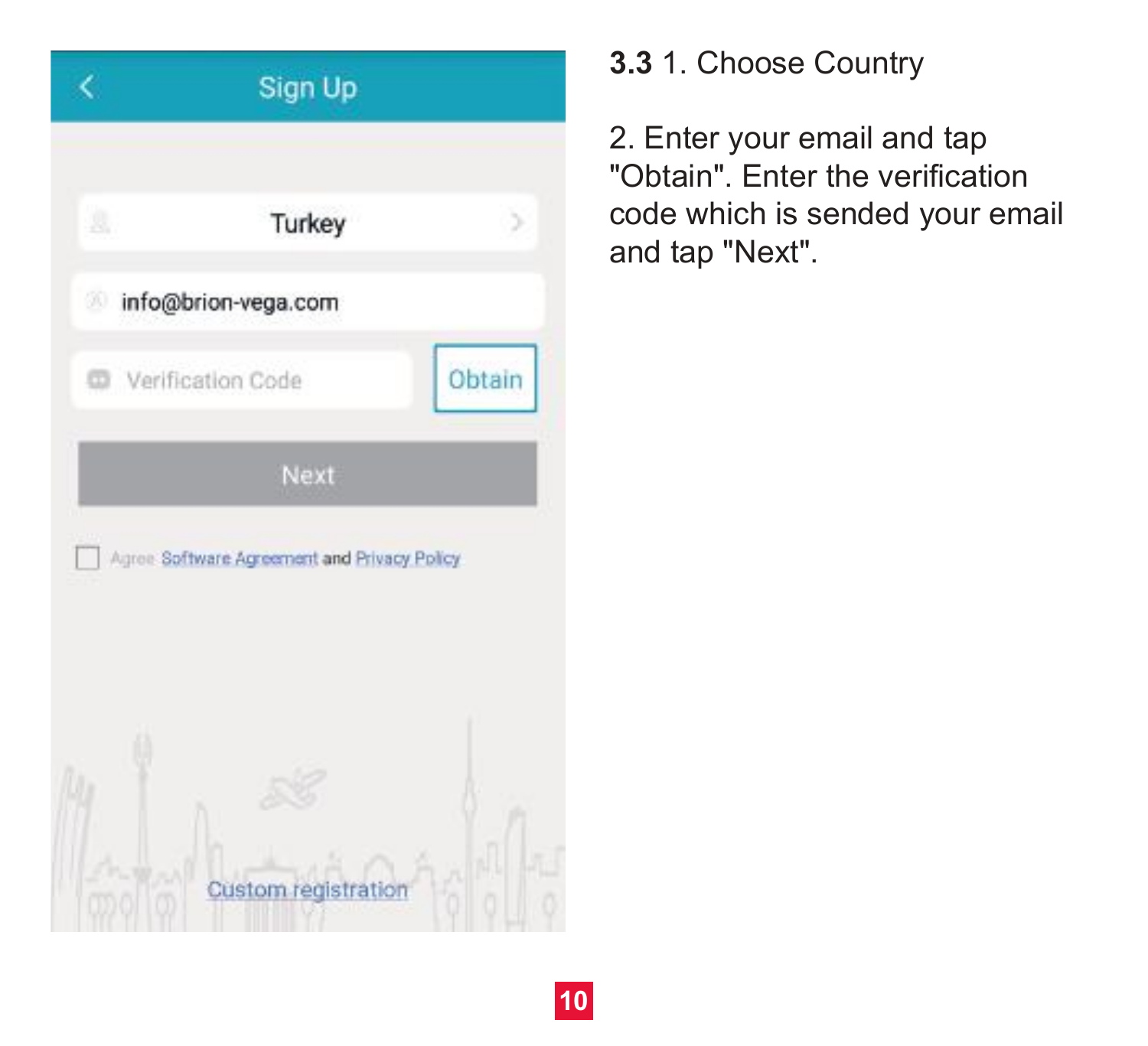| Sign Up<br>K.                                                                    |
|----------------------------------------------------------------------------------|
| Enter New Password<br>$\odot$                                                    |
| Confirm Password                                                                 |
| OK                                                                               |
|                                                                                  |
|                                                                                  |
|                                                                                  |
| 2 3 4 5 6<br>89<br>$\mathbf 0$<br>1<br>7                                         |
| $\pm$ 1 $\pm$<br>$\mathbf{t}$<br>y u<br>e e<br>$\circ$<br>$\mathbf{r}$<br>p<br>q |
| dfgh<br>Ò<br>1<br>k<br>a<br>S                                                    |
| $v$ b<br>'n<br>m<br>$\left( \overline{x}\right)$<br>z<br>$\mathbf{c}$<br>χ<br>ናን |
| 7123<br>ř.                                                                       |

# **3.4** Create your password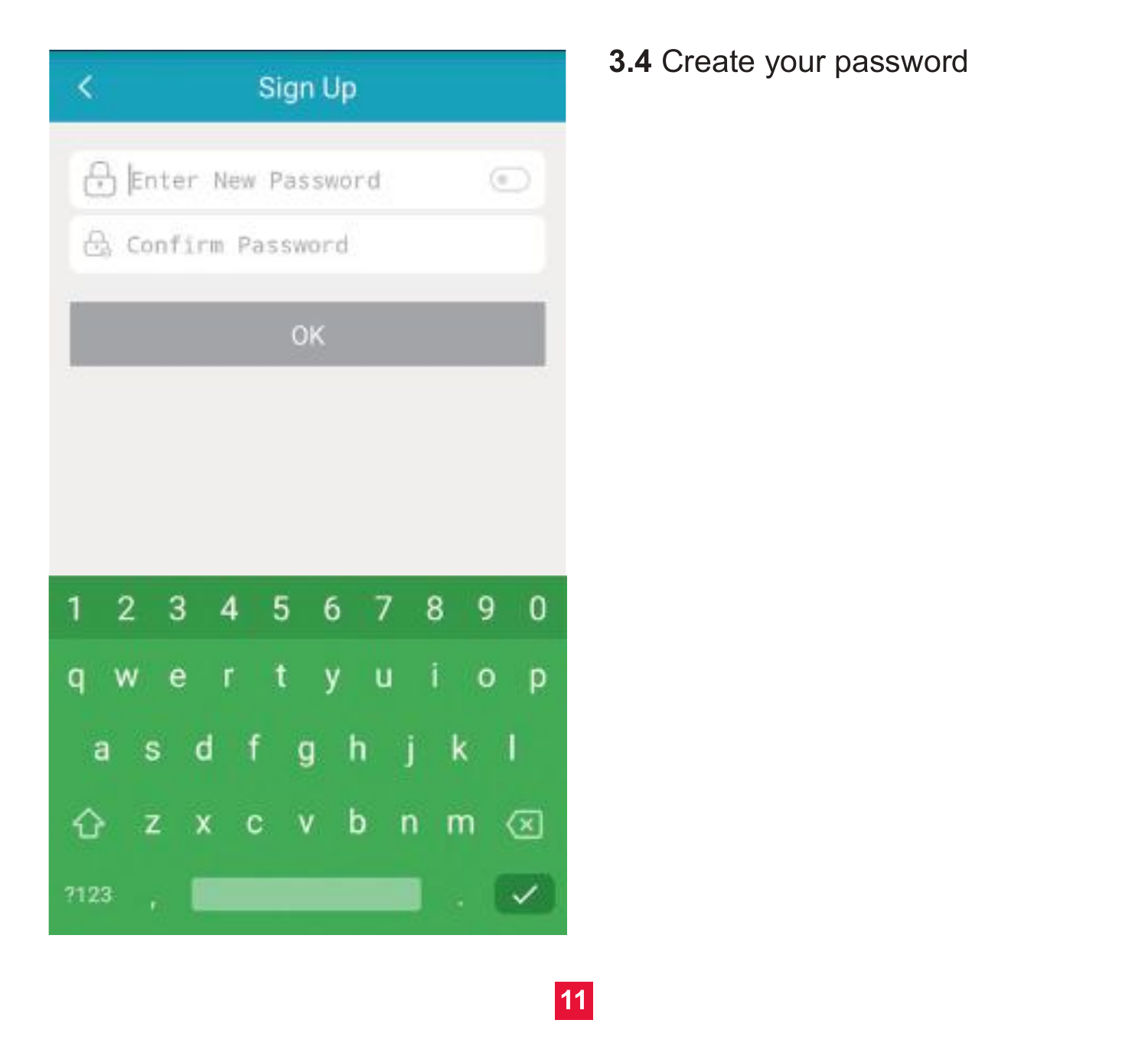

**3.5** After sign in, tap "+" in order to add camera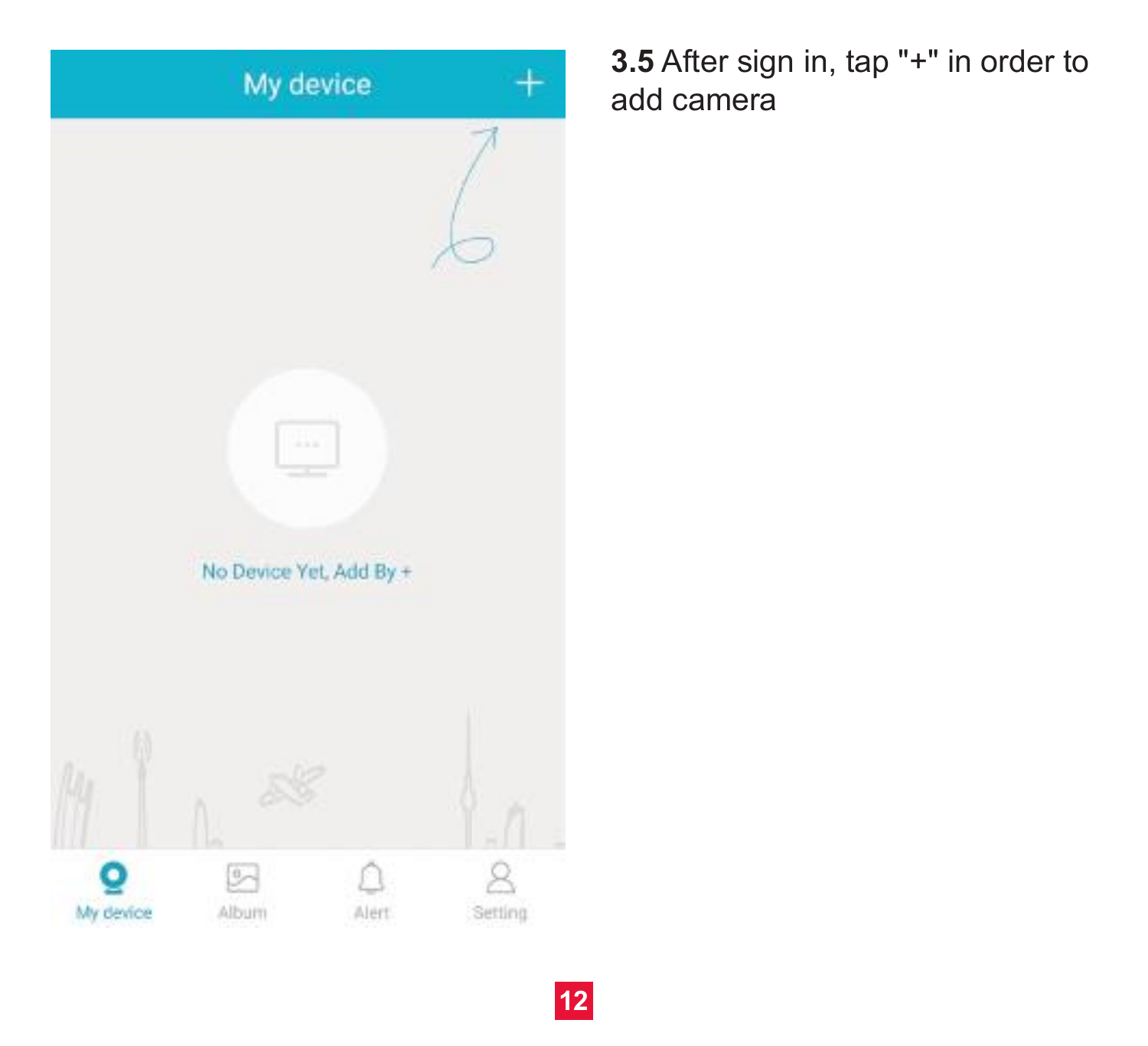**3.6** Choose "Camera" first and then "Smart Wireless Mode". **Note:** This product do not support "Wire Mode"

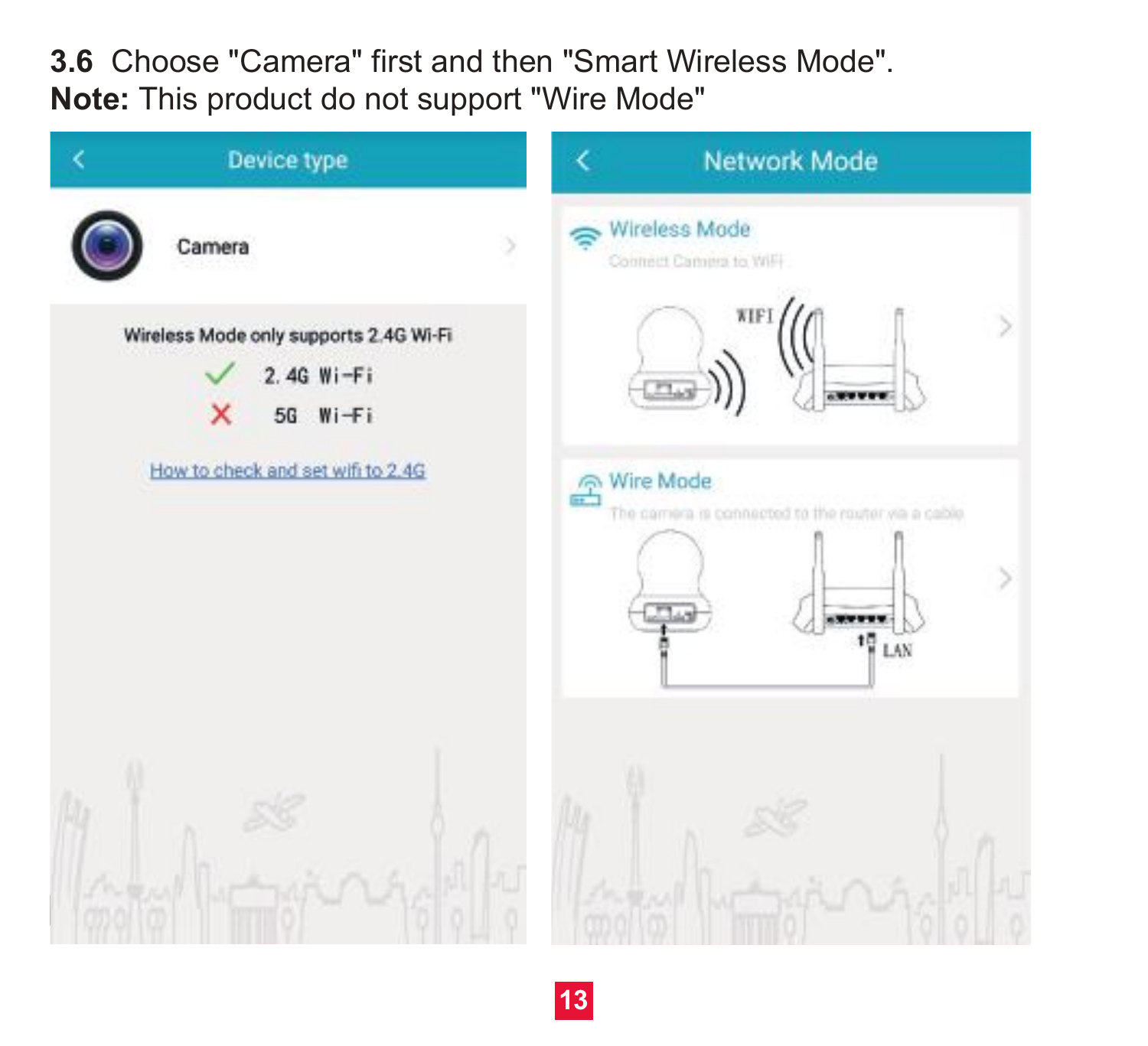# **Wireless Mode**

Turn on the power and confirm that the camera indicator is flashing red slowly

How to set the camera indicator to flash red slowly



**3.7** In order to start setting the camera tap "Next".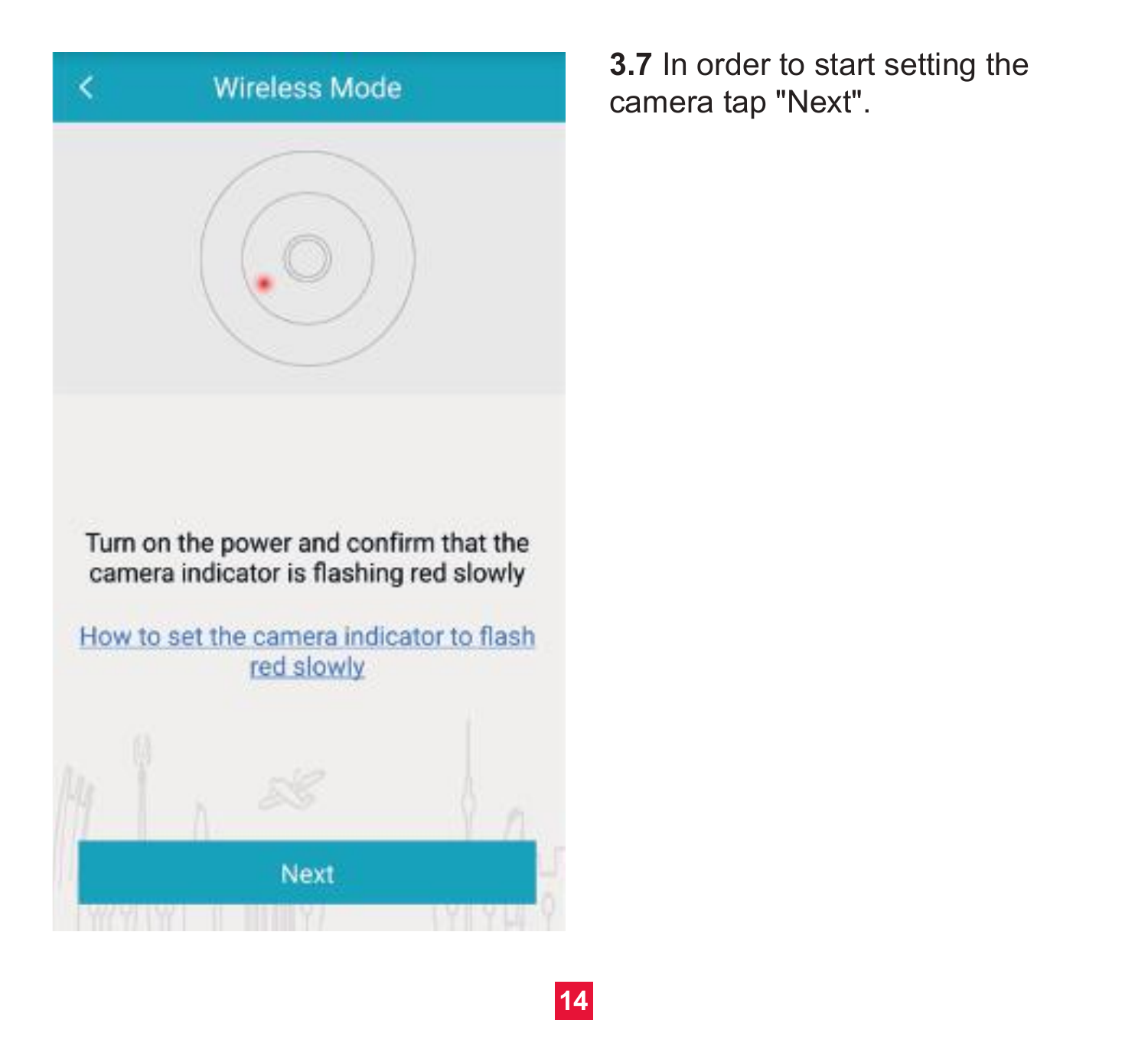**3.8** Enter the password of WiFi modem and tap "Next". The process will be completed automatically.

|      |                                                         |                              | <b>Configuring device</b><br>K  |
|------|---------------------------------------------------------|------------------------------|---------------------------------|
|      | Enter the WiFi password                                 |                              | Wait                            |
|      | Only 2.4G WiFi is supported<br>$\overline{\phantom{a}}$ | 6                            |                                 |
|      | Wi-Fi Weewell Test                                      | Change WiFi                  | 47s                             |
|      | Region Tuckey<br>Cancel                                 | <b>Change Region</b><br>Next |                                 |
|      |                                                         |                              | <b>Heard error notification</b> |
|      | GIF<br>圓<br>冋                                           | ů                            |                                 |
|      | $e^3$                                                   | $i^{\ast}$ o<br>ໍ່ປ<br>p     |                                 |
| a    | f<br>g<br>s<br>d                                        | k<br>h                       |                                 |
| 7123 | v<br>z<br>c<br>O                                        | b<br>✍<br>m<br>n             |                                 |
|      |                                                         |                              |                                 |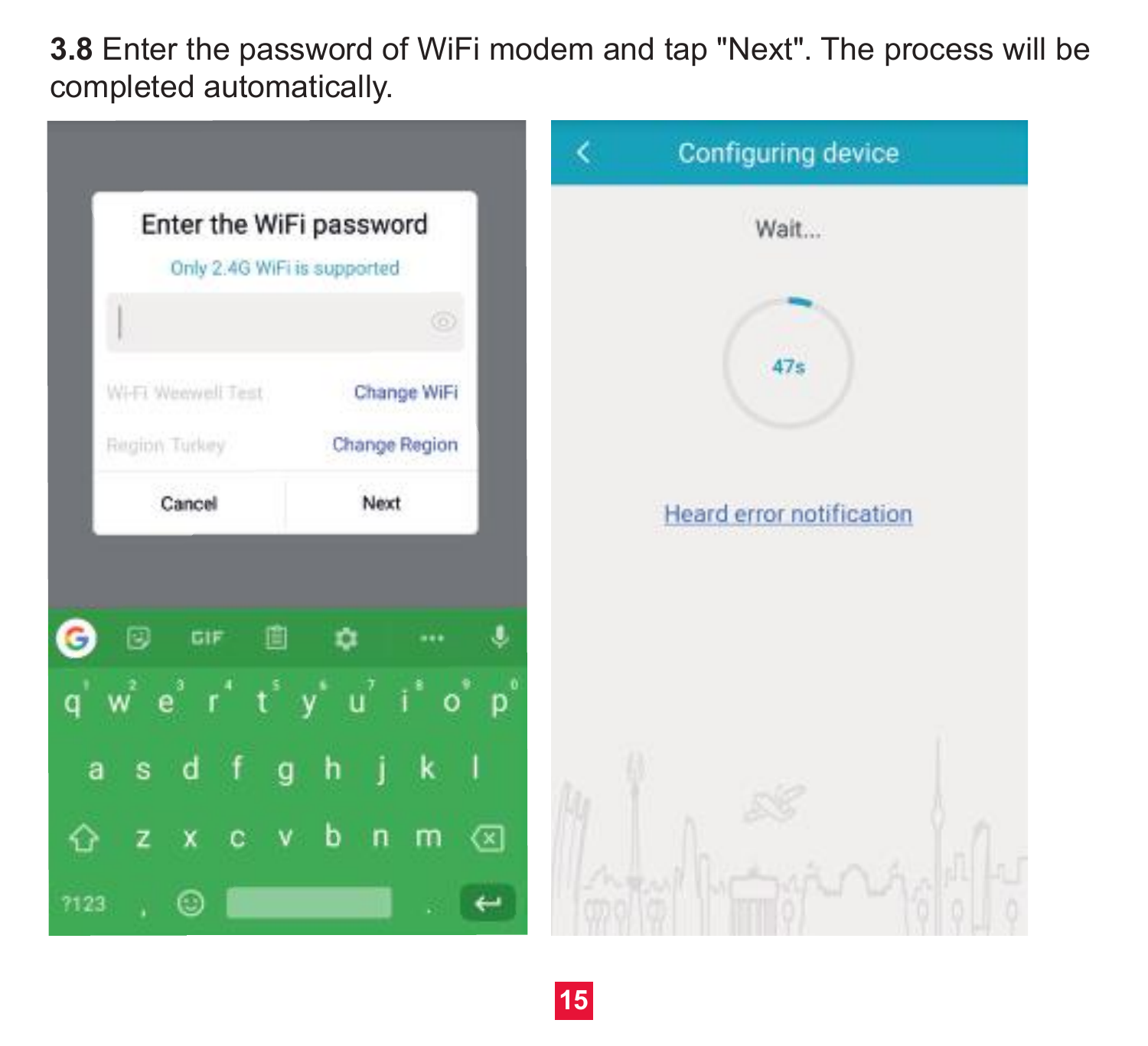|                  | Rename |
|------------------|--------|
| <b>Baby Room</b> |        |
| Recommended name |        |
| Baby Room        |        |
| Kitchen          |        |
| Living room      |        |
| Dining room      |        |
| Cancel           | OK     |

**3.9** Configuration completed. Rename your camera.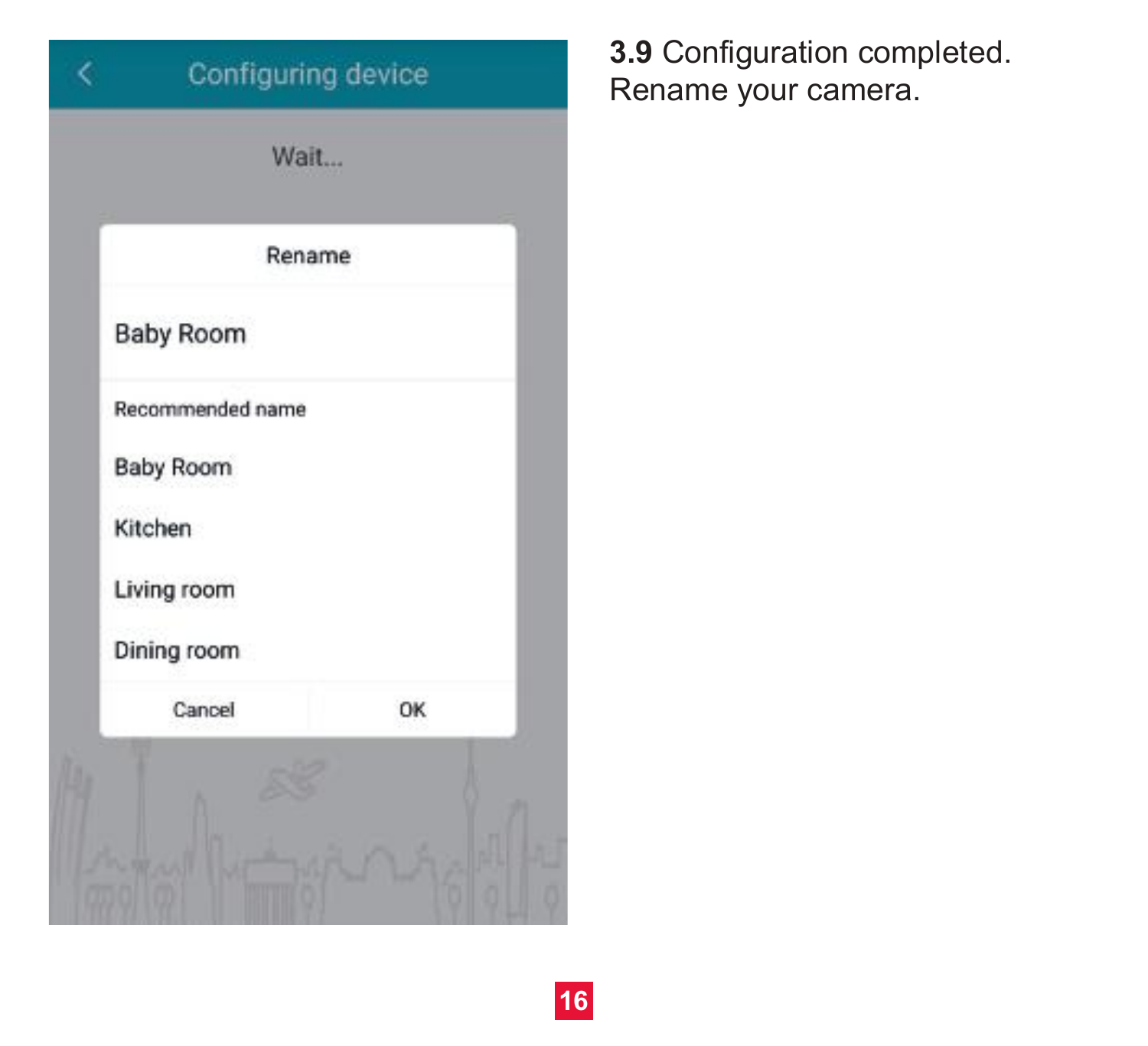**3.10** Then APP will combine pictures to generate a navigating panorama as below:

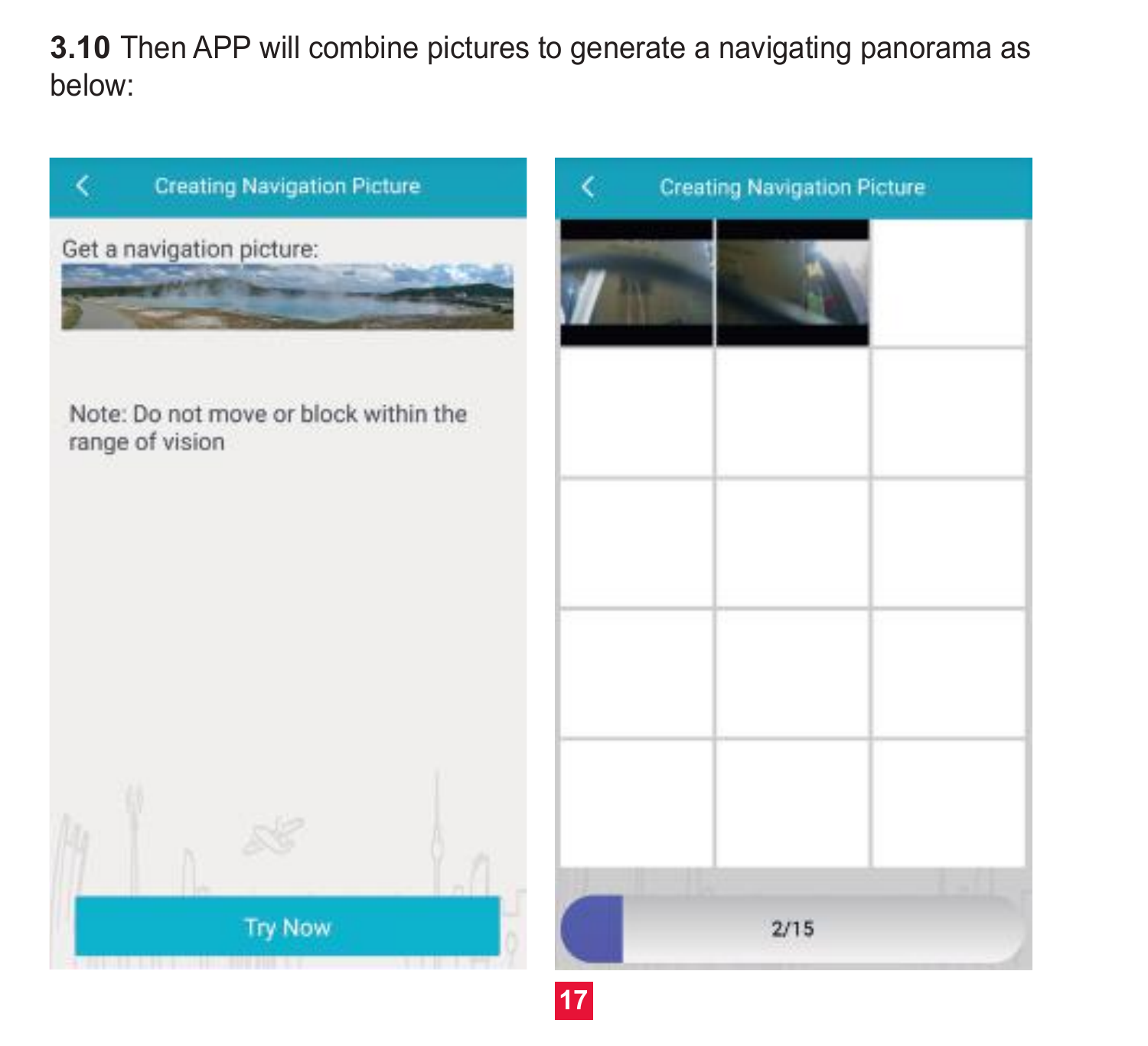## **4. Functions of Application**



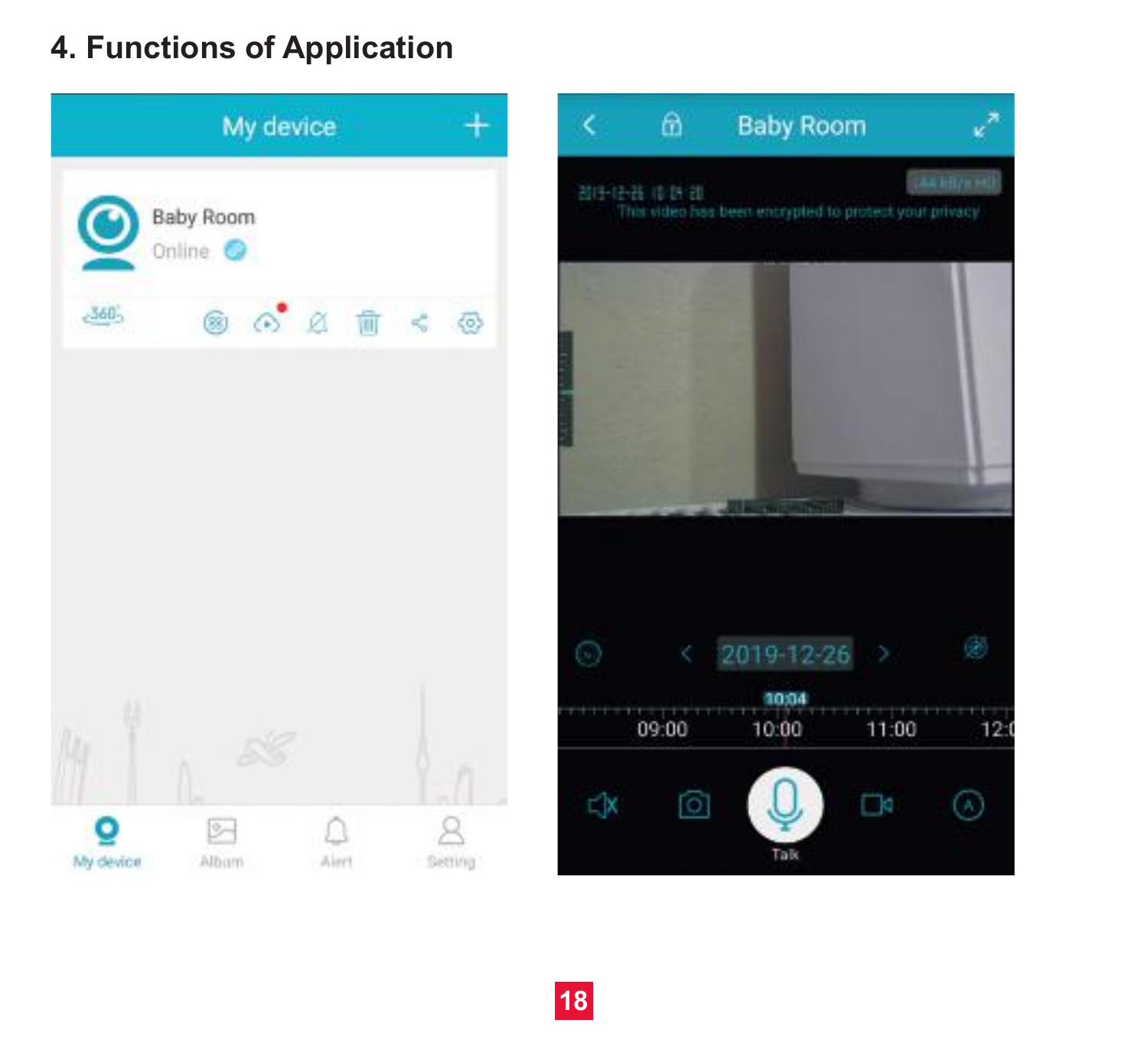| Icon           | <b>Description</b>               | Icon            | <b>Description</b>                             |
|----------------|----------------------------------|-----------------|------------------------------------------------|
|                | Add a camera                     |                 | Intercom press to talk                         |
|                | Cloud storage                    |                 | Streaming resolution: Adaptive, HD,<br>Fluency |
|                | Turn on/off alert mode           | ن⊃              | Multiple de-warp modes                         |
| W              | Delete camera                    | ⊕               | Initialize parameter                           |
| L              | Share the camera another account | 01911-03        | Search the video records                       |
| $\circ$        | Camera setting                   |                 | There's video in the blue                      |
| 요              | Change router and re-add camera  |                 | Turn to full screen                            |
| $-360^{\circ}$ | Generate navigation panorama     | <b>410 KB/S</b> | Stream status                                  |
|                | On/off audio                     |                 | Shooting angle setting                         |
|                | Screenshot                       |                 | Automatic tracking                             |
|                | Start local recording            | ⊜               | Back to previous page, stop live video         |
|                | Stop local recording             |                 | Camera encryption status                       |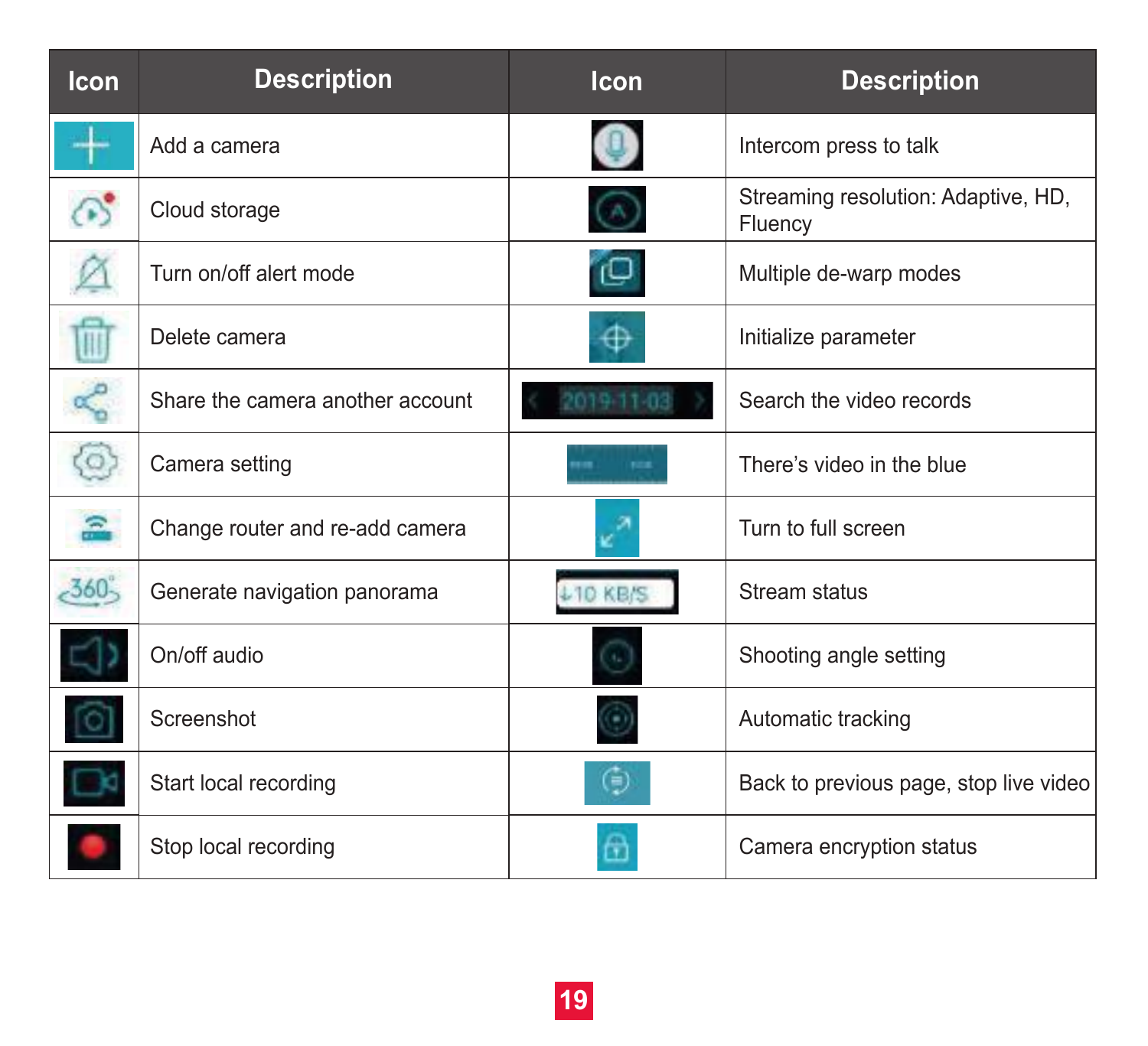## **5. General Settings**



| s. | Change Router                      |                       |
|----|------------------------------------|-----------------------|
|    | Device Information                 | 5                     |
| ٦  | Memory Card Information            | 5                     |
|    | Video Storage Location             | Micro SD card         |
|    | Firmware Upgrade                   | <b>Latest Version</b> |
|    | <b>Reboot Camera</b>               |                       |
|    | <b>Refresh Setting Information</b> |                       |
|    | Delete device                      |                       |
|    |                                    |                       |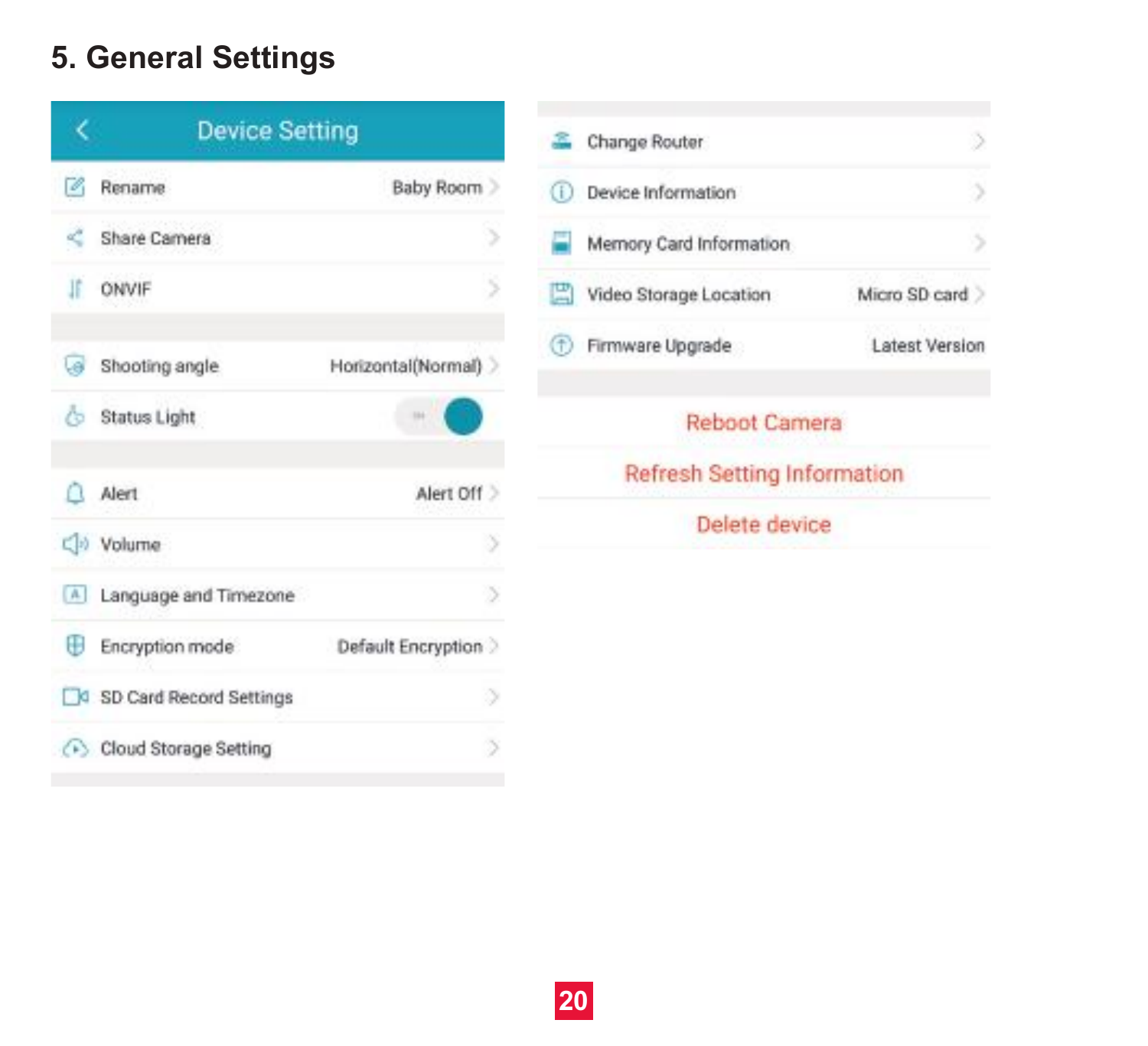| Icon                                          |               | <b>Description</b>                                                          |
|-----------------------------------------------|---------------|-----------------------------------------------------------------------------|
| V<br>Rename                                   |               | Rename your camera.                                                         |
| Share Camera                                  |               | Share your camera.                                                          |
| ONVIF                                         |               | ONVIF                                                                       |
| Shooting angle<br>æ                           |               | Change between Pan/Tilt angle.                                              |
| <b>Status Light</b>                           | w             | This version does not support LED indicator.                                |
| Alert                                         |               | Setting motion detection.                                                   |
| <>> Volume                                    |               | Setting speaker&microphone                                                  |
| Language and Timezone<br>$\boxed{\mathbb{A}}$ |               | Language and Time Zone Settings                                             |
| ⊕<br>Encryption mode                          |               | Encryption                                                                  |
| SD Card Record Settings                       | 5             | Setting Micro SD                                                            |
| Cloud Storage Setting                         |               | This function is not supported in Turkey.                                   |
| Change Router                                 |               | Changing the modem                                                          |
| Device Information<br>⋒                       |               | About the Product                                                           |
| Memory Card Information                       |               | About the Micro SD                                                          |
| Video Storage Location                        | Micro SD card | Changing video storage method. Cloud storage<br>is not supported in Turkey. |

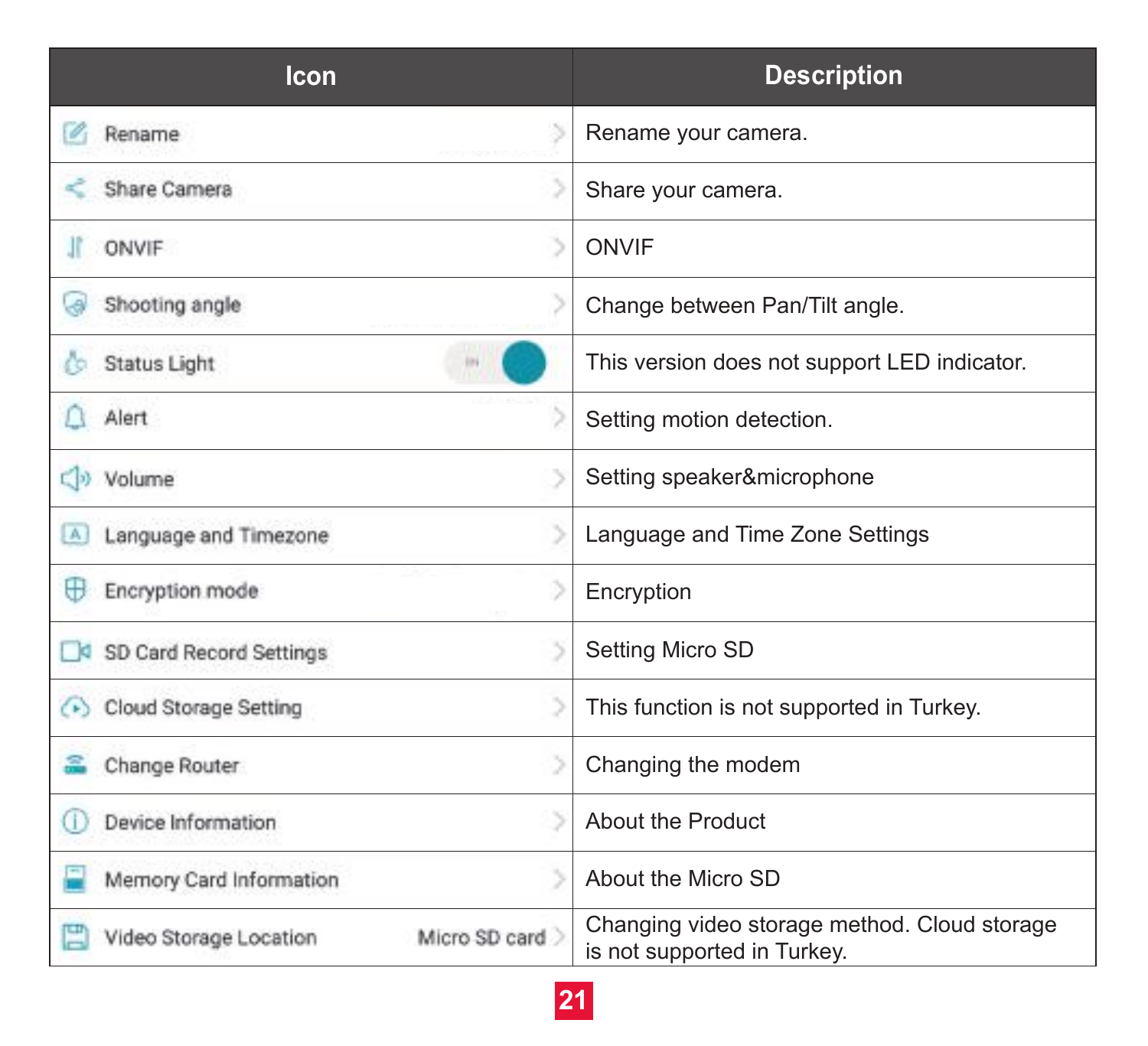## **6. Insert a SD Memory Card**

Insert the SD card into the card slot, open the "setting  $\circled{)}$ " page, tap on the "Reboot Camera", then close the app and open again. Open the "Memory Card Information" to check the SD card.

(Cloud storage is not supported in Turkey.)



*Attention: The memory card must be formatted before inserted to the camera.*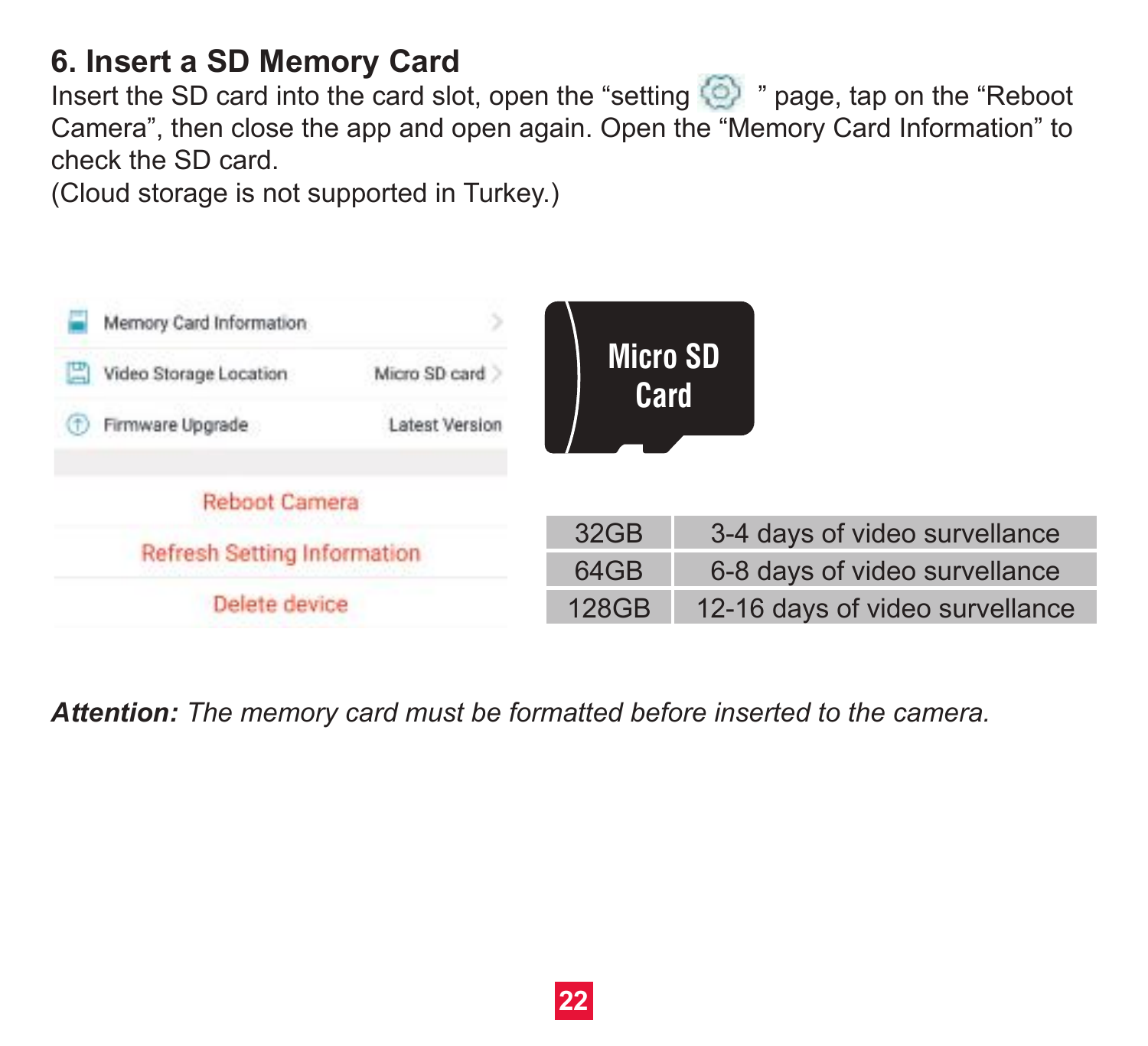## **7. Frequently Asked Questions**

### **1. Can't add the device?**

A. Please make sure the camera has been reset. Press the Reset button until hear the prompt tone

B. Only support 2.4GHZ Wi-Fi, if your Wi-Fi router is 5GHZ, please switch to 2.4/5GHZ dual mode.

C. Please turn on the GPS service before adding the device on the Android mobile phone. After installation is complete, you will be asked to turn on GPS service when you use the app at the first time, if you choose not to turn on the GPS service, please uninstall and reinstall the app again.

D. Please confirm the camera wasn't binding by the other account.

## **2. Why does it have a interval while the video is recording to the Micro SD card**

The size of the video file is limited. Once the video size close to the critical value, the video file will be created and the next video will continue to be recorded, there is a interval but so short.

#### **3. The Micro SD card can't be identified?**

Please check the Micro SD card if it meets the quality requirements, when the Wi-Fi signal is not good, it also can't be identified.

#### **4. Why I can't get the notifications on my phone?**

Make sure the App get the message pushing rights Otherwise, when you are watching the real-time video in the App, there is no warning notifications, because it's unnecessary to send notifications when you are watching the video online. Advanced message push system, the warning notifications won't be pushed to your phone all the time but it will record all the messages and videos.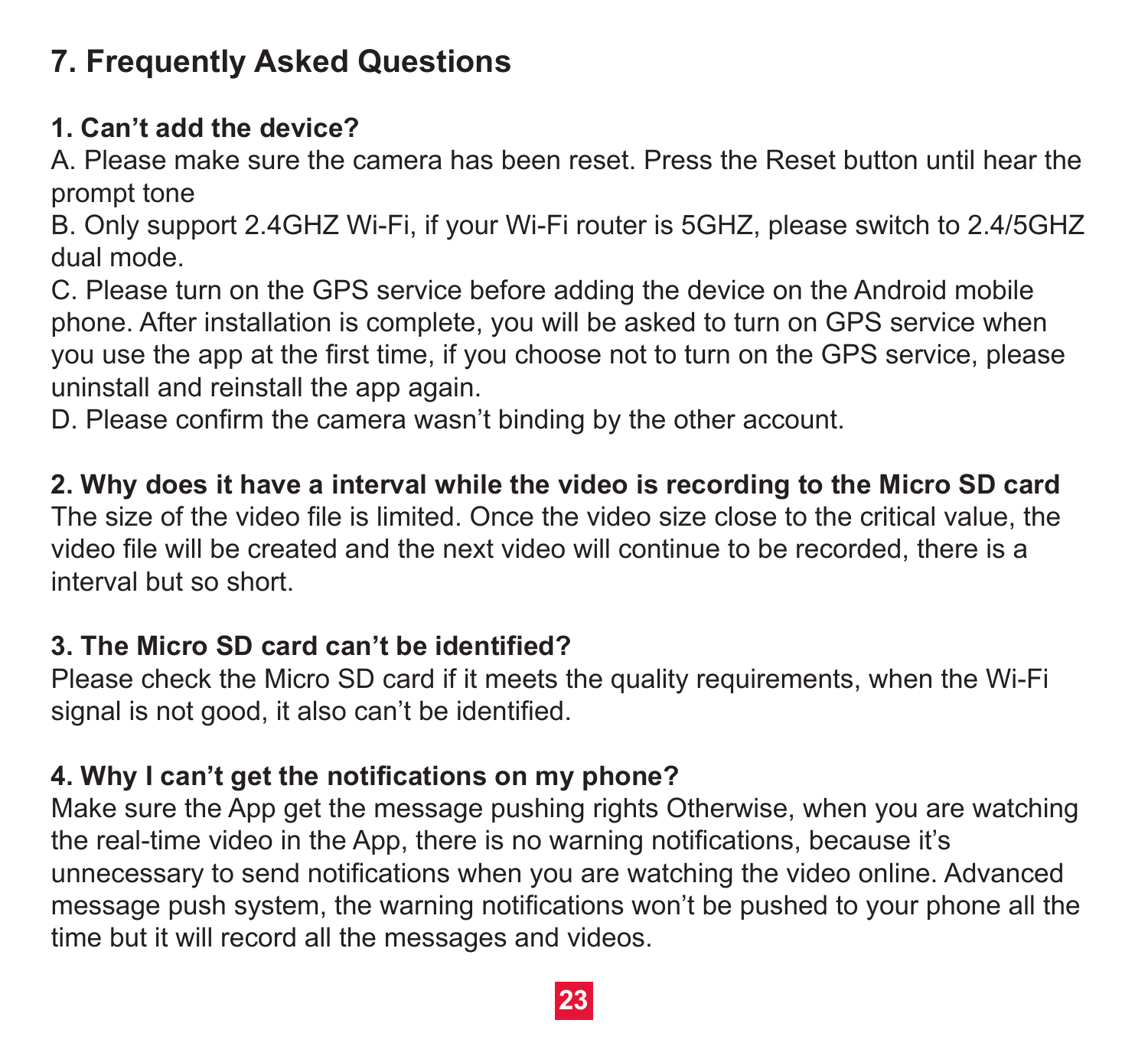#### **5. Camera disconnect?**

Please check the power and the Internet then restart the camera. If this way doesn't work please remove the camera and add it again in the App.

#### **6. Circle in the video, video runs slowly?**

Circle in the video means it's still loading, please check your network environment.

#### **7. How do the other people watch the video?**

Share the App account with the other people.

#### **8. How many people can use the account simultaneously.**

There is no theoretical limit.

#### **9. Why adding camera to another account would fail?**

One camera one account, if the other account needs to add the camera, please remove the camera in the current device.

#### **10. How can I get my camera connected to the other Wi-Fi.**

Two ways:

A: When you need to change to another Wi-Fi without moving the place.

Setting >> Change Router >> follow the directions.

 B: When the camera is moved to another place, please start the camera, you will see the "Device disconnected" on the main page, and then click

"TROUBLESHOOT" to connect to the Wi-Fi again.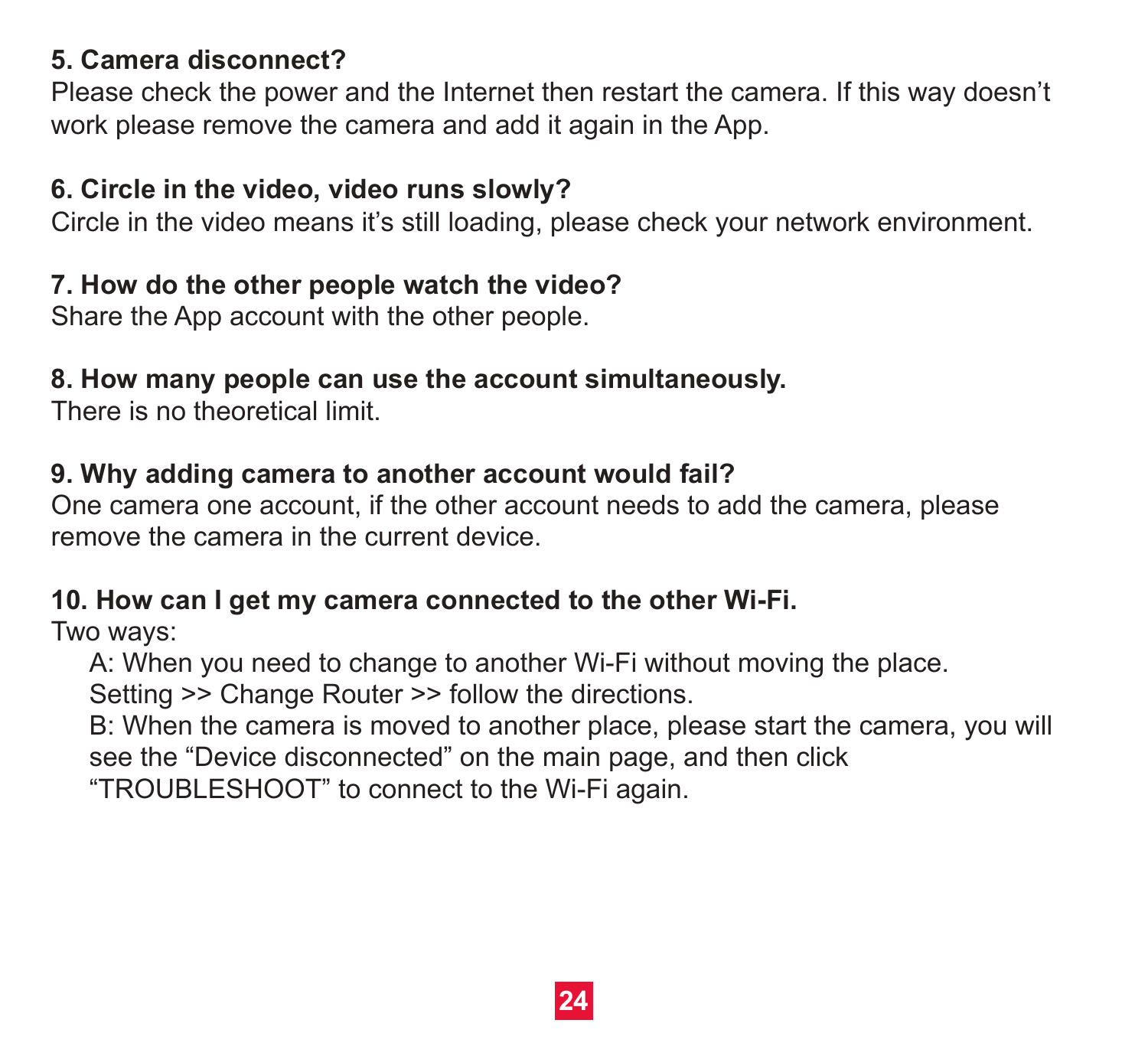## **• After Sales Instruction**

1. The product will be updated in real time, if there is update, it will not be noticed anymore, please visit our official website for reference.

2. Introductions of the basic function of the products are included in the instruction, please users to read all the information carefully.

3. lf any problems occur in the usage of the video camera, please contact the Seller

4. We have made every effort to ensure the completeness and correctness of contents of the instruction, but there may still some deviations between part of the data and the actual situation, if you have any question or dispute,

5. Losses caused by operating without following the instruction of the manual book should be assumed by users.

This instruction applies to consumer product.

**Kindly reminder:** If the instruction is updated, it will not be noticed any more, dual video recording memory (TF card/cloud storage) is supported by the video camera; to better safeguard safety of video recording, users could select multiple cloud video recording mode for video camera via service channels, choosing for monthly/yearly payment for storage.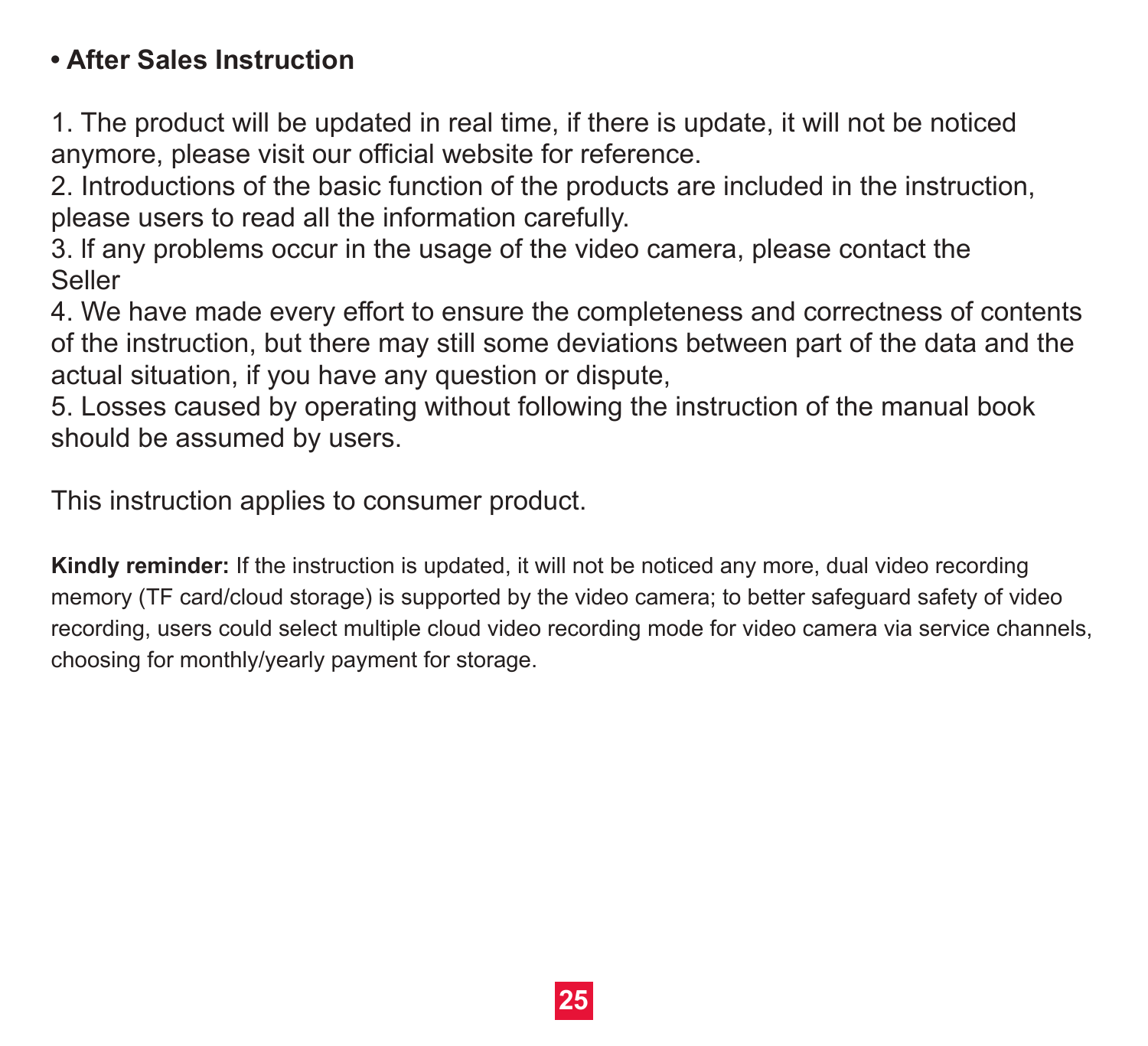## [TR] Kullanım Kılavuzu

# **İÇİNDEKİLER**

| GÜVENLİK UYARILARI (Kullanım Hatalarına İlişkin Bilgiler & Bakım ve Onarım)27 |  |
|-------------------------------------------------------------------------------|--|
|                                                                               |  |
|                                                                               |  |
|                                                                               |  |
|                                                                               |  |
|                                                                               |  |
|                                                                               |  |
|                                                                               |  |
|                                                                               |  |
|                                                                               |  |
|                                                                               |  |
|                                                                               |  |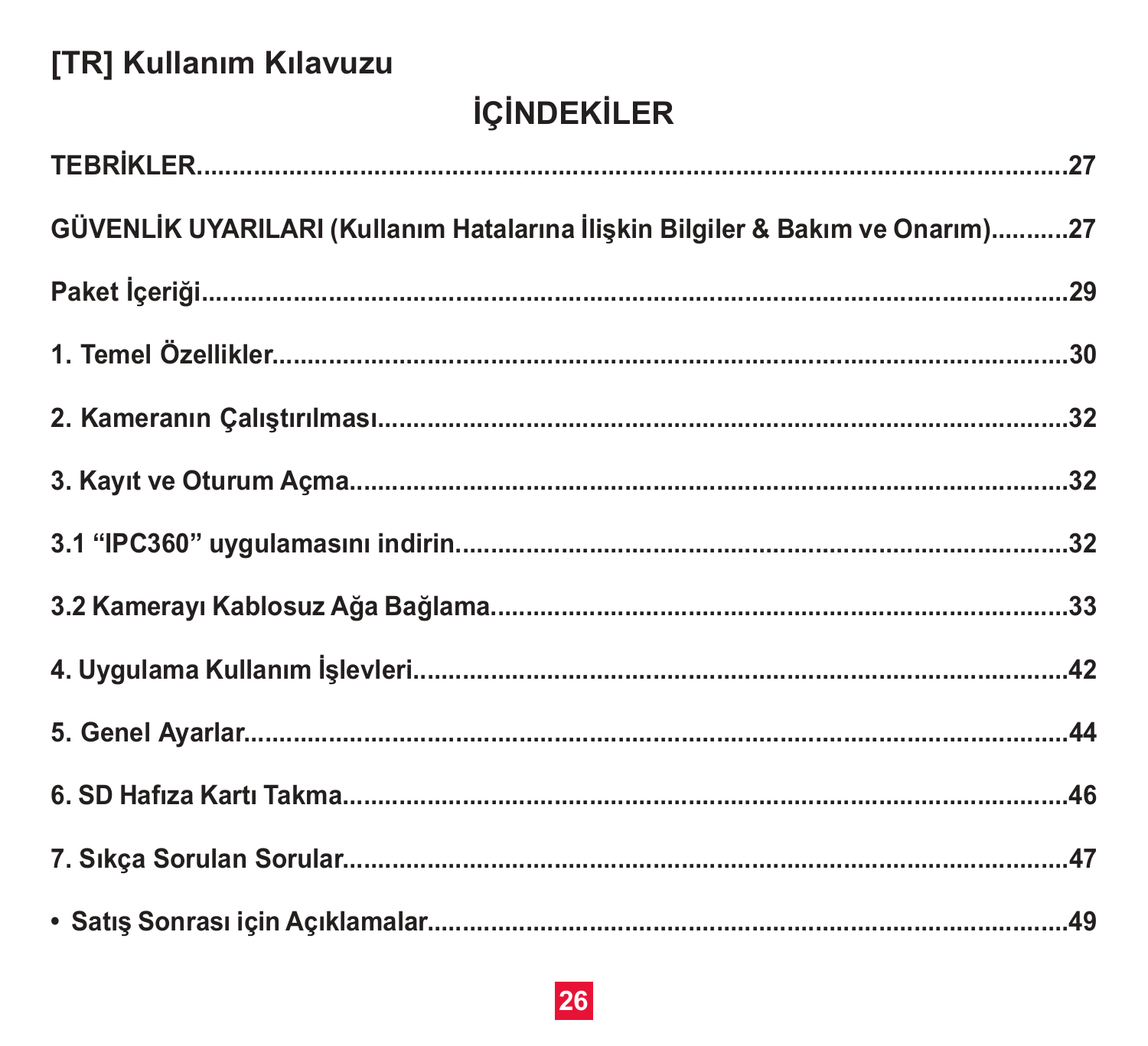## **TEBRİKLER**

Değerli paydaşımız,

Brion Vega ailesinin bir parcası olduğunuz ve dünyanın her verinde güvenle tercih edilen Brion Vega ürünlerinden birine sahip olduğunuz için sizi kutlarız. Bebek izleme cihazı, bebek telsizi ve ateş ölçer grubu ürünleri gibi bebeklere hitap eden özenle dizavn edilmis ürünlerimizle sizlere hizmet vermekten mutluluk duvuvoruz. Ürünü kullanmadan önce lütfen kullanma kılavuzunu dikkatlice okuyunuz. Bu kılavuz, satın almış olduğunuz üründen en iyi verimi almanız için titizlikle hazırlanmıştır. Cihaz ile ilgili her türlü bilgi almak, öneri ve görüsleriniz ile ailemize katkı sağlamak için çağrı merkezimizi arayabilir; herhangi bir problem ya da arızayla karşılaşmanız durumunda Brion Vega Yetkili Servisi'ne başvurabilirsiniz. Kendinizin ve diğer kişilerin güvenliği için cihazı kullanmadan önce GÜVENLİK UYARILARI bölümünü okuvunuz.

#### Savgılarımızla. Brion Vega Türkiye Ekibi

## GÜVENLİK UYARILARI (Kullanım Hatalarına İliskin Bilgiler & Bakım ve Onarım)

Cihazınızı kullanırken, yangın, elektrik çarpması ve yaralanma riskini azaltmak için asağıdakiler dahil temel güvenlik önlemleri her zaman uygulanmalıdır:

1. Cihaz üzerinde isaretli tüm uvarılara ve talimatlara uvunuz.

2. Yetişkin kurulumu gerekmektedir. Kurulumun gerçekleştirilmesi icin lütfen kullanım kılavuzunu takip ediniz.

3. Bu cihaz yardım sağlamak amacını taşımaktadır. Sorumlu uygun yetişkin gözetiminin verine gecmez ve bu amacla kullanılmamalıdır.

4. Bu cihaz bir tıbbi gözlemleme aracı olarak kullanılamaz.

5. Bu cihazı suvun yakınında kullanmayın, Örneğin, bir küyet, layabo, eyye, camasır teknesi veya yüzme havuzunun yanında veya ıslak bir zemin veya duşta kullanmayın.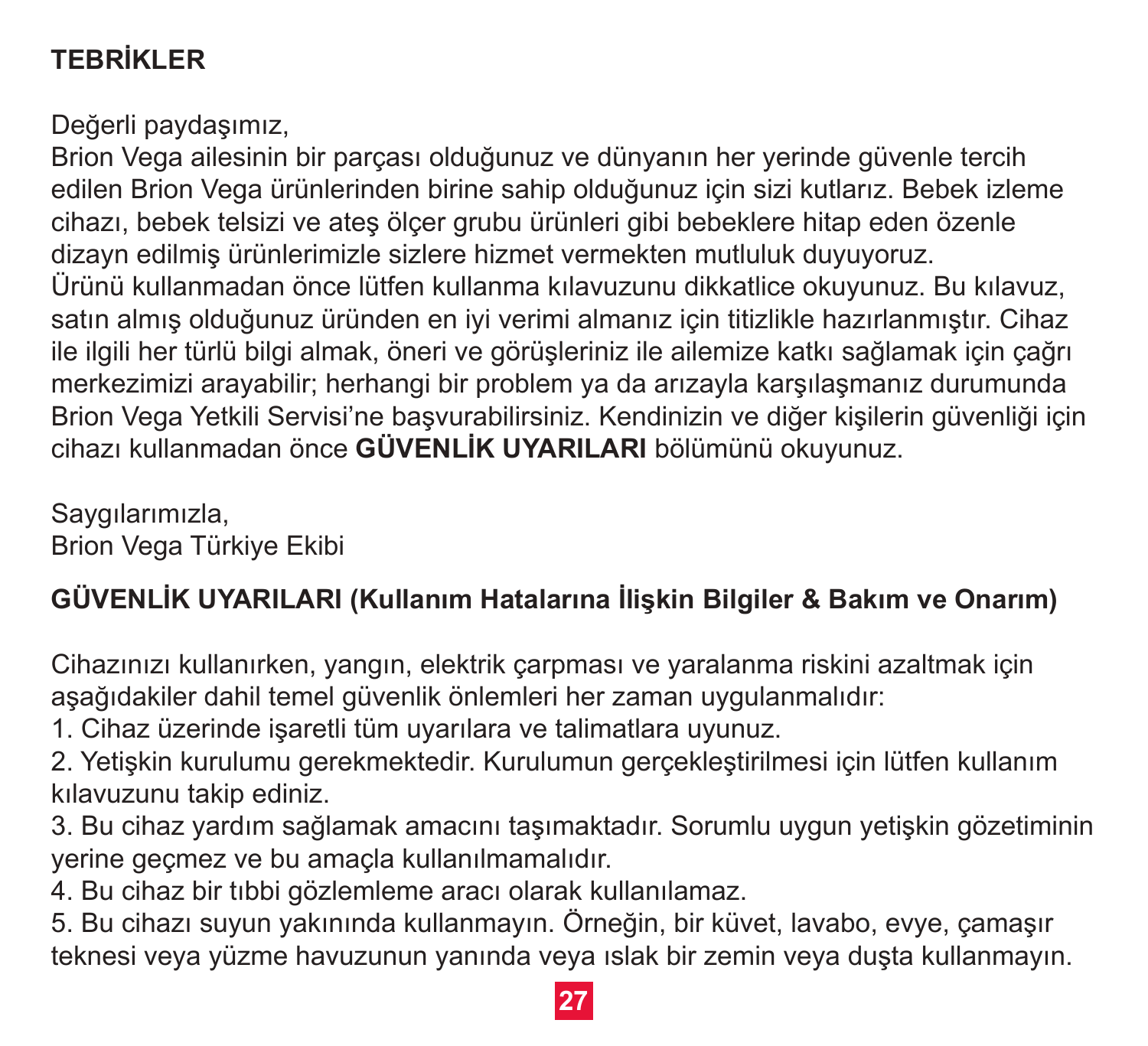6. Sadece bu cihazla birlikte verilen adaptörü kullanın. Kullanılacak olası yanlış adaptör kutupları veva voltai cihaza ağır hasar verebilir.

7. Güç adaptörü, dik konumda veya zemin üzerinde yerleştirilmesi halinde doğru bir sekilde kullanılır. Farklı bir konumda cihazı tutabilmesi için tasarlanmamıştır. Cihaza ait adaptörü akım korumalı priz ile kullanmanız tavsive edilir.

8. Temizlik yapmadan önce cihazın fişini prizden çıkarın. Sıvı veya aerosol temizlik maddeleri kullanmavın. Kamera lens odaklama camı sert cisimler veya asındırıcı kimyasallar ile temizlenmemelidir.

9. Tehlikeli bir duruma neden olacağından calısır durumdayken güc adaptörünü prizden cekmevin.

10. Güç kablosuna herhangi bir şeyin dayanmasına izin vermeyin. Kablonun üzerinden geçilebileceği veya kıstırılabileceği bir yere bu cihazı verleştirmeyin.

11. Prizleri aşırı yüklemeyin veya bir uzatma kablosu kullanmayın.

12. Cihazi dengesiz masa, raf, stant veva benzeri dengesiz vüzevlere verlestirmevin.

13. Bu cihaz, uvgun havalandırmanın bulunmadığı herhangi bir alana yerleştirilmemeli-

dir. Bu cihaz bir radyatör veya ısı kaynağının yakınına veya üzerine konulmamalıdır. Üzeri örtülmemeli, kumas ile sarılmamalıdır.

14. Cihazi demonte etmeviniz. Herhangi bir arıza durumunda vetkili servisimiz ile iletisime geciniz. Kullanıcı hatasından kaynaklanan arızalar ürünün garanti kapsamından cıkmasına neden olacaktır.

15. Cihazı her türlü düşme ve darbelerden koruyunuz.

16. Kisa devreve sebebivet vermemek için çihazın voltaj uçlarına herhangi bir nesne sokmavınız ve cihaza herhangi bir türde sıvı dökmeviniz.

17. Kullanım esnasında perivodik aralıklarla cihazınızın mekanik aksamını (hasara karşı) kontrol ediniz.

18. Cocukların erişebileceği yerlerde kullanmayınız ve oyuncak olarak kullandırmayı $n<sub>17</sub>$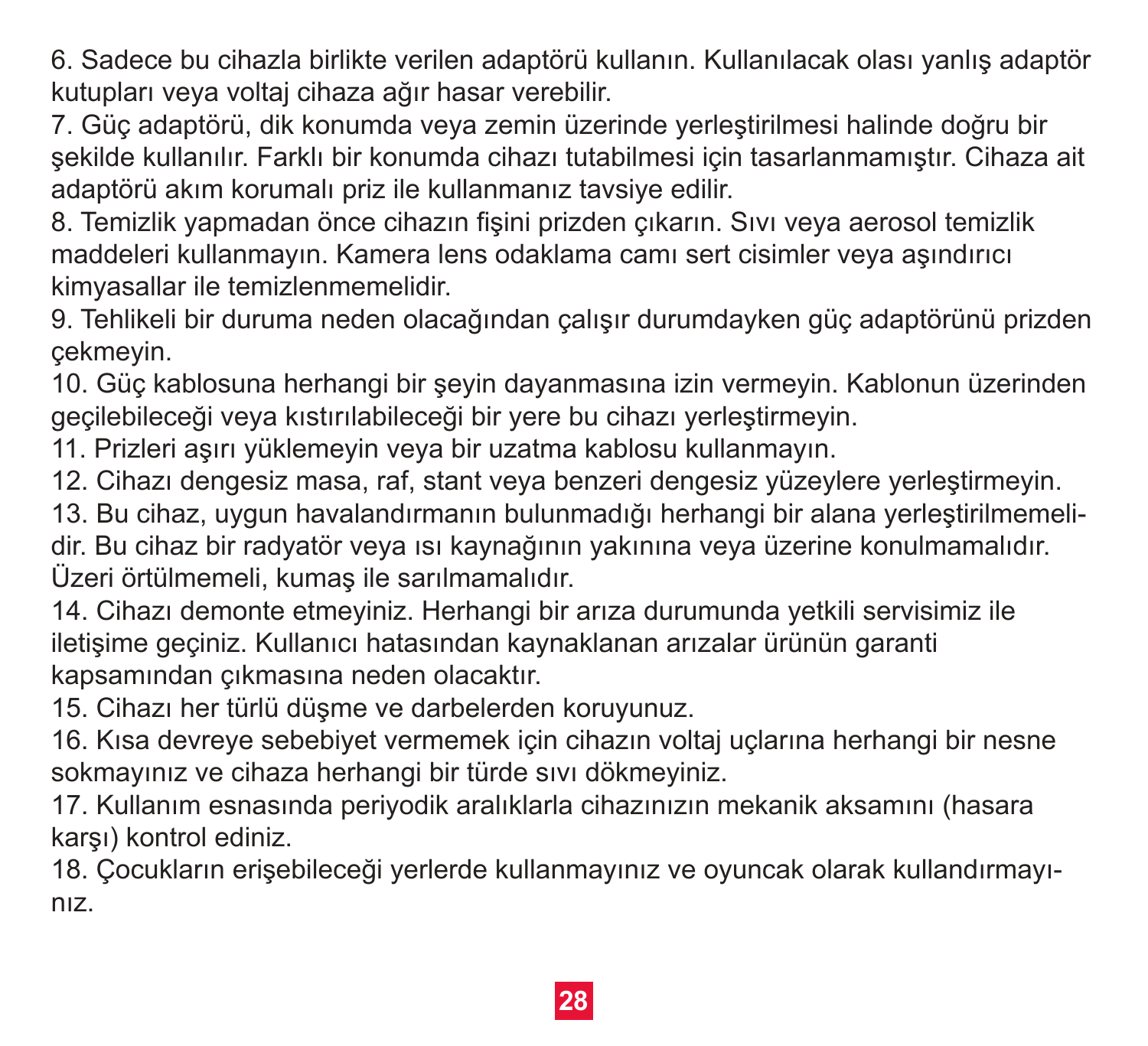19. Brion Vega önceden haber vermeksizin cihazın teknik özellikleri üzerinde değişiklik yapma hakkını saklı tutar.

20. Kamera adaptör kablosunun bebeğin ulaşamayacağı bir mesafede bulunduğundan (en az 1 m) emin olunmalıdır.

21. C�hazı 10°C - 39°C ortam sıcaklık aralığında kullanın ve saklayın.

22. C�hazı aşırı soğuk, sıcak veya doğrudan güneş ışığına maruz bırakmayın. C�hazı herhangi bir ısı kaynağının yakınına konumlandırmayınız.

23. Bu ürün sadece iç mekanlarda bulundurmak üzere tasarlanmıştır.

24. Yıldırımlı fırtınaların olduğu zamanlarda veya uzun bir süre kullanılmadığında cihazın fisini prizden çekiniz.

25. Ürünü kullanırken veya kullanmadığınız zamanlarda ürünü darbeden, düşmeden, nemden, sıvıdan, tozdan, doğrudan güneş ışığından, herhangi bir ısı kaynağından ve ısı yayan c�hazlardan uzak tutunuz. Düşmeye, darbeye, ısıya, neme, sıvıya veya toza maruz kalarak bozulan ürünler garant� kapsamı dışındadır.

## Paket İceriği

```
Paketi açın ve aşağıdaki listeye göre içeriği kontrol edin:
BV6000 kamera (x1)
Kablo (x1)
Kullanım kılavuzu (x1)
Güç adaptörü (5V DC / 1A) (x1)
Vida seti (x1)
Resetleme pimi (x1)
Duvara asma aparatı (x1)
```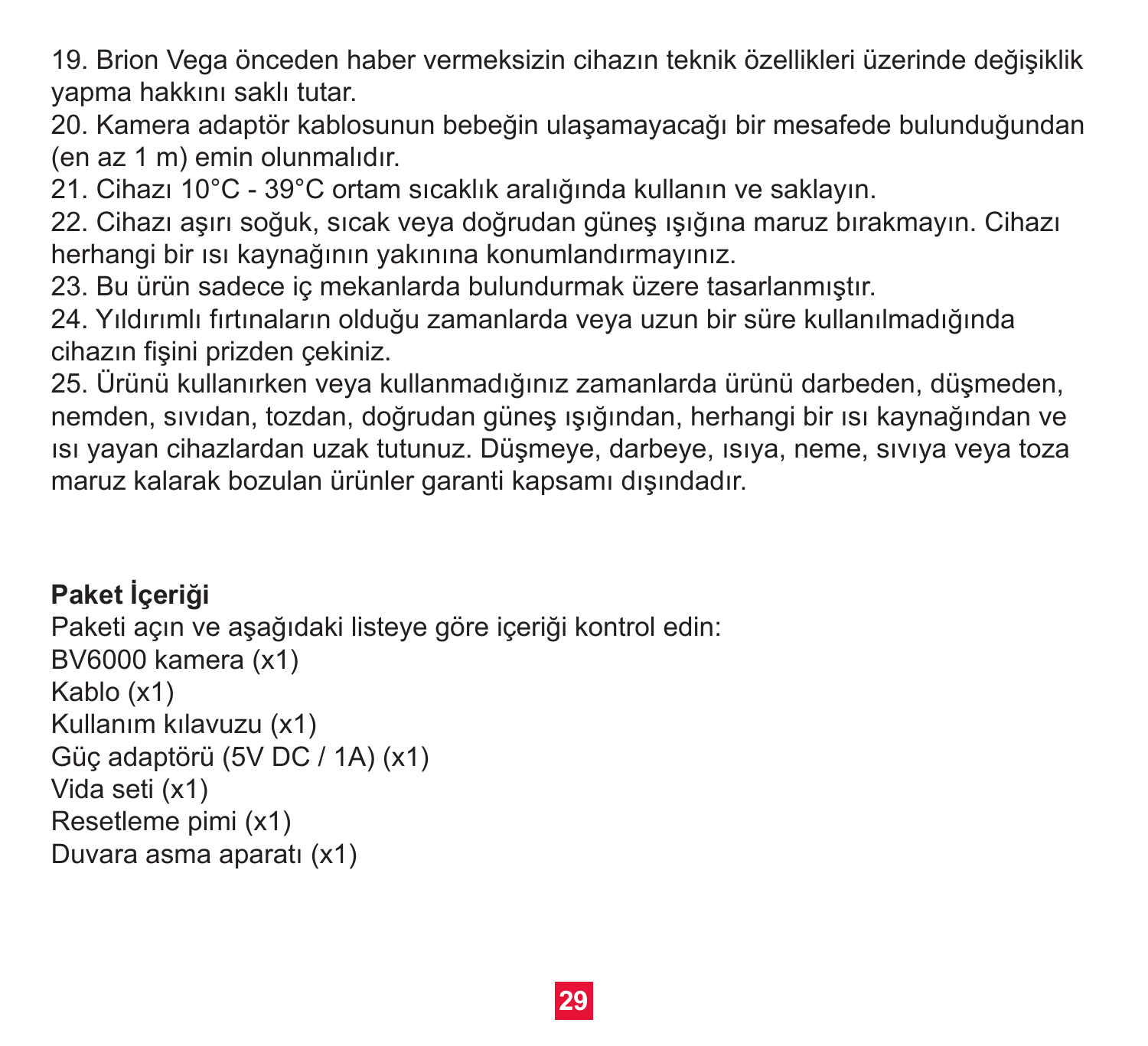# **1. Temel Özellikler**





















iOS Uyumlu Android Uyumlu Karşılıklı Konuşma Uzaktan Görüntüleme

Micro SD Kart Girişi



Yönlendirme



Panoramik Otomatik Gece Görüşü Video Akışı Hareket Takibi



Video Akışı





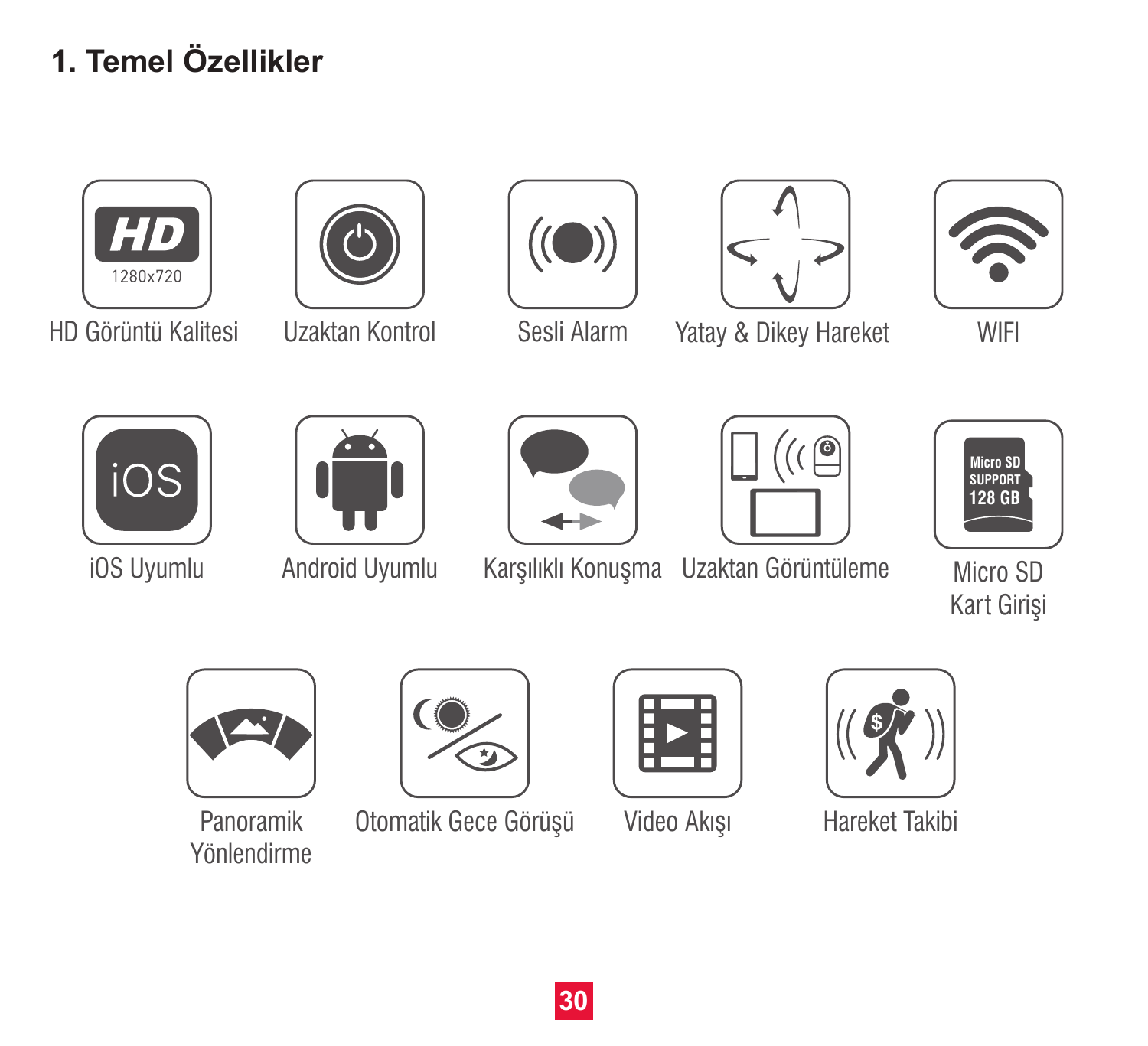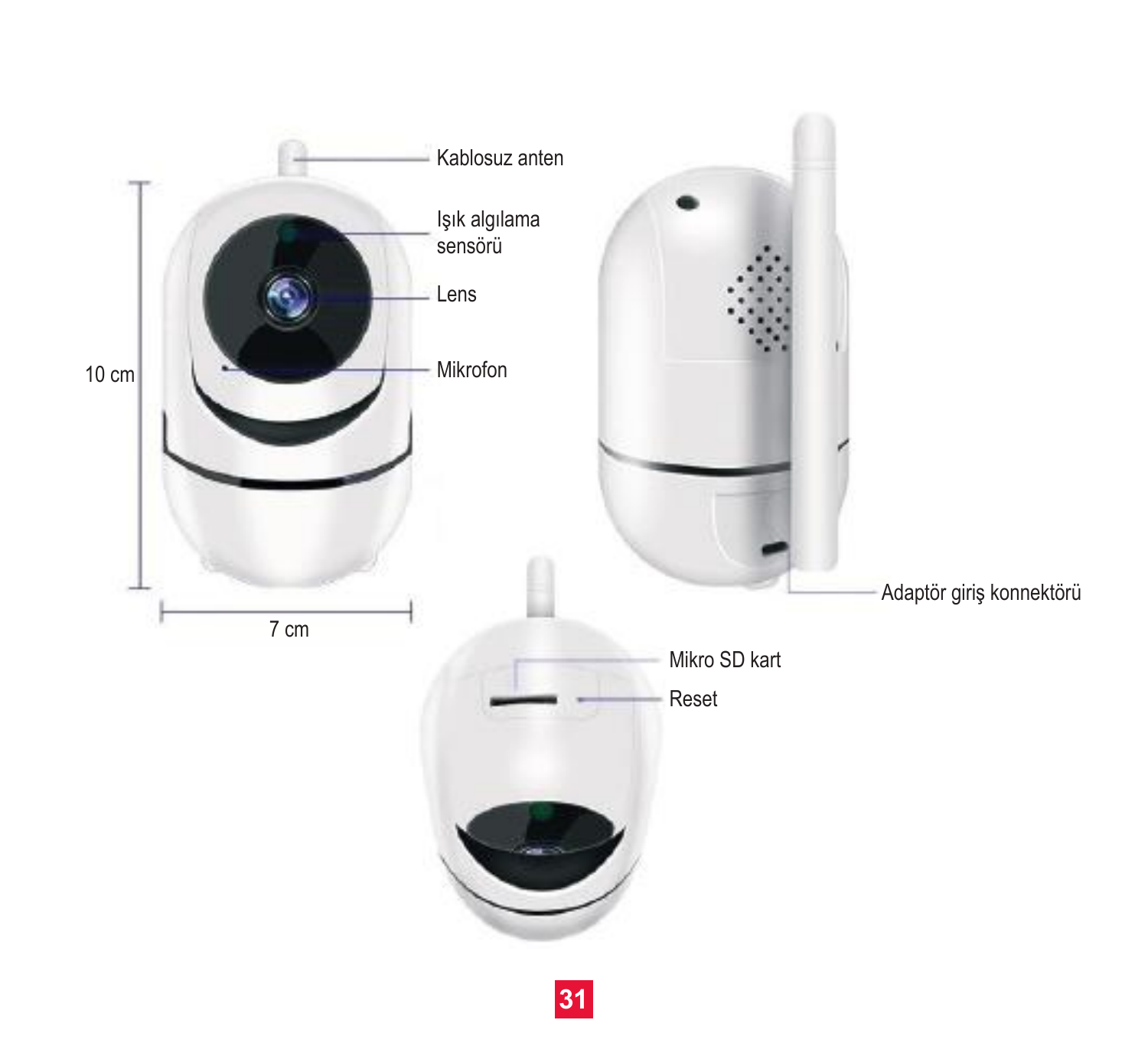## **2. Kameranın Çalıştırılması**



**2.1-Cihazı açın:** Kamerayı ilk çalıştırdığınızda, ürün 30 sn boyunca dikey ve yatay dönüşler yaparak açılış testini tamamlar.



#### **2.2-Kamerayı sıfırlama:**

Kutu içerisinden çıkan aparat ile "**RESET**" tuşuna 3 saniye boyunca basılı tutun. "**Di-Di**" sesi duyduktan sonra kameranız kuruluma hazırdır.

## **3. Kayıt ve Oturum Açma 3.1 "IPC360" uygulamasını indirin.**







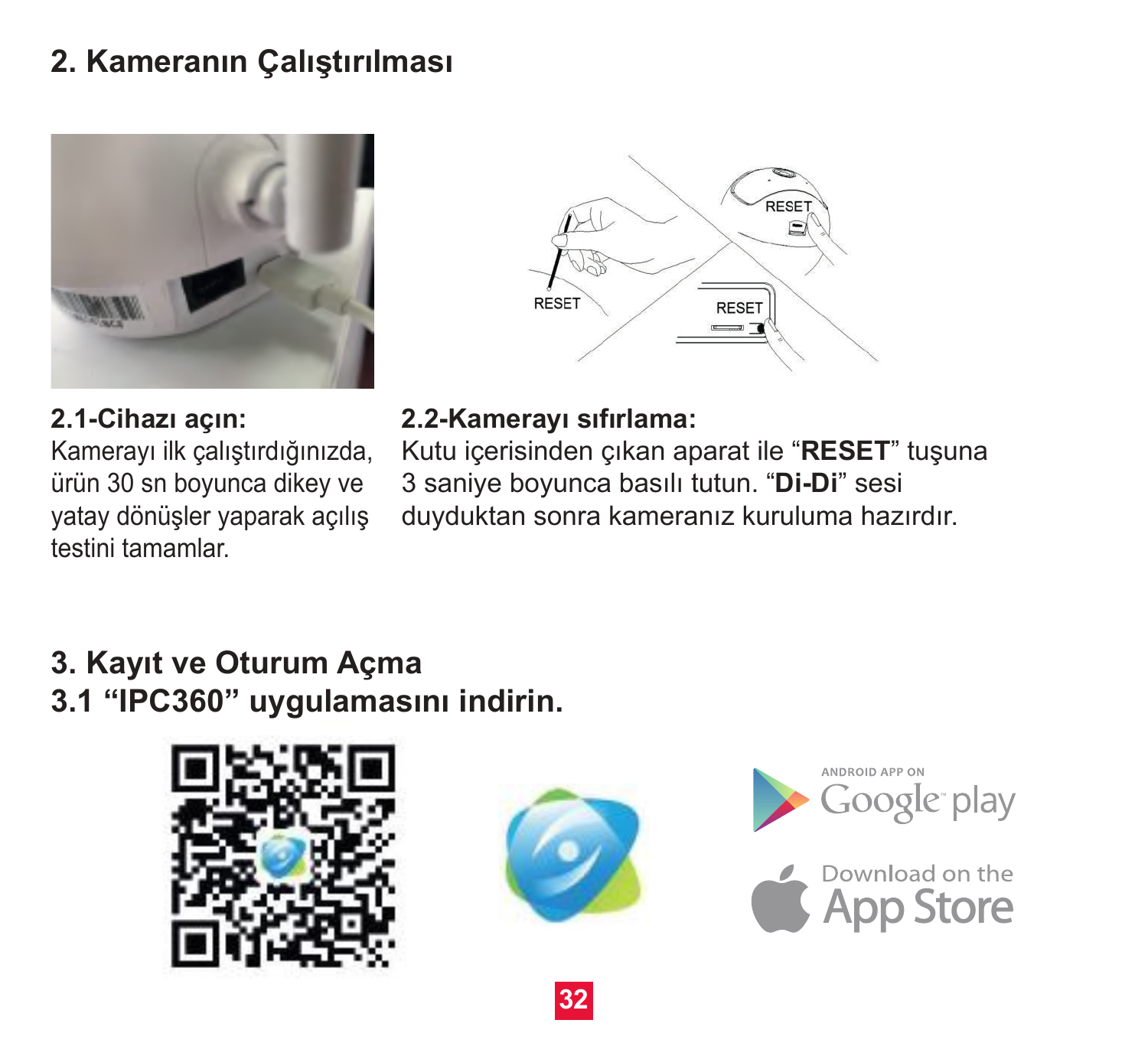## **3.2 Kamerayı Kablosuz Ağa Bağlama**

**DİKKAT:** Kablosuz ağa önce telefonunuzu bağlamanız gerekmektedir. **Not:** Sadece 2.4 GHz ağlar desteklenir.



IPC 360 uygulamasını açınız ve "Kaydol" tıklayarak kayıt işlemini gerçekleştirin.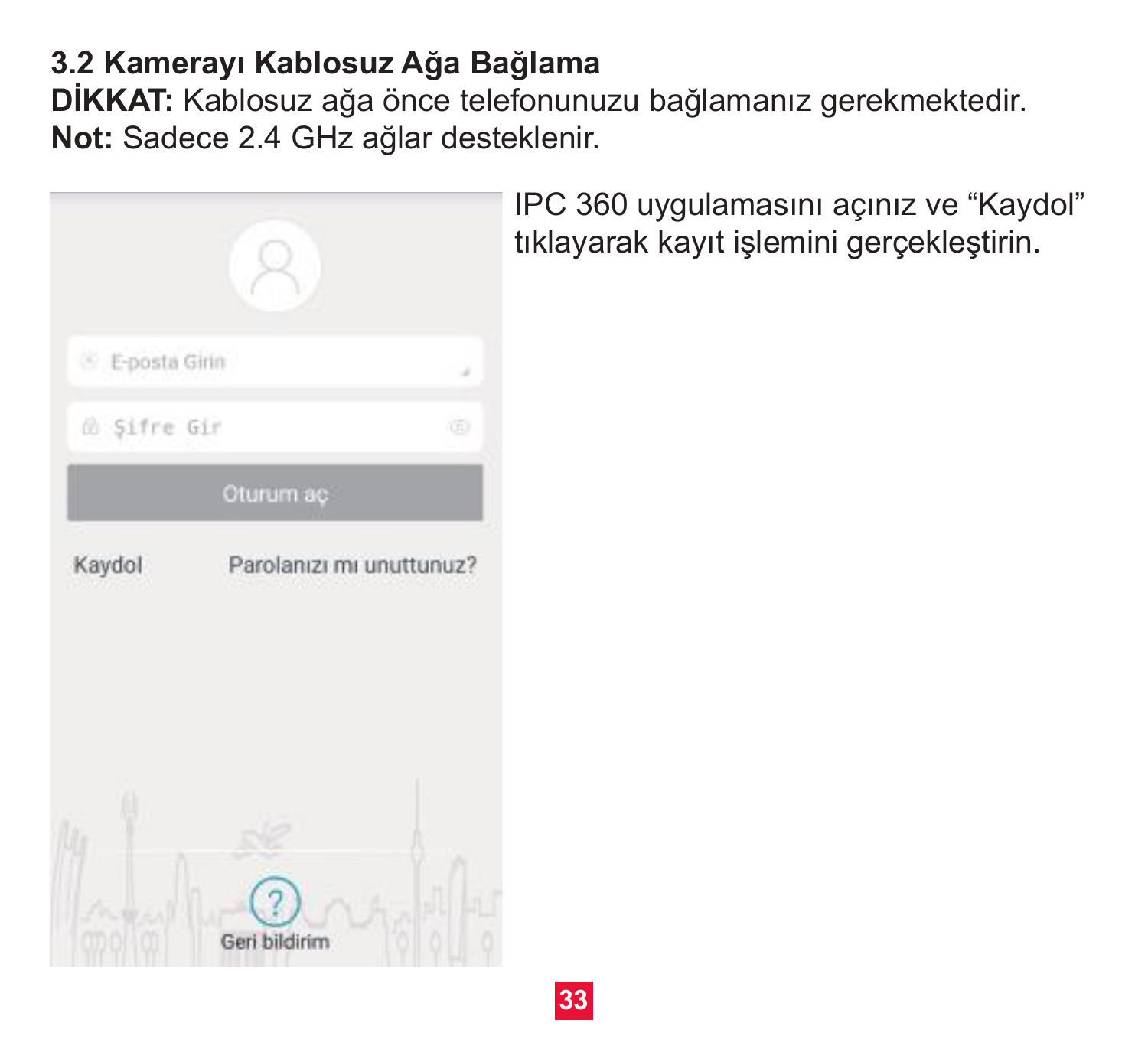|                | Kaydol                                            |            |
|----------------|---------------------------------------------------|------------|
|                |                                                   |            |
| g,             | Turkey                                            | 5          |
|                | info@brion-vega.com                               |            |
| Doğrulama kodu |                                                   | elde etmek |
|                | Kabul Kullanıcı Sözleşmesi ve Gizlilik Politikası |            |
|                | Sonraki                                           |            |

**3.3** 1. Ülke seçimini yapın.

2. Geçerli bir e-posta adresi girin ve "elde etmek" tıklayarak E-posta adresinize gelen kodu "Doğrulama kodu" kısıma giriniz. "Sonraki" tıklayarak ilerleyiniz.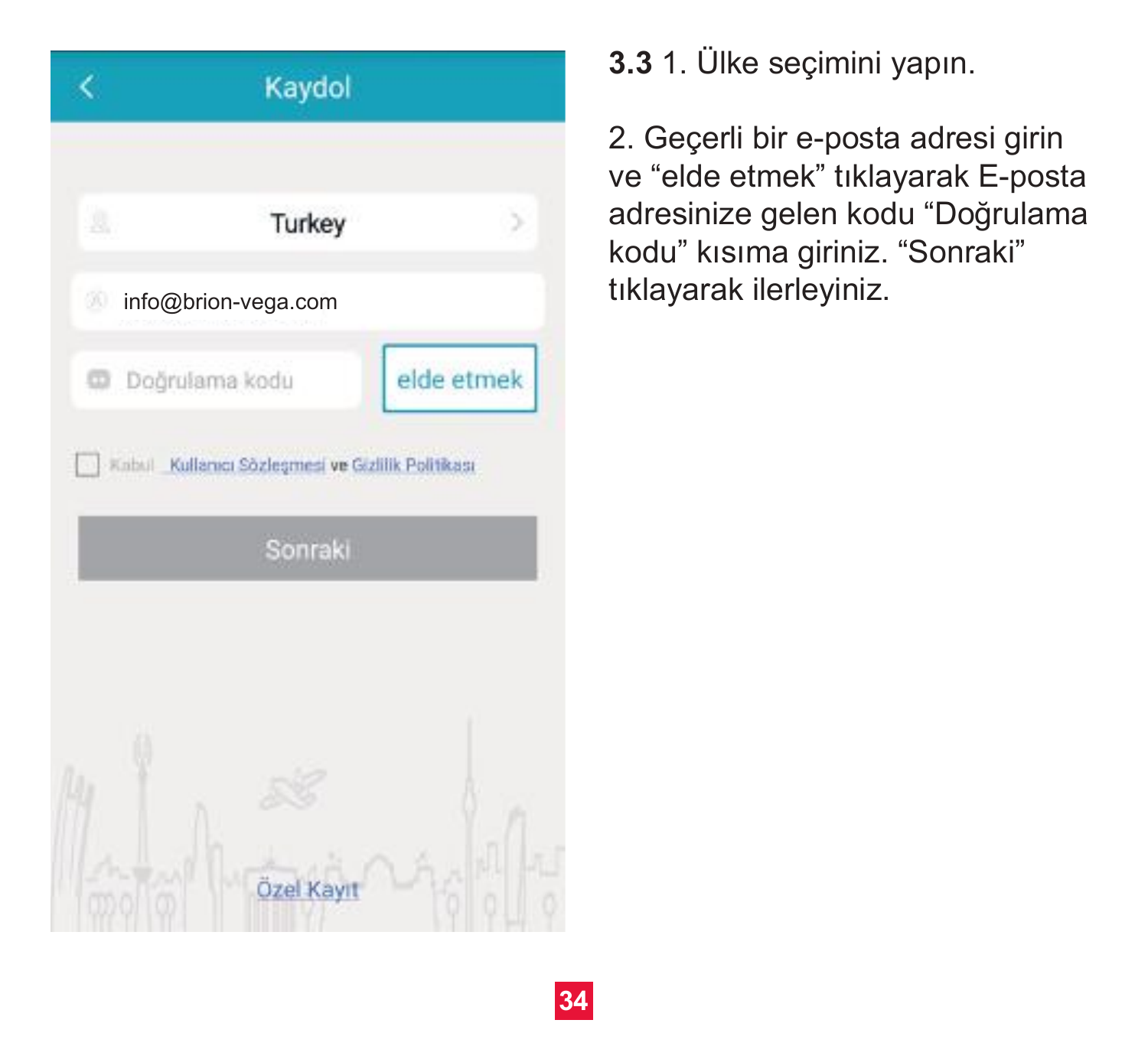| Kaydol<br>K.                                                                               |
|--------------------------------------------------------------------------------------------|
| (+) Yeni Şifre Girin<br>$\left($                                                           |
| G Sifreyi Onayla                                                                           |
| OK                                                                                         |
|                                                                                            |
|                                                                                            |
|                                                                                            |
| 4 5<br>6 <sup>6</sup><br>89<br>1<br>$\overline{3}$<br>2<br>0<br>7                          |
| $\mathbf{t}$<br>Ť.<br>y u<br>e e<br>г<br>$\circ$<br>q<br>p<br>w                            |
| g h<br>$d$ f<br>Ť<br>1<br>k<br>a<br>S                                                      |
| b<br>n<br>m<br>$\mathbf{c}$<br>$\mathbf{v}$<br>z<br>$\left( \overline{x}\right)$<br>⇧<br>X |
| 7123<br>ř.                                                                                 |

**3.4** Kullanmak istediğiniz şifrenizi oluşturunuz.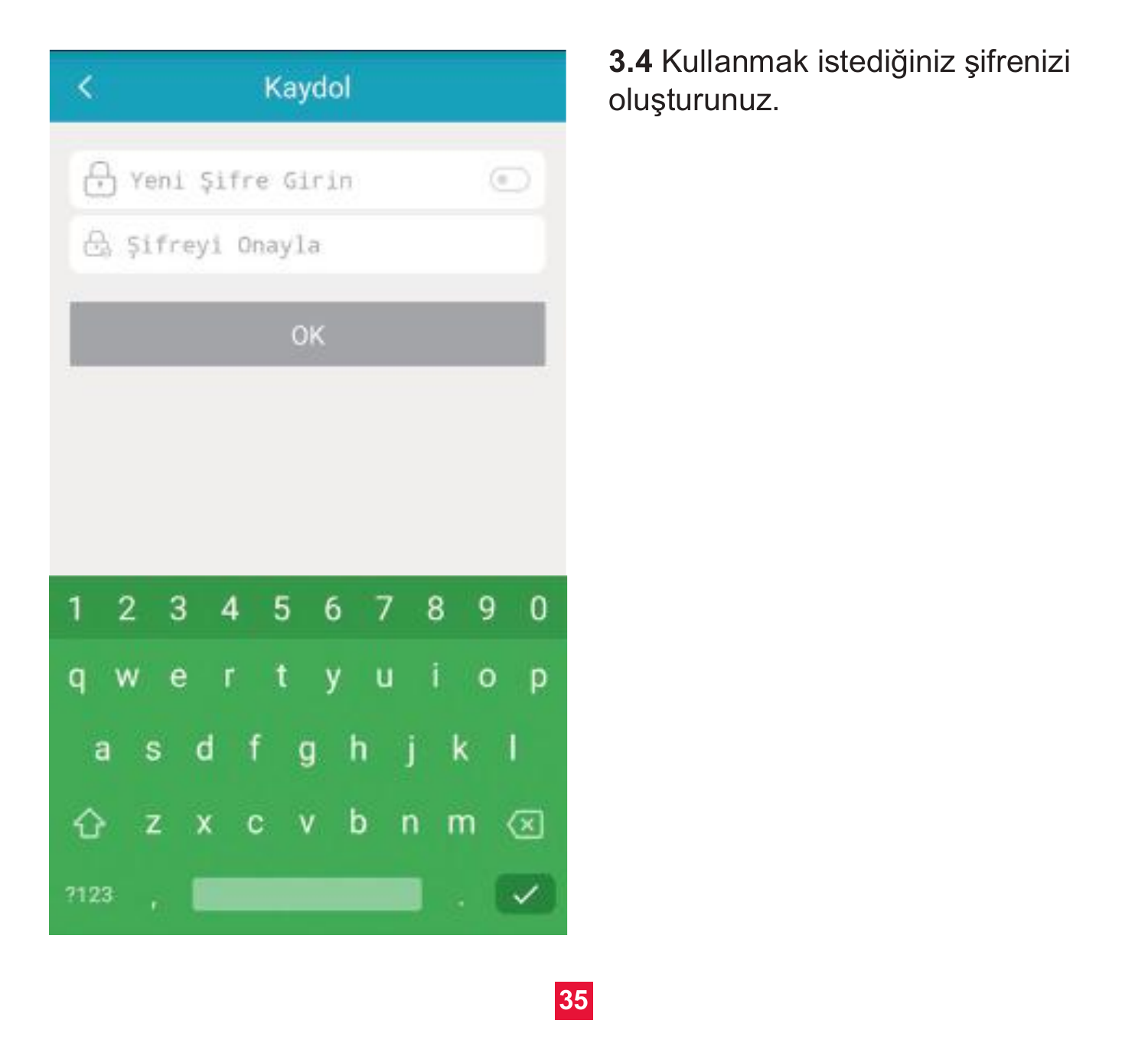

**3.5** Giriş yaptıktan sonra "+" işaretine tıklıyoruz.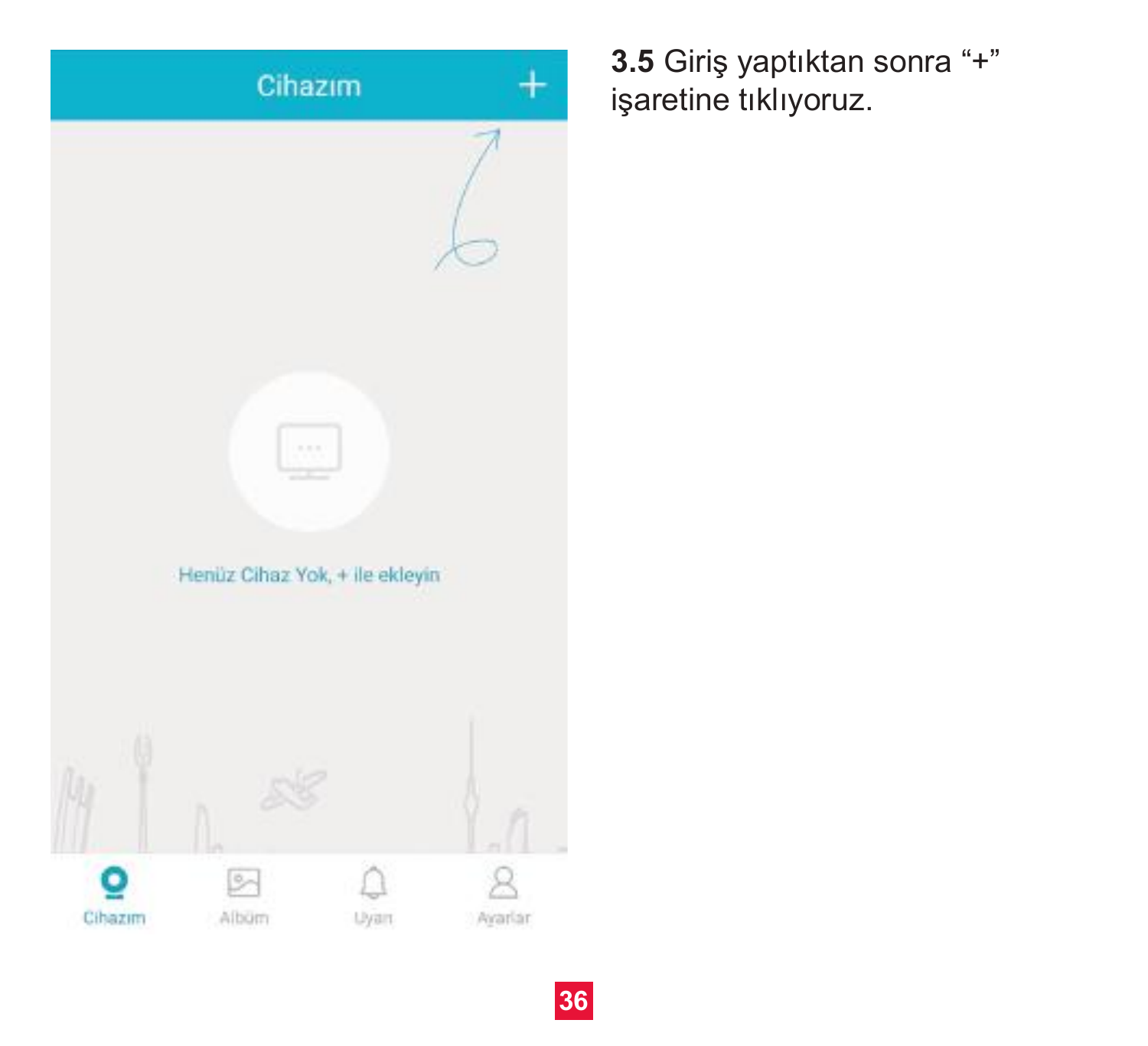**3.6** "Kamera"yı seçtikten sonra "Smart Modu" seçerek ilerleyiniz. **Not:** Bu ürün de "Kablo Modu" desteklenmez.

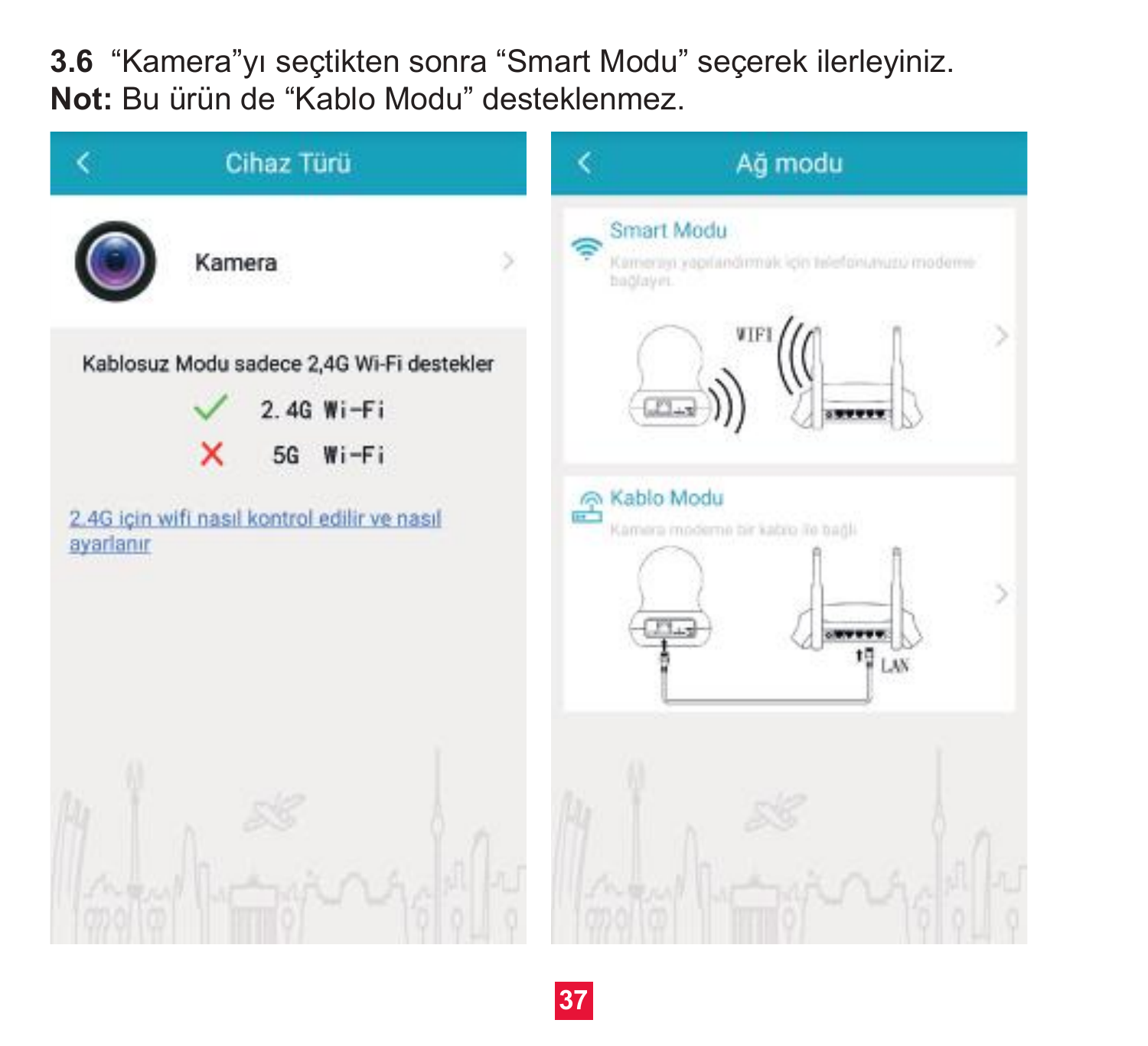

**3.7** Kamera kurulumunun başlaması için "Sonraki" tıklayarak ilerleyin.

Kamerayı takın ve kamera gösterge ışığının yavaşça kırmızı yanıp söndüğünü onaylayın.

Kamera gösterge ışığının yavaşca kırmızı vanıp sönmesinin avarlanması Sonraki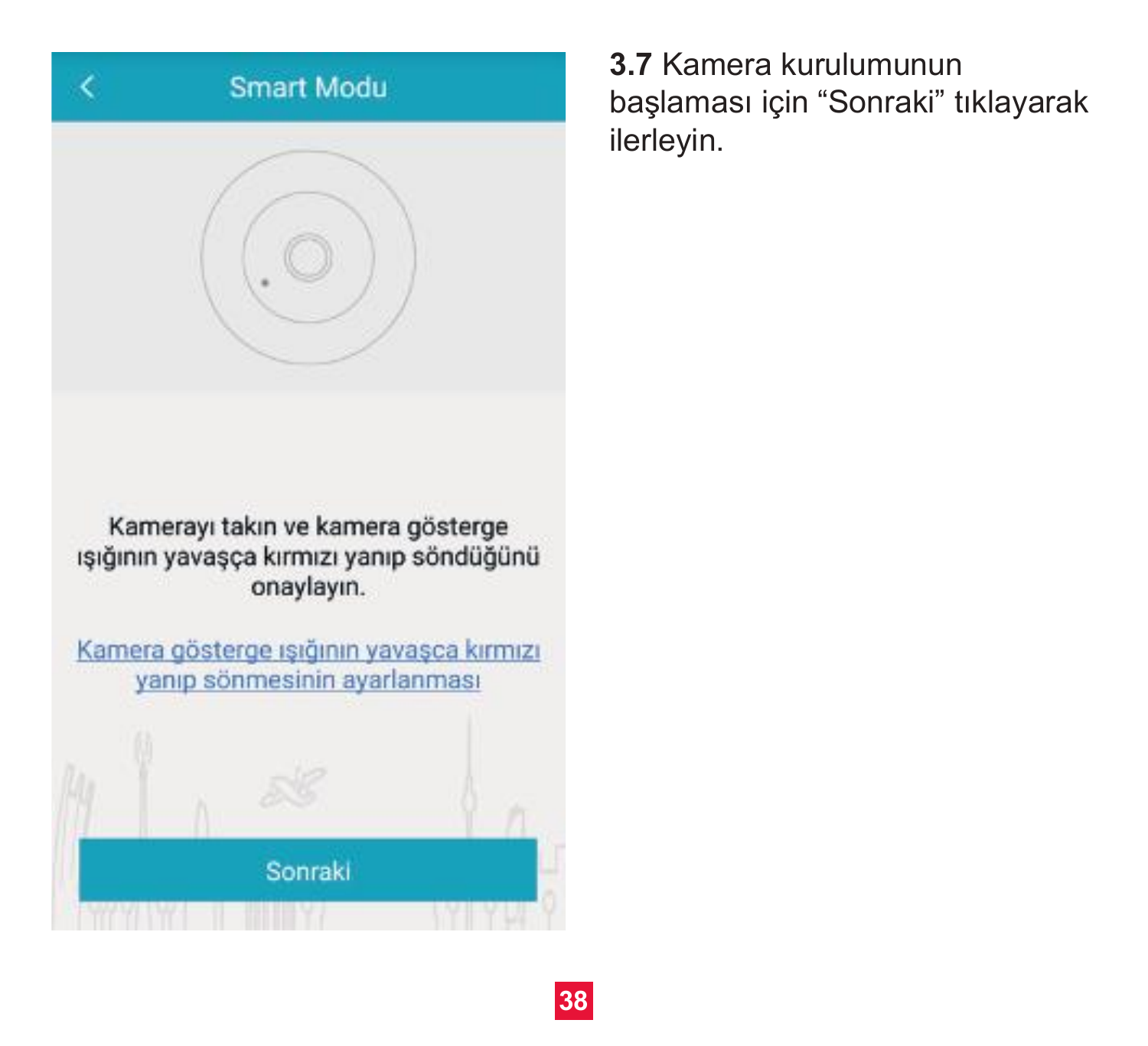**3.8** Modeminizin şifresini giriniz ve "Sonraki" basarak ilerleyin. Şimdi cihaz ile modemin kablosuz bağlantısı otomatik olarak tamamlanacaktır.

|                                                                                                      | k<br>Cihazı yapılandırma    |
|------------------------------------------------------------------------------------------------------|-----------------------------|
| WiFi şifresini girin<br>Yalnızca 2.4G WiFi desteklenir<br>WHILLUSAL2016                              | Bekleyin                    |
| $\circledcirc$                                                                                       | 1da                         |
| <b>ULUSAL2016</b><br>Wifi Değiştir<br>Turkey<br><b>Bölge Değiştir</b>                                |                             |
| İptal<br>Sonraki                                                                                     | Hata bildirimi duydum       |
| 囘<br>圁<br>CIF<br>n<br>$w^2$ $e^2$ $r^4$ $t^3$ $y^4$ $u^7$ $i^8$ $o^9$<br>$p^{\circ}$                 | Kamera 'Ding-dong', Sonraki |
| $-f$<br>h<br>k<br>a<br>s<br>d<br>g<br>4<br>b<br>$\mathsf{n}$<br>z<br>m<br>c<br>∞<br>$\mathbf v$<br>⇔ |                             |
| ⊙<br>7123                                                                                            |                             |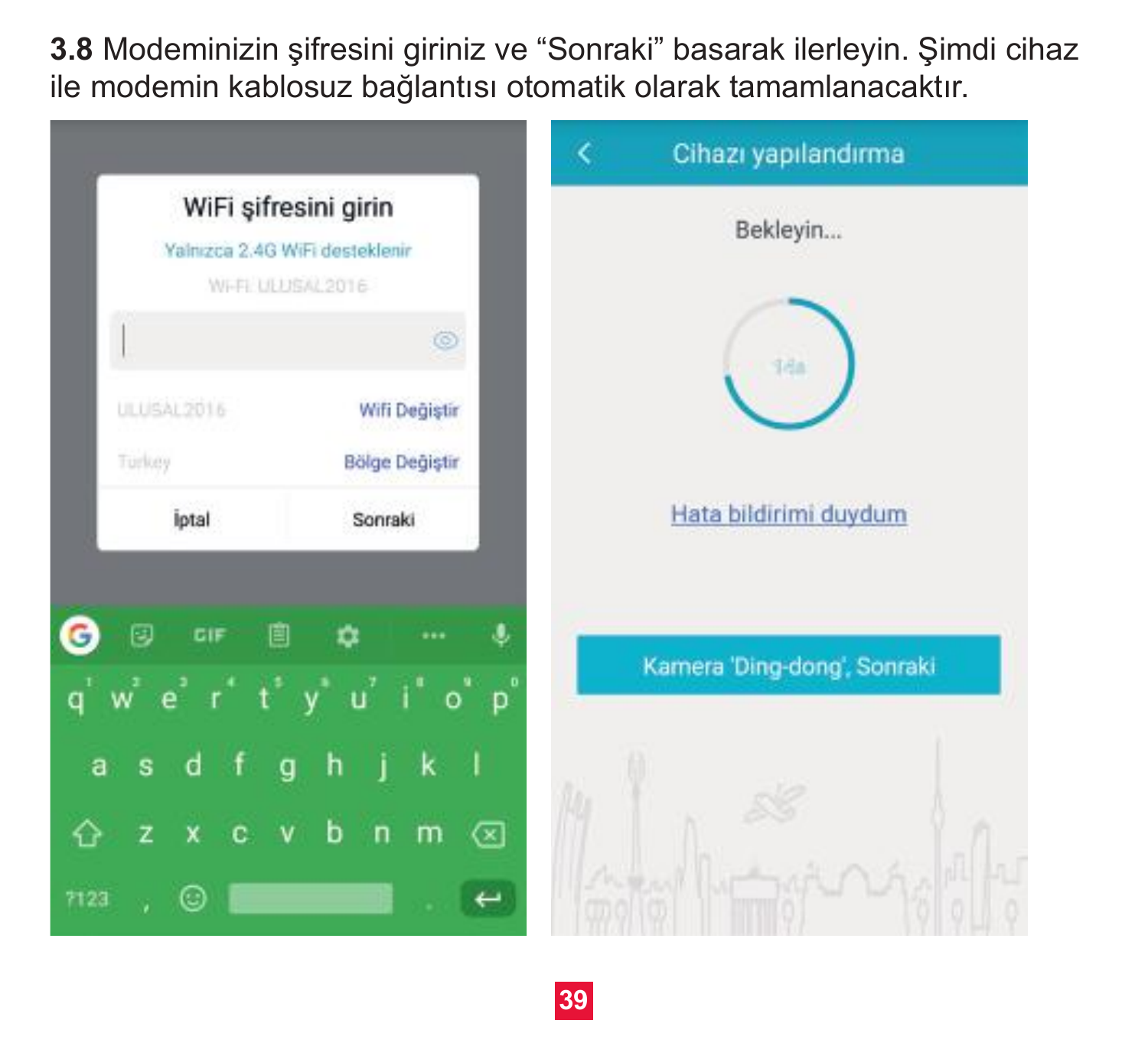

**3.9** Kurulum tamamlanmıştır. Kameranızın ismini belirleyin.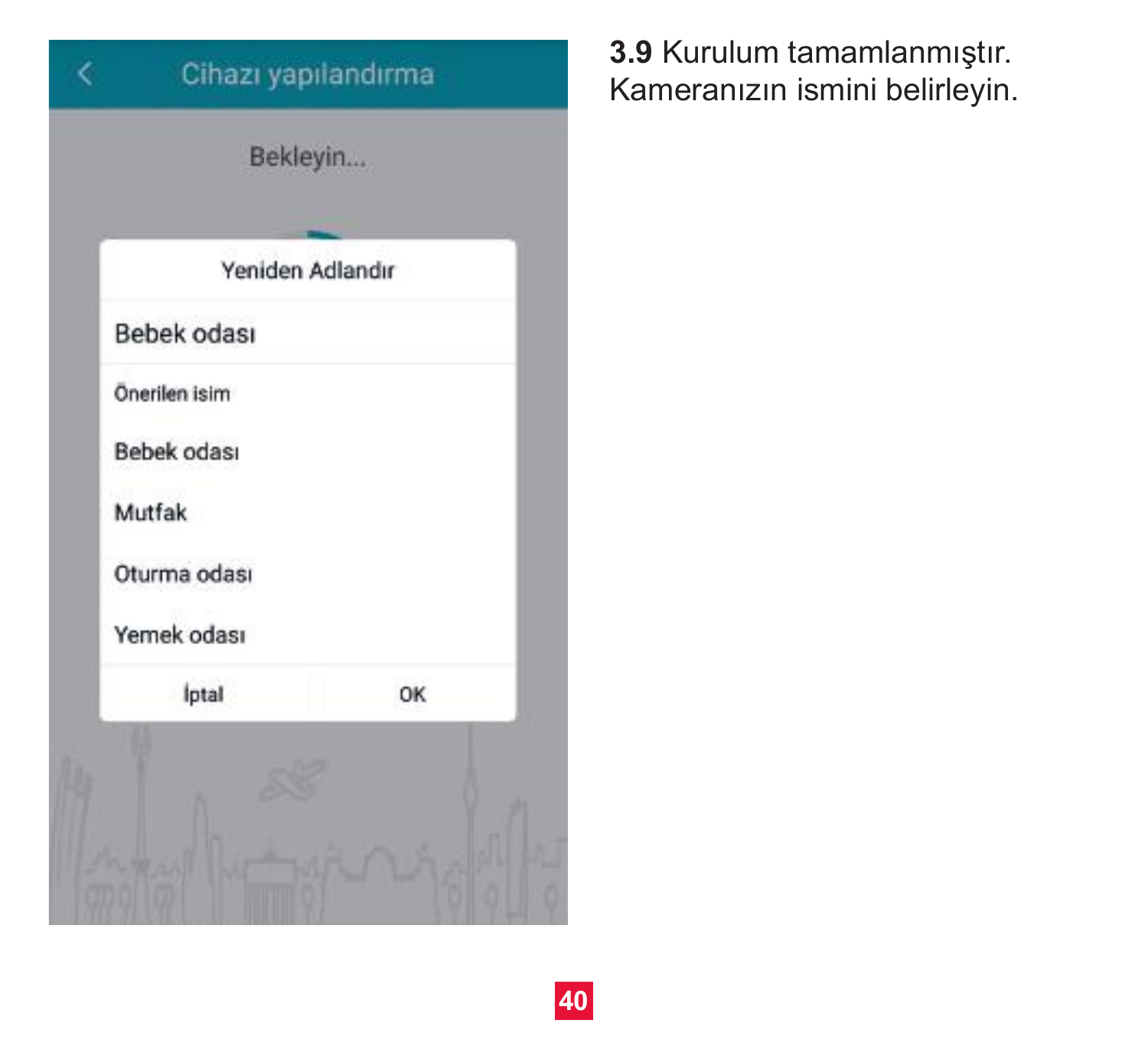**3.10** Uygulama aşağıda gösterildiği gibi çoklu resim çekerek panaroma oluşturacaktır. Bu işlev sayesinde istediğiniz noktaya en hızlı şekilde ulaşabilirsiniz.



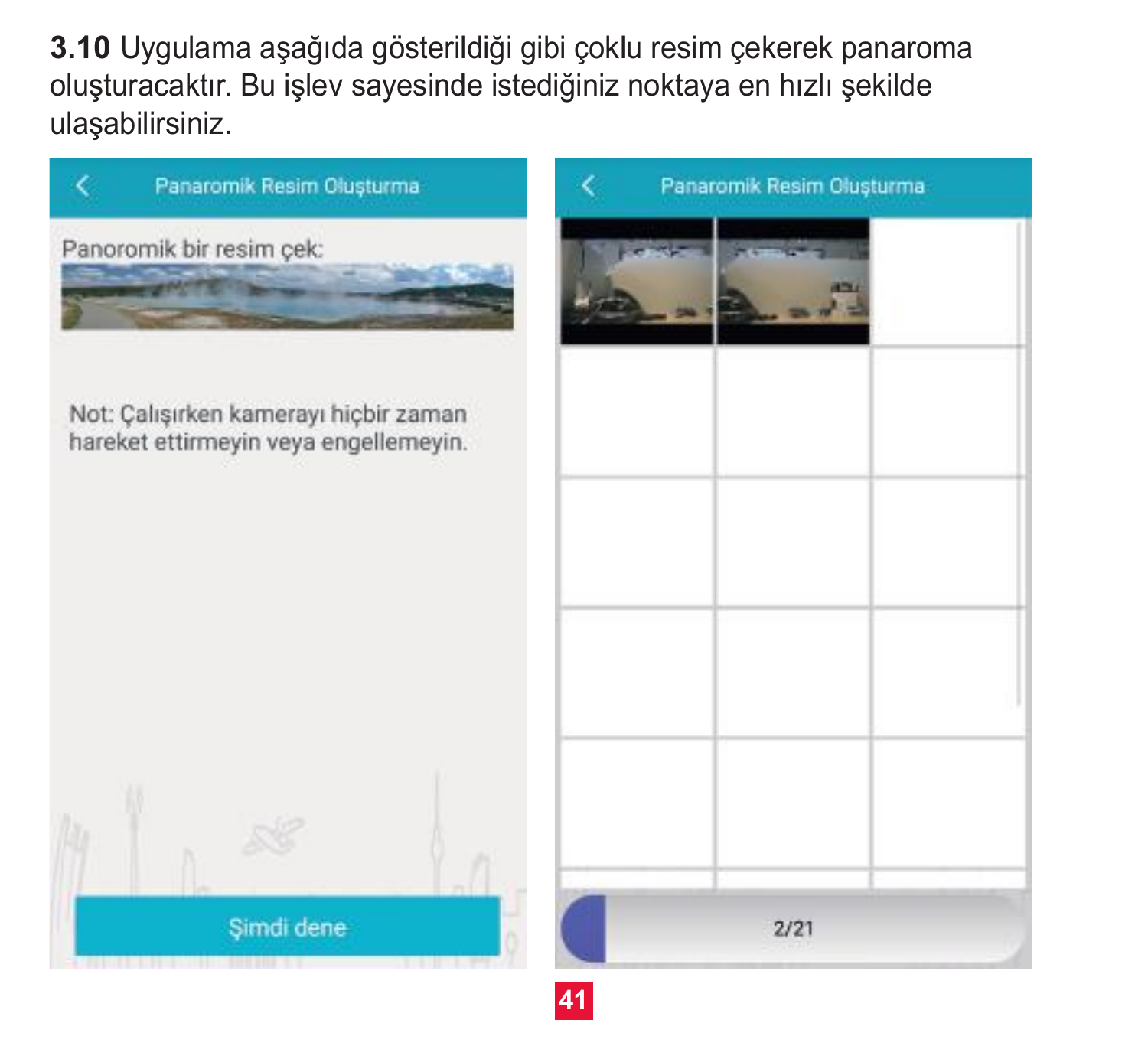## **4. Uygulama Kullanım İşlevleri**



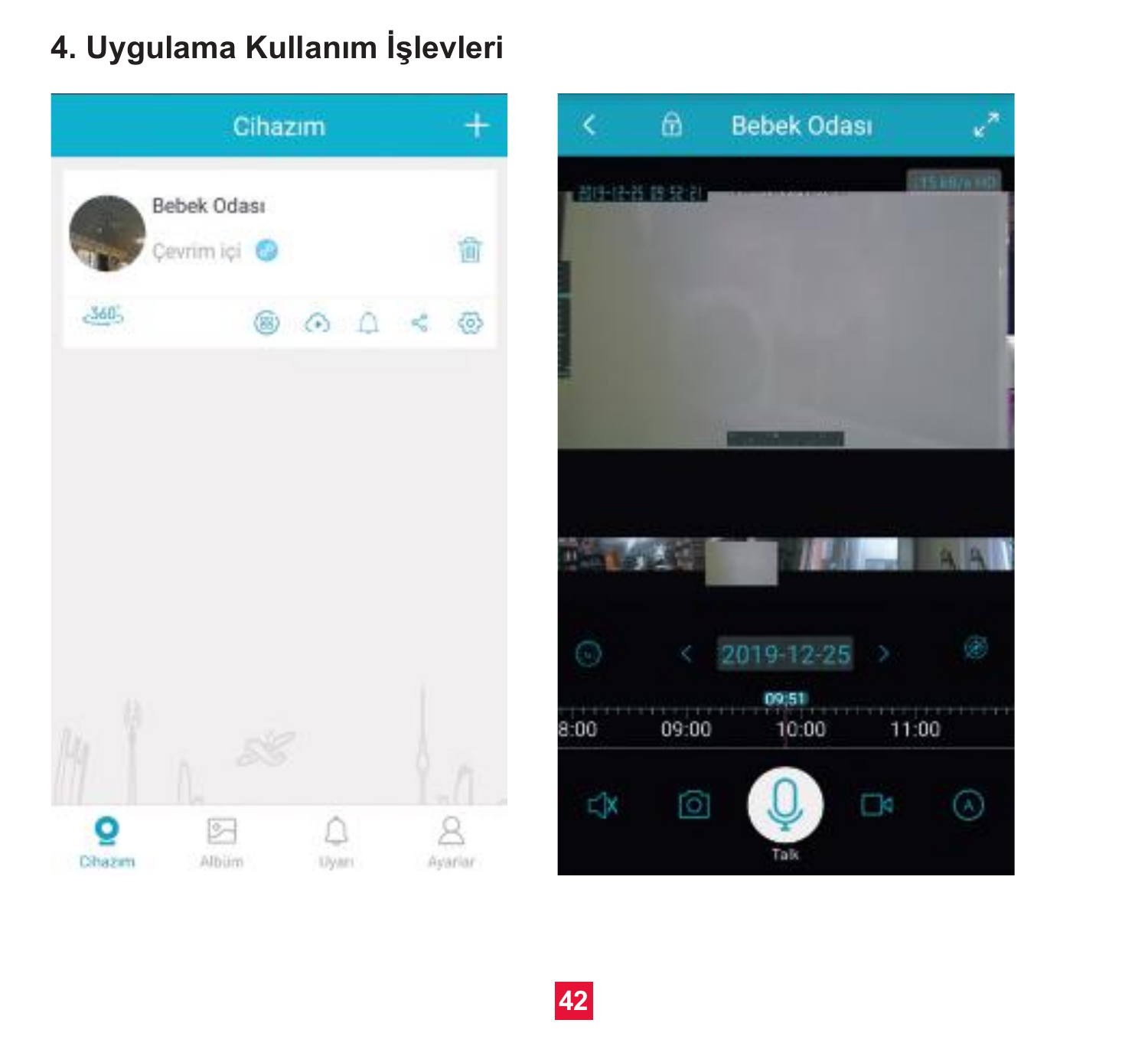| İkon                      | Acıklama              | İkon            | Açıklama                                    |
|---------------------------|-----------------------|-----------------|---------------------------------------------|
|                           | Kamera ekleme         |                 | Karşılıklı konuşma                          |
| $\mathbb{C}^{\bullet}$    | Bulut depolama        |                 | Çözünürlük: HD / SD                         |
|                           | Alarm modu aç/kapa    | ت⊡              | Coklu mod                                   |
| t                         | Kamera silme          | ⊕               | Kamera yönlendirme                          |
| $\alpha^{\circ}_{\alpha}$ | Kamera paylaşma       | 01911-08        | Video kayıtlarını arama                     |
| $\circ$                   | Ayarlar               |                 | Video tarihçesi                             |
| 요                         | Modem değiştirme      |                 | Tam ekran izleme                            |
| $-360^{\circ}$            | Panoramik yönlendirme | <b>L10 KB/S</b> | Video akış durumu                           |
|                           | Ses aç/kapa           |                 | Çekim açısı zamanlama                       |
|                           | Resim çekme           |                 | Hareket takibi aç/kapa                      |
|                           | Video kaydı başlat    | ⊜               | Canlı videoyu durdur, önceki<br>sayfaya dön |
|                           | Video kaydı durdur    |                 | Kamera şifreleme durumu                     |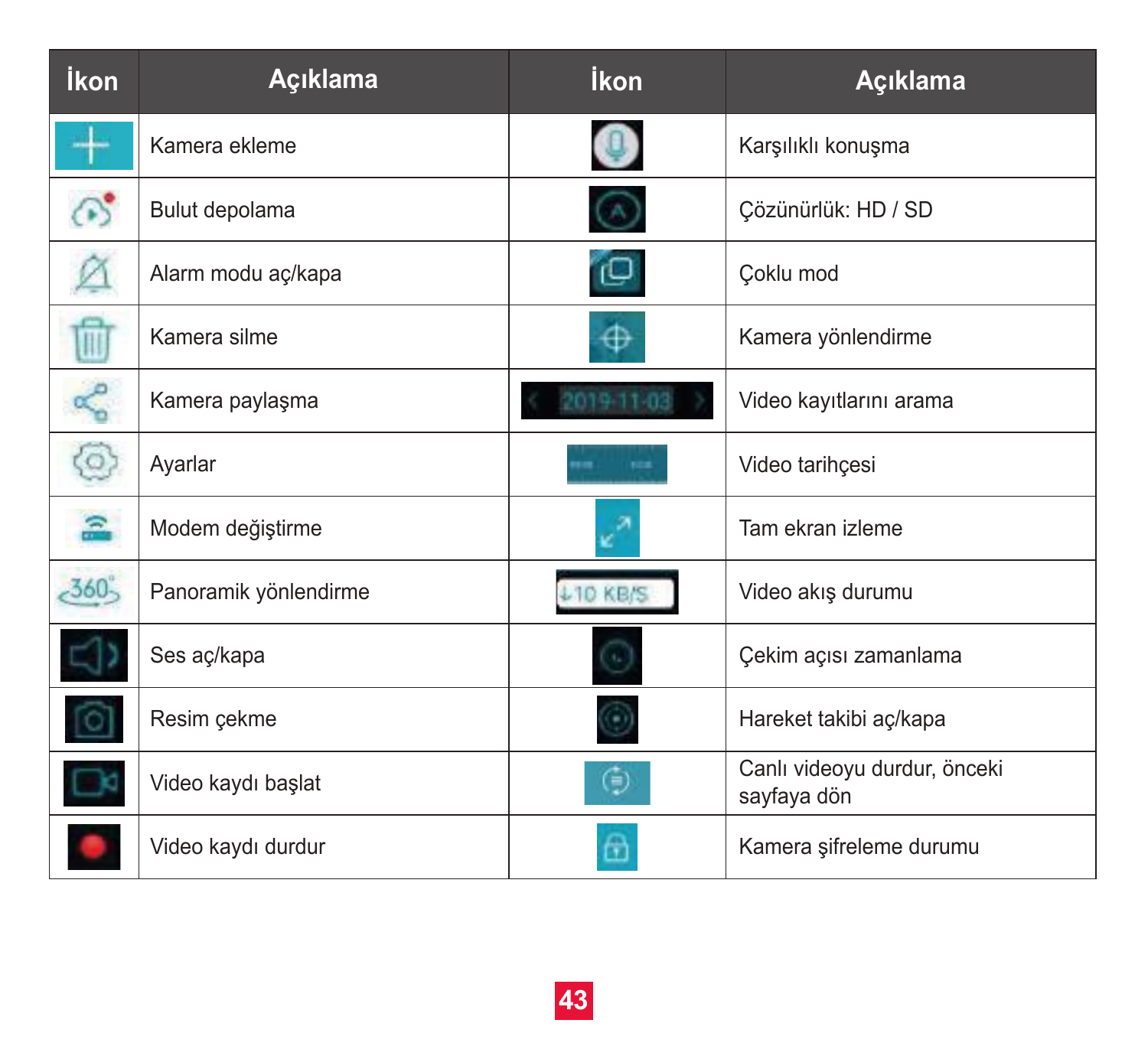## **5. Genel Ayarlar**



|   | Moderni Değiştir        |                 |
|---|-------------------------|-----------------|
|   | Cihaz bilgisi           |                 |
| ŋ | Hafıza Kartı Bilgisi    | ö               |
|   | Video Depolama Konumu   | TF >            |
|   | Yazılım Güncelleme      | En son versivon |
|   | Kamerayı Yeniden Başlat |                 |
|   | Ayar Bilgilerini Yenile |                 |
|   | Cihazi sil              |                 |
|   |                         |                 |

 $\epsilon$ 

 $\overline{\epsilon}$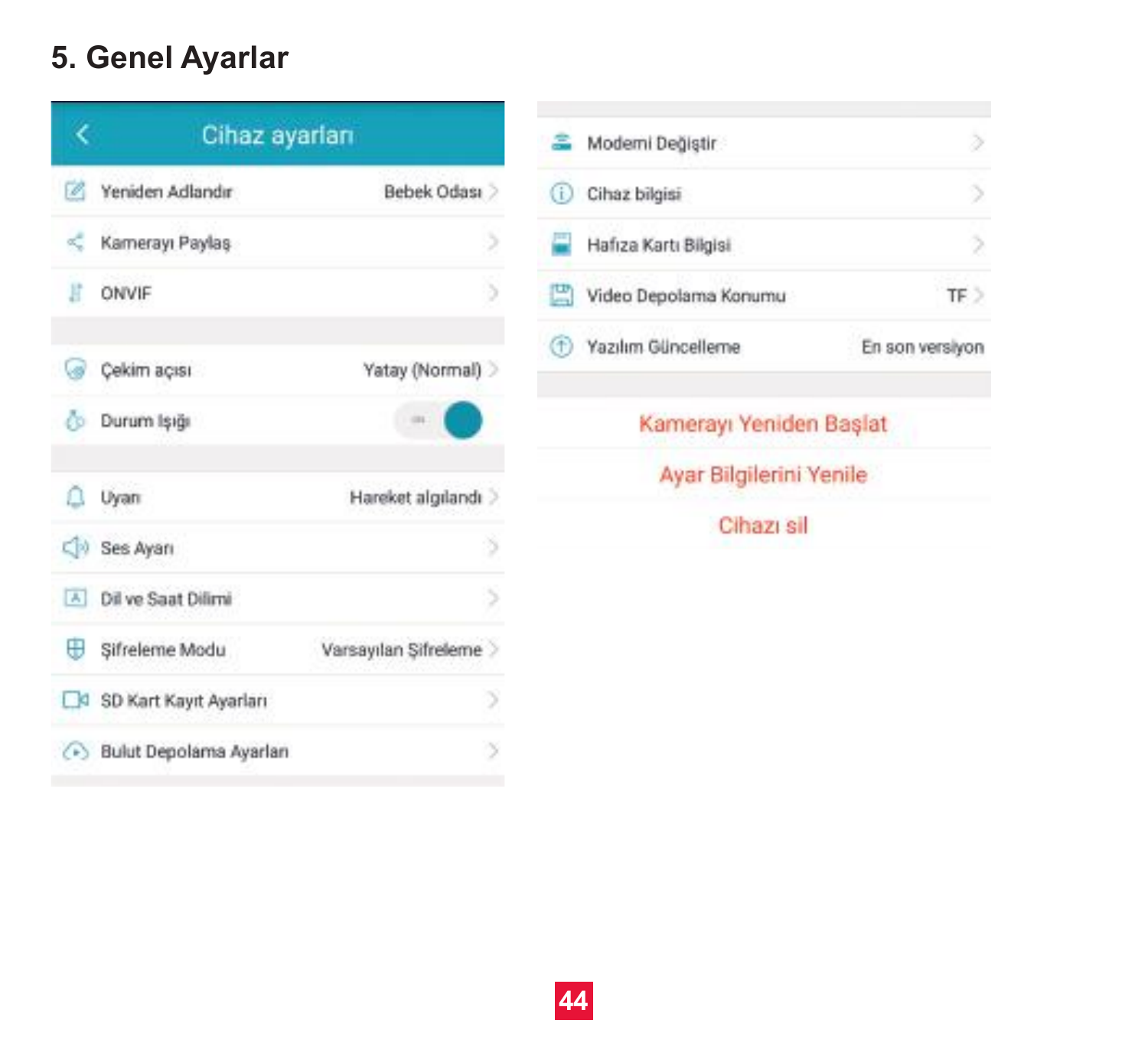| İkon                              | Açıklama                                                                                                          |  |
|-----------------------------------|-------------------------------------------------------------------------------------------------------------------|--|
| Yeniden Adlandır                  | Kamera adınızı buradan değiştirebilirsiniz.                                                                       |  |
| Kamerayı Paylas                   | Kameranızı başka birisi ile paylaşabilirsiniz.                                                                    |  |
| <b>ONVIF</b>                      | ONVIF                                                                                                             |  |
| Cal<br>Cekim açısı                | Görüntü ayarlarınızı Dikey/Yatay olarak seçimi<br>vapabilirsiniz.                                                 |  |
| Durum Isian<br>£о                 | Bu versiyonda durum led göstergesi<br>bulunmamaktadır.                                                            |  |
| Uyarı                             | Hareket algılama ayarlarını yapabilirsiniz.                                                                       |  |
| CD Ses Avant                      | Kameranın hoparlör ses çıkışı ve mikrofon<br>sesini açabilirsiniz.                                                |  |
| Dil ve Saat Dilimi<br>A1          | Uygulama dilini ve bölgesel zaman ayarlamasını<br>vapabilisiniz.                                                  |  |
| ⊞<br>5<br>Sifreleme Modu          | Varsayılan / Özelleştirilmiş Şifreleme                                                                            |  |
| SD Kart Kayıt Ayarları            | Mikro SD hafıza kartınıza ait kayıt ayarlarını<br>vapabilirsiniz.                                                 |  |
| Bulut Depolama Ayarları           | Türkiye'de bu menü içeriği için destek<br>verilmemektedir.                                                        |  |
| Moderni Değiştir                  | Farklı bir yerde kurulum yaparken burayı<br>kullanabilirsiniz.                                                    |  |
| 5<br>Œ<br>Cihaz bilgisi           | Kameranızın genel bilgilerini bulabilirsiniz.                                                                     |  |
| 5<br>Hafıza Kartı Bilgisi         | Mikro SD kartınıza ait bilgileri bulabilirsiniz.                                                                  |  |
| 圕<br>TF)<br>Video Depolama Konumu | Video kaydınızı yapmak istediğiniz yeri buradan seçebilirsiniz.<br>Bulut özelliği Türkiye'de desteklenmemektedir. |  |

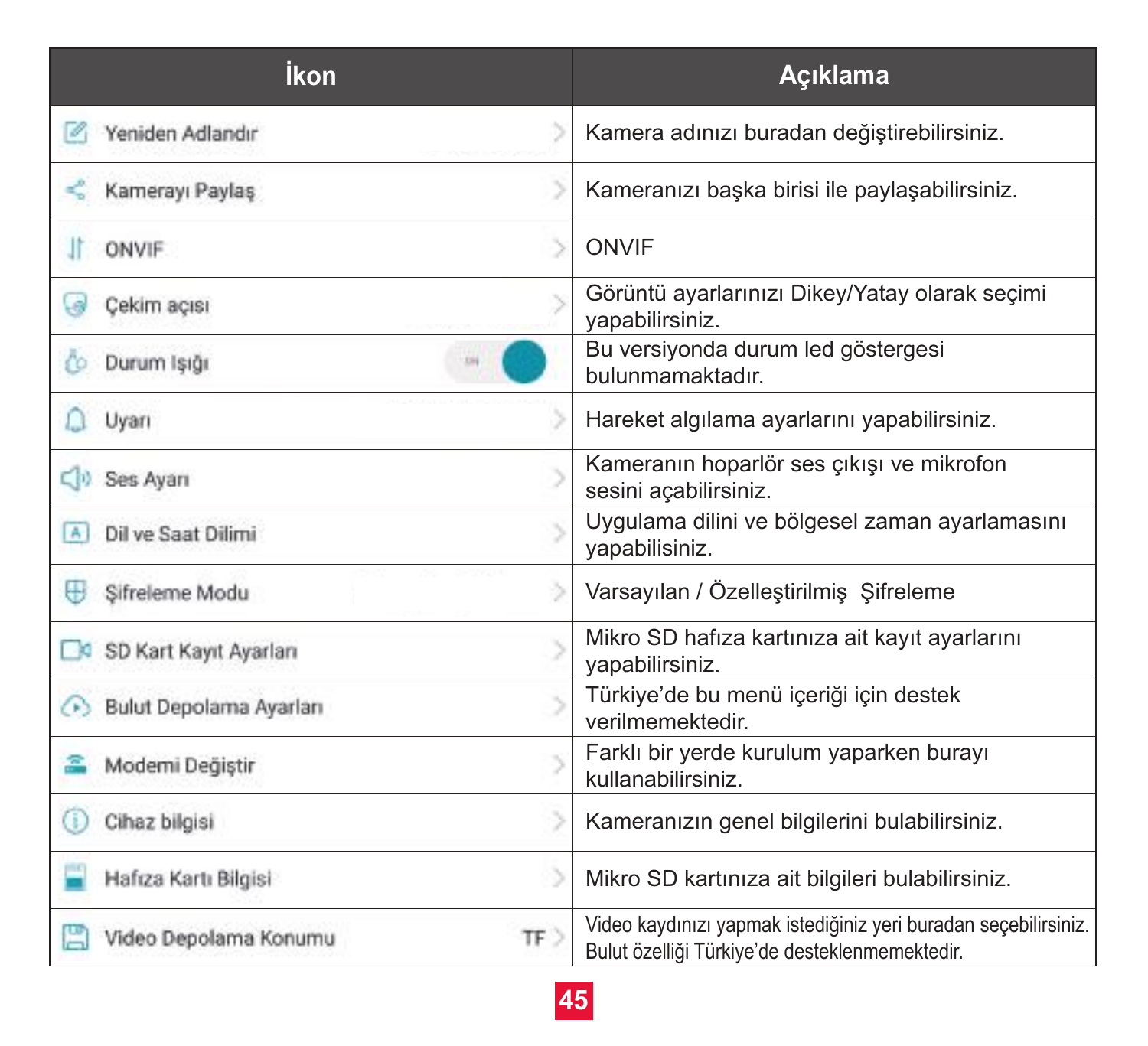## **6. SD Hafıza Kartı Takma**

SD kartı uygun bölüme takın. Ayarlar (b) sayfasını açtıktan sonra "Kamerayı Yeniden Başlat"a tıklayıp uygulamayı yeniden başlatın. SD Kartı kontrol etmek için "Hafıza Kartı Bilgisi" menüsünü açarak kontrol edin.

(Bu ürün Türkiye'de bulut servisini desteklememektedir.)



*DİKKAT: Hafıza kartınızı cihaza takmadan önce formatlamalısınız.*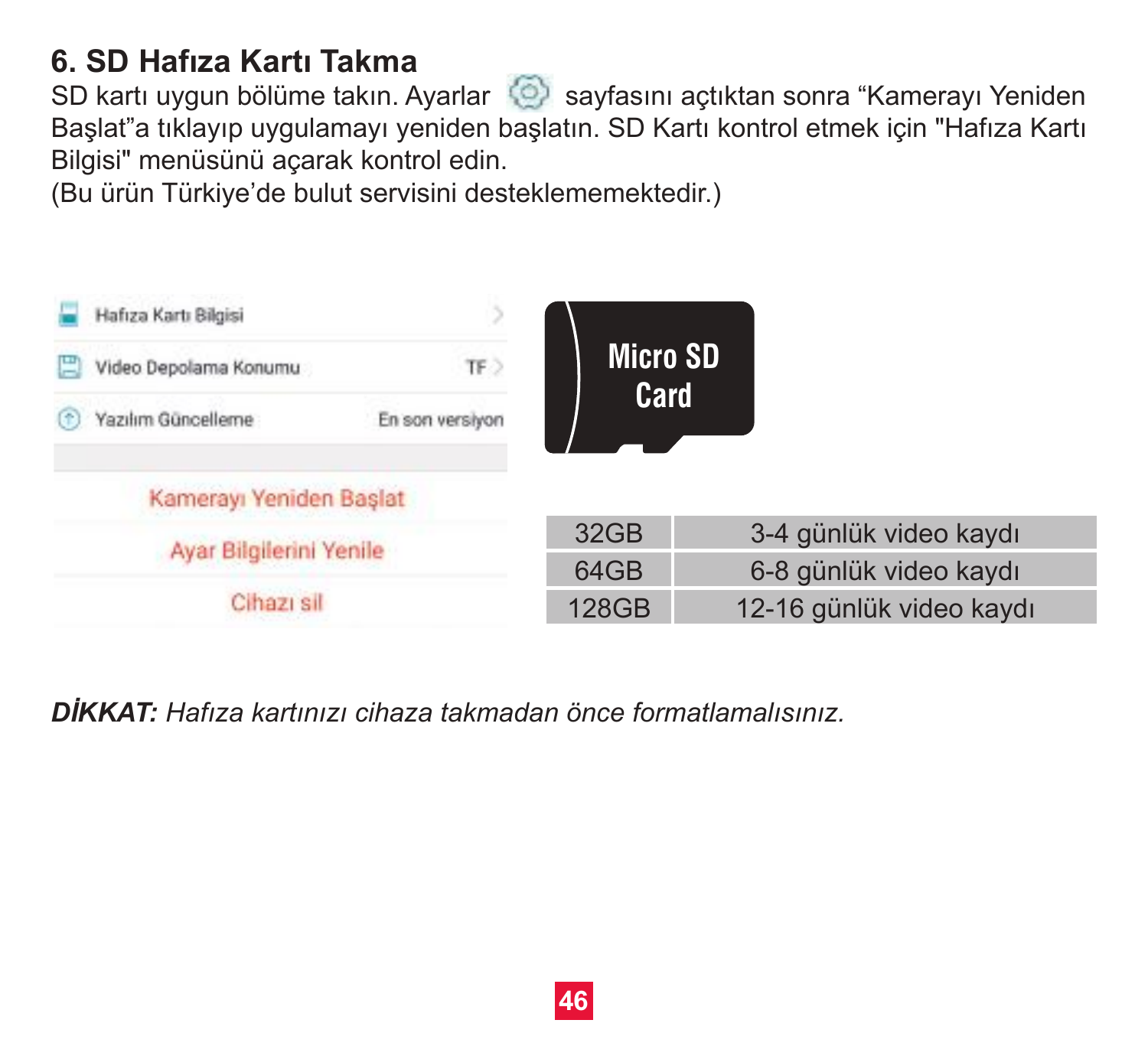## **7. Sıkça Sorulan Sorular**

## **1. Cihazı nasıl eklerim?**

A. Lütfen kameran ın sıfırlanmış olduğundan emin olun. Bildirim sesini alıncaya kadar Reset butonuna basın.

B. Sadece 2.4GHZ Wi-Fi desteklenmektedir, Wi-Fi yönlendiriciniz 5GHZ ise lütfen 2.4/5GHZ ikili mod olarak ayarlayın.

C. Cihazı Android cep telefonuna eklemeden önce lütfen GPS hizmetini açın. Kurulum tamamlandıktan sonra, uygulamayı ilk kez kullanırken GPS hizmetini açmanız istenecektir, GPS hizmetini açmayı seçmezseniz, lütfen uygulamanın kurulumunu kaldırın ve uygulamayı tekrar kurun

D. Lütfen kameranın başka bir hesaba bağlanmış olmadığından emin olun.

## **2. Mikro SD kartına video kaydı sırasında neden kesintiler oluyor?**

Video dosyasının boyutu sınırlandırılmıştır. Video boyutu kritik bir seviyeye geldiğinde, video dosyası oluşturulacak ve bir sonraki video kaydedilmeye başlanacaktır, bu sırada çok kısa bir kesinti oluşur.

## **3. Mikro SD neden tanınmıyor?**

Lütfen Mikro SD kartın kalite gereksinimlerini karşıladığını kontrol edin, Wi-Fi sinyali iyi olmadığı zaman da kart tanınmayabilir.

#### **4. Neden telefonuma bildirim almıyorum?**

Uygulamanın mesaj gönderme haklarına sahip olduğundan emin olun. Bir başka olasılık da uygulama içinde gerçek zamanlı videolar izliyor olmanızdır, bu durumda uyarı bildirimlerini alamazsınız çünkü çevrim içi video izlerken bildirim gönderilmesi gerekli görülmemiştir. Gelişmiş mesaj gönderme sisteminde, uyarı bildirimleri telefonunuza sürekli gönderilmeyecek, ancak tüm mesajlar ve videolar kaydedilecektir.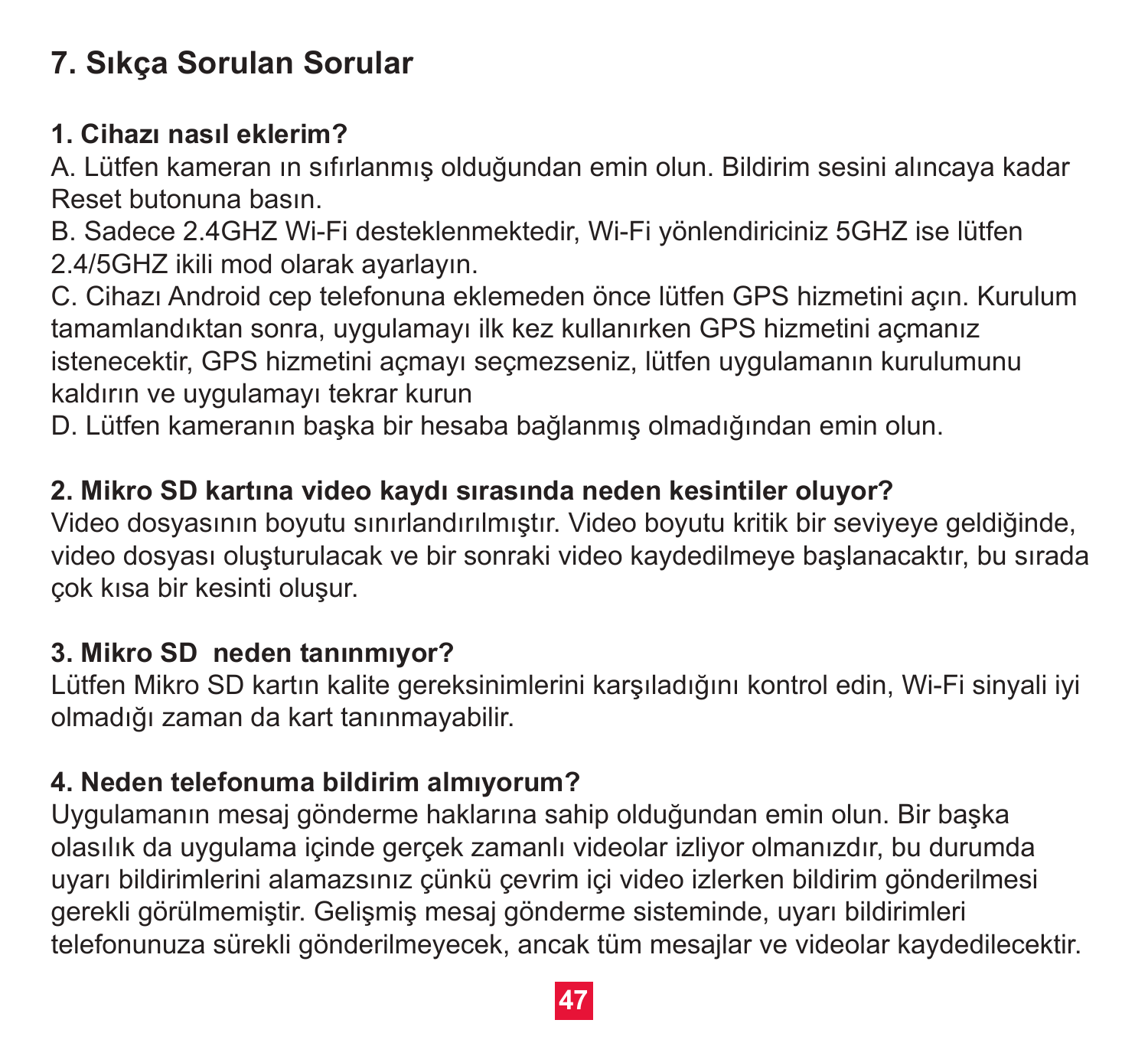#### **5. Kamera bağlantısı neden kopuyor?**

Lütfen enerji ve internet bağlantılarını kontrol edin ve kamerayı yeniden başlatın. Çözüm bulunamıyorsa, lütfen kamerayı uygulama içinde silin ve tekrar ekleyin.

## **6. Video görüntüsü üzerinde daire var, video hızı neden yavaş?**

Video görüntüsü üzerinde daire olması videonun halen yüklenmekte olduğunu belirtir, lütfen ağ bağlantınızı kontrol edin.

#### **7. Videoyu başka kişilere nasıl izletirim?**

Uygulama hesabınızı bu kişilerle paylaşın.

## **8. Aynı anda kaç kişi hesabı kullanabilir?**

Teorik olarak herhangi bir sınırlama bulunmamaktadır.

#### **9. Kamerayı neden başka bir hesaba ekleyemiyorum?**

Bir kamera bir hesapta kullanılabilir, kamerayı başka bir hesaba eklemeniz gerekiyorsa, lütfen kamerayı bulunduğu hesaptan silin.

## **10.Kamerayı başka bir Wi-Fi ağına nasıl bağlarım?**

İki yöntem bulunmaktadır:

 A: Kameranın yerini değiştirmeden başka bir Wi-Fi ağına bağlamanız gerektiğinde. Ayarlar >> Modemi Değiştir >> uygulamanın yönlendirmelerini takip edin.

 B: Kamera başka bir yere taşındığında, lütfen kamerayı başlatın ana sayfada "Cihaz bağlantısı koptu" mesajını göreceksiniz, "SORUN GİDER" üzerine tıklayın ve Wi-Fi bağlantısını yeniden yapın.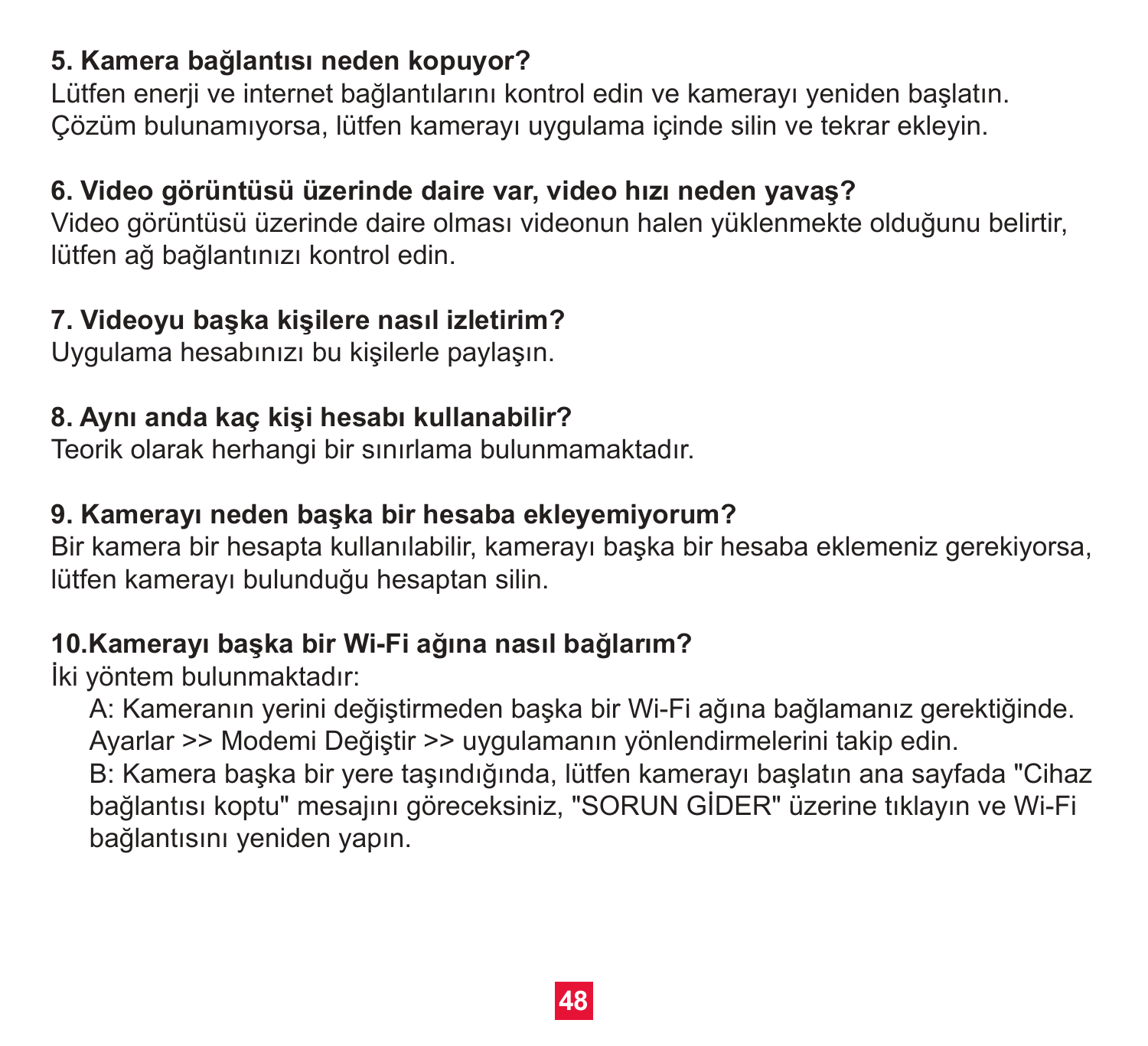## **• Satış Sonrası için Açıklamalar**

1. Bir güncelleme bulunması durumunda cihaz gerçek zamanlı olarak güncellenecektir, herhangi bir bildirim yapılmayacaktır, referans için lütfen resmi internet sitemizi ziyaret edin.

2. Ürünlerimizin temel işlevlerinin tanıtımları kılavuzları içinde bulunmaktadır, kullanıcıların bu açıklamaları dikkatle okumaları gereklidir.

3. Video kameranın kullanımı sırasında herhangi bir sorun olursa lütfen yetkili servisimize basvurun.

4. Bu kılavuzun bütünlüğü ve doğruluğu açısından gerekli her türlü çaba gösterilmiştir, ancak bazı verilerde gerçek durumu yansıtmayan küçük farklılıklar olabilir, sorularınız olursa lütfen yetkili servisimize başvurun.

5. Kullanım kılavuzuna uygun olmayan kullanım sonucunda oluşan hasarlar ve kayıplar kullanıcıların sorumluluğundadır.

Bu açıklamalar tüm tüketici ürünleri için geçerlidir.

Üretici: Shenzhen Anboson Technology Co., Ltd.

Building A14, Intelligent Terminal Industrial Park Silicon Valley Power , Guanlan Town Longhua District , Shenzhen China

**İthalatçı:** Ulusal Elektronik Teknolojileri San. ve Tic. A.Ş. İstanbul Dünya Ticaret Merkezi A3 Blok Kat:13 No: 403-404 Yeşilköy / İstanbul Tel: 0212 465 38 96 Fax: 0212 465 38 97 Mail: info@ulusalelektronik.com Website: www.ulusalelektronik.com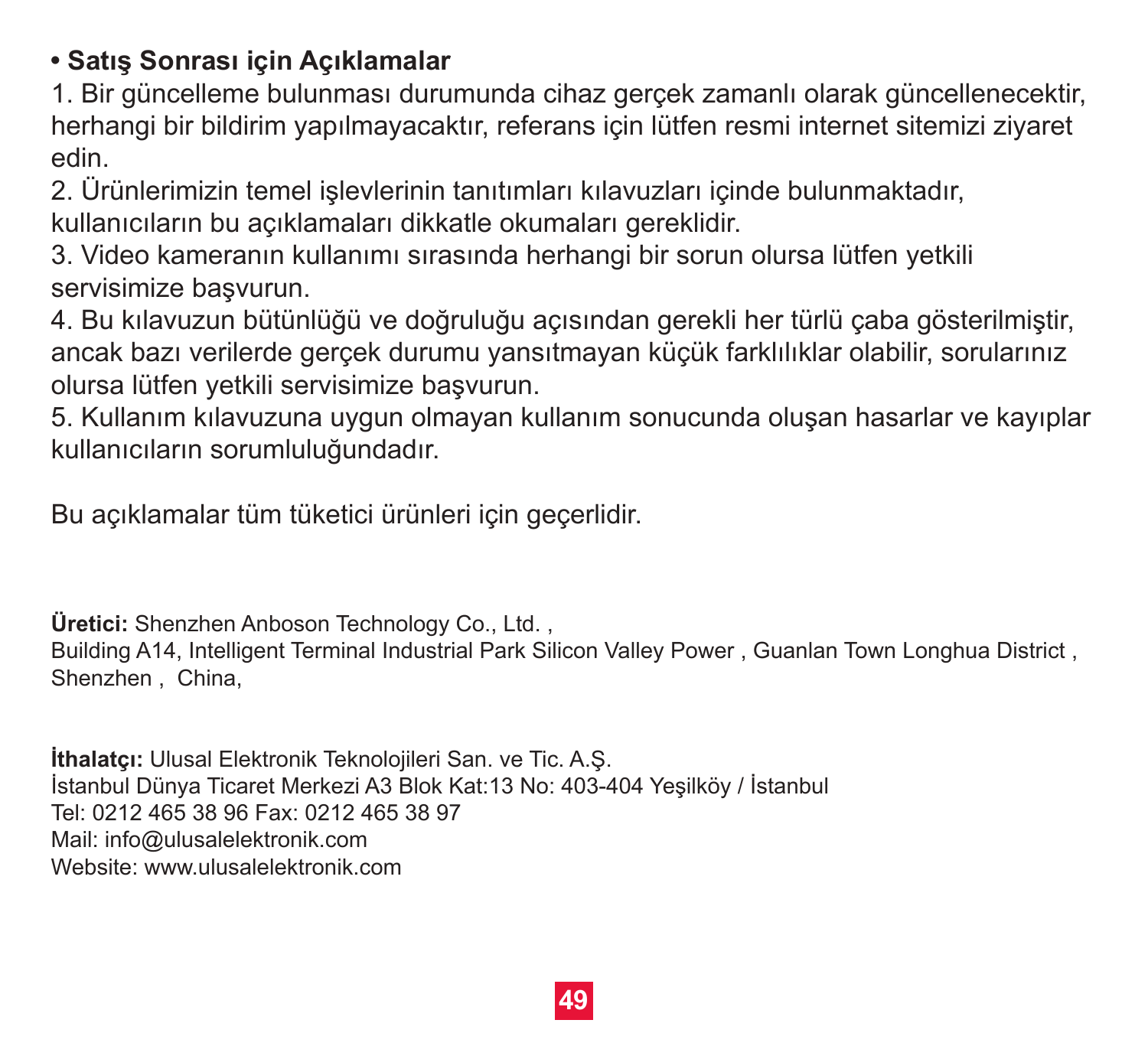#### **CE Declaration of Conformity**

We , Shenzhen Anboson Technology Co., Ltd. , Building A14, Intelligent Terminal Industrial Park Silicon Valley Power , Guanlan Town Longhua District , Shenzhen , China,

Declare under our sole responsibility that the product (s):

Description: IP Camera Brand name: BRIONVEGA Model Number: BV6000

To which this declaration relates is in conformity with the essential requirements and other relevant requirements of 2014/30/EU – Electromagnetic compatibility (EMC), 2014/53/EU – Radio (and Telecommunications Terminal) Equipment (RED), 2014/35/EU – Low Voltage (LVD).

The product is in conformity with the following standards and/or other normative documents.

EN 301 489-1 V2.2.0 (2017-03) EN 301 489-17 V3.2.0 (2017-03) EN 300 328 V2.2.0 (2017-03) EN 55032:2015 EN 55024:2010+A1:2015 EN 60950-1:2006+A11:2009+A1:2010+A12:2011+A12:2013 EN 62311:2008

Manufacturer name & address:

Shenzhen Anboson Technology Co., Ltd. ,

Building A14, Intelligent Terminal Industrial Park Silicon Valley Power , Guanlan Town Longhua District , Shenzhen , China,



**50**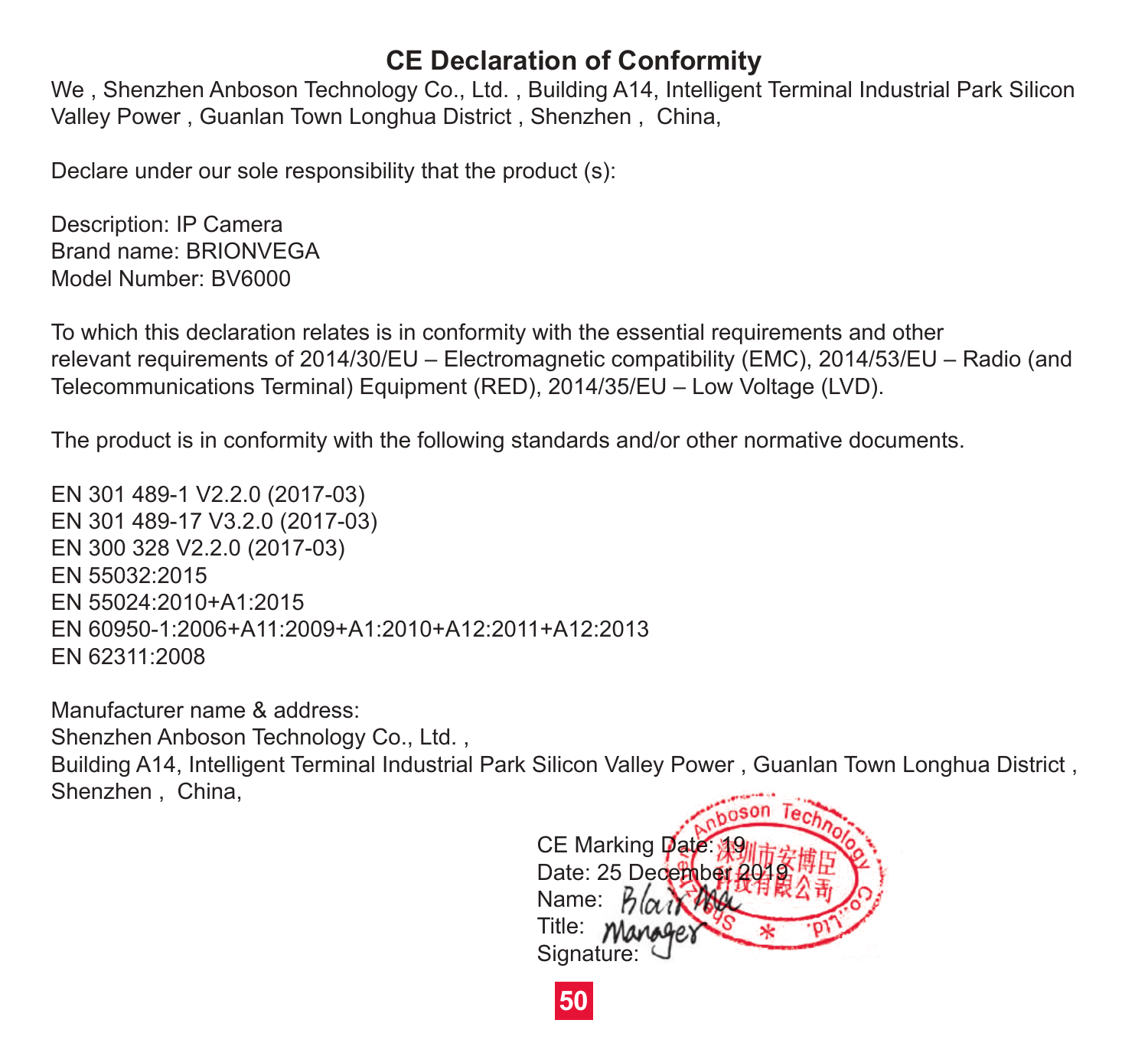#### **AT Uygunluk Beyanı**

Biz , Shenzhen Anboson Technology Co., Ltd. , Building A14, Intelligent Terminal Industrial Park Silicon Valley Power , Guanlan Town Longhua District , Shenzhen , China,

Aşağıdaki ürünlerin sadece bizim sorumluluğumuzda olduğunu beyan ederiz.:

Tanım: IP Camera Marka: BRIONVEGA Model: BV6000

Yukarıda tip ve model numarası bulunan ürünlerin 2014/30/EU – Elektromanyetik Uyumluluk (EMC), 2014/53/EU – Radyo (ve Telekomünikasyon Terminali) Ekipmanı (RED), 2014/35/EU – Düşük Voltaj (LVD). Zorunlu şartları ve diğer ilgili şartlarına haiz olduğunu beyan ve taahhüt ederiz.

Ürünler aşağıdaki standartlar veya diğer uyumluluk yönergeleri ile uyumludur.

EN 301 489-1 V2.2.0 (2017-03) EN 301 489-17 V3.2.0 (2017-03) EN 300 328 V2.2.0 (2017-03) EN 55032:2015 EN 55024:2010+A1:2015 EN 60950-1:2006+A11:2009+A1:2010+A12:2011+A12:2013 EN 62311:2008

Üretici Adı & Adresi:

Shenzhen Anboson Technology Co., Ltd. ,

Building A14, Intelligent Terminal Industrial Park Silicon Valley Power , Guanlan Town Longhua District , Shenzhen , China,

**51** CE Tarihi: 19 Tarih: 25 Aralık 20 İsim: Unvan: İmza: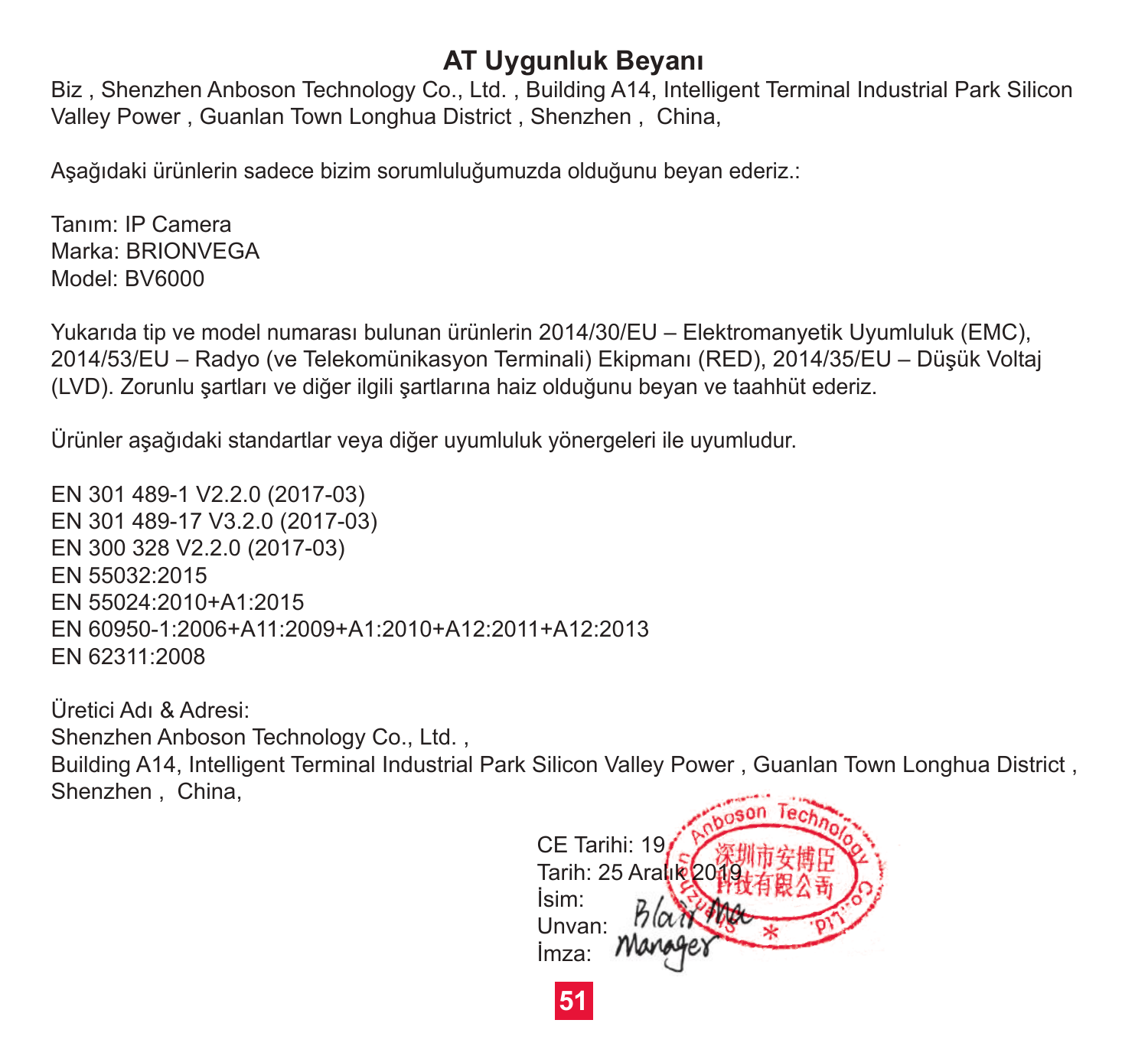## **Garanti ve Satış Sonrası Servis**

#### **Türkiye Garanti Koşulları**

Brion Vega ürünleri satın alındığı tarihten itibaren 2 yıl süreyle; parça ve/veya işçilikten kaynaklanan ve ürünün çalışmasına engel olan her türlü probleme karşı garanti kapsamındadır. Bu garanti ürünün satın alma tarihinde satıcı tarafından kaşelenmiş, imzalanmış bir garanti belgesi ve satış fişi/fatura ile ispat edilmesi durumunda geçerlidir.Bu garanti Brion Vega veya hukuki temsilcilerini ürünün yanlış kullanımından kaynaklanan sorunlar dolayısıyla bir yükümlülük altına sokmaz. Ürünün tamiri sadece Brion Vega yetkili servis noktaları tarafından yapılabilir. Yetkili

servis noktaları dışında ürüne yapılacak müdahaleler ürünün 2 yıllık garanti kapsamı dışında kalmasına neden olacaktır.

## **Arıza Durumunda**

Almış olduğunuz üründe bir problem varsa, Brion Vega Müşteri Hizmetleri ile temasa geçiniz; veya info@brion-vega.com adresine e-posta gönderiniz. Brion Vega Müşteri Hizmetleri yetkilisi tarafından gerekli yönlendirmeler yapılacaktır.

## **Satış Sonrası Servis**

Yasal garanti süresi dışında ürün üzerinde herhangi bir müdahale yapılması durumunda yalnızca Brion Vega Yetkili Servislerini kullanmanız önerilir. Yetkili servis noktasına ulaşmak için Brion Vega Müşteri Hizmetleri ile temasa geçiniz; veya info@brion-vega.com adresine e-posta gönderiniz.

Servis kayıtları merkezi yetkili servisimiz tarafından yapılmaktadır. Merkezimiz üzerinden gerekli yönlendirilmelerin gerçekleştiği bir servis sistemimiz mevcuttur. Bu nedenle servis desteği alabilmek için öncelikli olarak **0212 465 79 01** nolu telefonu aramanız gerekmektedir.

**Merkez Yetkili Servis:** ULUSAL ELEKTRONİK TEKNOLOJİLERİ SAN. VE TİC A.Ş. **Tel: 0212 465 79 01**

**Adres:** Çobançeşme Mh. Mithatpaşa Cd. Gürsoy İş Mrk. No: 17 Yenibosna / İstanbul

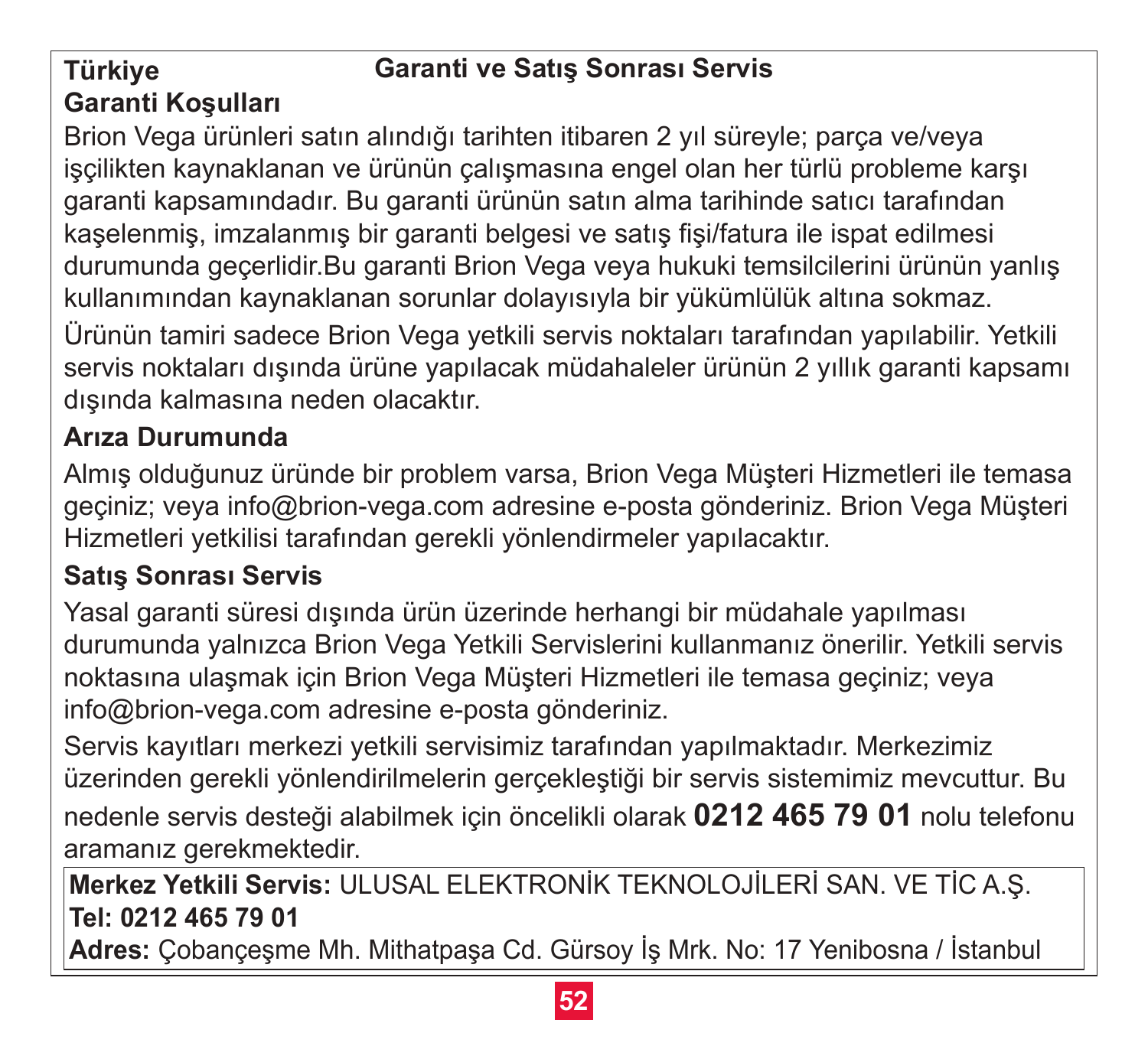#### **Garanti Şartları**

1) Garanti süresi, malın teslim tarihinden itibaren başlar ve 2 yıldır. (Bu süre 2 yıldan az olamaz)

2) Malın bütün parçaları dahil olmak üzere tamamı garanti kapsamındadır.

3) Malın ayıplı olduğunun anlaşılması durumunda tüketici, 15502 sayılı Tüketicinin Korunması Hakkında Kanunun 11inci maddesinde yeralan;

a- Sözleşmeden dönme,

b- Satış bedelinden indirim isteme,

c- Ücretsiz onarolmasını isteme,

ç- Satılanın ayıpsız bir misli ile değiştirilmesini isteme, haklarından birini kullanabilir.

4) Tüketicinin bu haklardan ücretsiz onarım hakkını seçmesi durumunda satıcı; işçilik masrafı değiştirilen parça bedeli yada başka herhangi bir ad altında hiçbir ücret talep etmeksizin malın onarımını yapmak veya yaptırmakla yükümlüdür. Tüketici ücretsiz onarım hakkını üretici veya ithalatçıya karşıda kullanabilir. Satıcı, üretici ve ithalatçı tüketicinin bu hakkını kullanmasından müteselsilen sorumludur.

5) Tüketicinin, ücretsiz onarım hakkını kullanması halinde malın;

- Garanti süresi içinde tekrar arızalanması,

- Tamiri için gereken azami sürenin aşılması,

- Tamirinin mümkün olmadığının, yetkili servis istasyonu, satıcı, üretici veya ithalatçı tarafından bir raporla belirlenmesi durumlarında;

tüketici malın bedel iadesini, ayıp oranında bedel indirimini veya imkân varsa malın ayıpsız misli ile değiştirilmesini satıcıdan talep edebilir. Satıcı, tüketicinin talebini reddedemez. Bu talebin yerine getirilmemesi durumunda satıcı, üretici ve ithalatçı müteselsilen sorumludur.

6) Malın tamir süresi 20 iş gününü, binek otomobil ve kamyonetler için ise 30 iş gününü geçemez. Bu süre, garanti süresi içerisinde mala ilişkin arızanın yetkili servis istasyonuna veya satıcıya bildirimi tarihinde, garanti süresi dışında ise malın yetkili servis istasyonuna teslim tarihinden itibaren başlar. Malın arızasının 10 iş günü içerisinde giderilememesi halinde, üretici veya ithalatçı; malın tamiri tamamlanıncaya kadar, benzer özelliklere sahip başka bir malı tüketicinin kullanımına tahsis etmek zorundadır. Malın garanti süresi içerisinde arızalanması durumunda, tamirde geçen süre garanti süresine eklenir.

7) Malın kullanma kılavuzunda yeralan hususlara aykırı kullanılmasından kaynaklanan arızalar garanti kapsamı dışındadır.

8) Tüketici, garantiden doğan haklarının kullanılması ile ilgili olarak çıkabilecek uyuşmazlıklarda yerleşim yerinin bulunduğu veya tüketici işleminin yapıldığı yerdeki Tüketici Hakem Heyetine veya Tüketici Mahkemesine başvurabilir.

9) Satıcı tarafından bu Garanti Belgesinin verilmemesi durumunda, tüketici Gümrük ve Ticaret Bakanlığı Tüketicinin Korunması ve Piyasa Gözetimi Genel Müdürlüğüne başvurabilir.

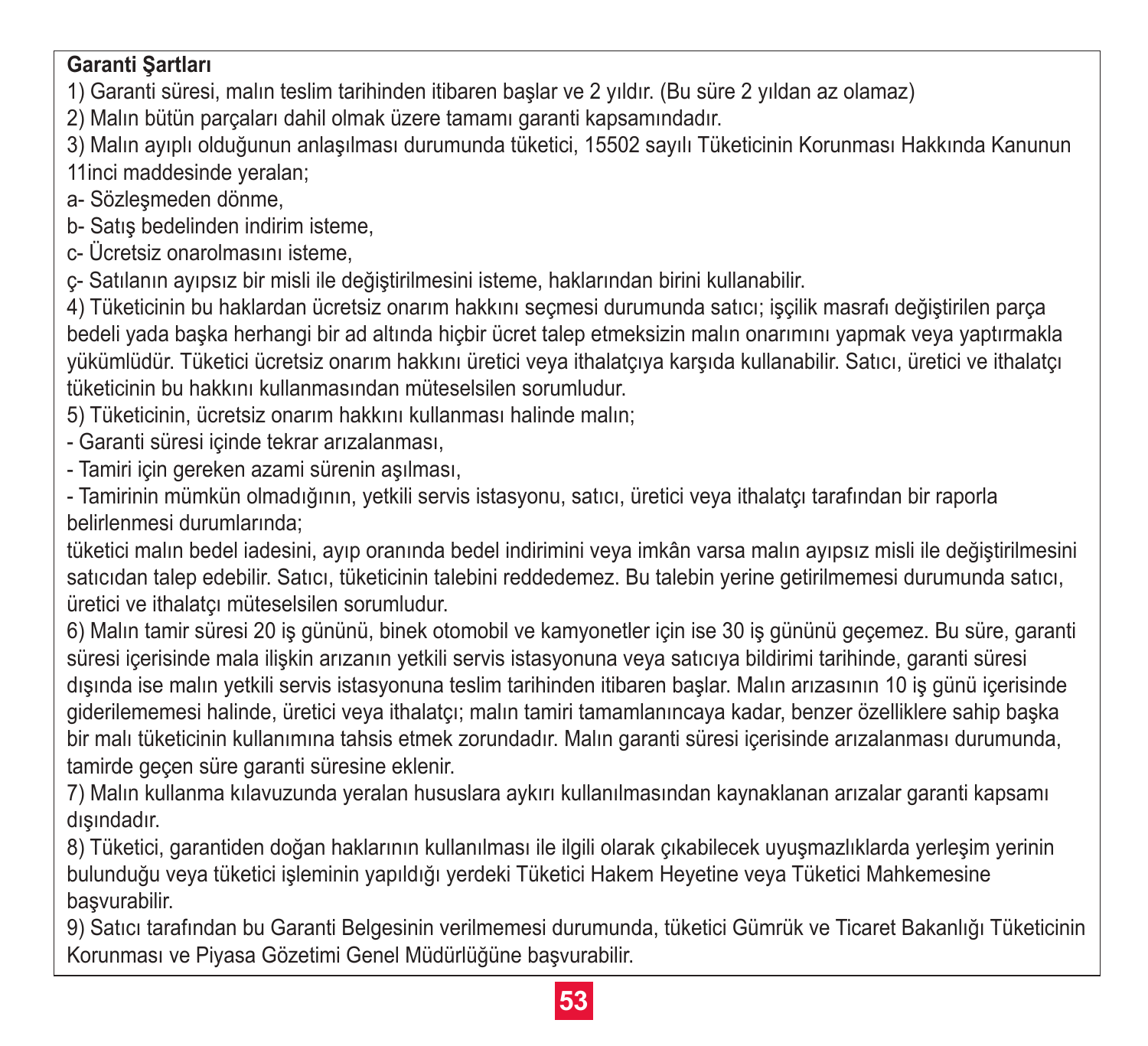## **TÜKETİCİNİN SEÇİMLİLİK HAKLARI**

Malın ayıplı olduğunun anlaşılması durumunda tüketici, 6502 sayılı Tüketicinin Korunması Hakkında Kanunun 11 inci maddesinde yer alan;

a- Sözleşmeden dönme,

b- Satış bedelinden indirim isteme,

c- Ücretsiz onarılmasını isteme,

ç- Satılanın ayıpsız bir misli ile degişlirilmesini isteme, haklarından birini kullanabilir. Tüketicinin bu haklardan ücretsiz onarım hakkını seçmesi durumunda satıcı; işçilik masrafı, değiştirilen parça bedeli ya da başka herhangi bir ad altında hiçbir ücret talep etmeksizin malın onarımını yapmak veya yaptırmakla yükümlüdür.

Tüketici ücretsiz onarım hakkını üretici veya ithalatçıya karşı da kullanabilir. Satıcı, üretici ve ithalatçı tüketicinin bu hakkını kullanmasından müteselsilen sorumludur. Tüketicinin, ücretsiz onarım hakkını kullanması halinde malın;

- Garanti süresi içinde tekrar arızalanması,
- Tamiri için gereken azami sürenin aşılması,

- Tamirinin mümkün olmadığının, yetkili servis istasyonu, satıcı, üretici veya ithalatçı tarafından Bir raporla belirlenmesi durumlarında: tüketici malın bedel iadesini, ayıp oranında bedel indirimini veya imkan varsa malın ayıpsız misli ile değiştirilmesini satıcıdan talep edebilir.

Satıcı, tüketicinin talebini reddedemez. Bu talebin yerine getirilmemesi durumunda satıcı, üretici ve ithalatçı müteselsilen sorumludur. Tüketici, garantiden doğan haklarının kullanılması ile ilgili olarak çıkabilecek uyuşmazlıklarda yerleşim yerinin bulunduğu veya tüketici işleminin yapıldığı yerdeki **Tüketici Hakem Heyetine** veya **Tüketici Mahkemesine** başvurabilir.

# **GARANTİ BELGESİNDE SATIN ALINAN YERİN KAŞE VE TARİHİNİN ONAYLATILMASI GEREKMEKTEDİR.**

Bu kılavuzun hazırlanmasında en üst düzeyde özen gösterilmiş ve dikkat edilmiştir. Ancak gözden kaçan bilgiler olabilir. Üretici ve ithalatçı firmanın üründe ve görsellerde gerektiğinde değişiklik yapma hakkı saklıdır.